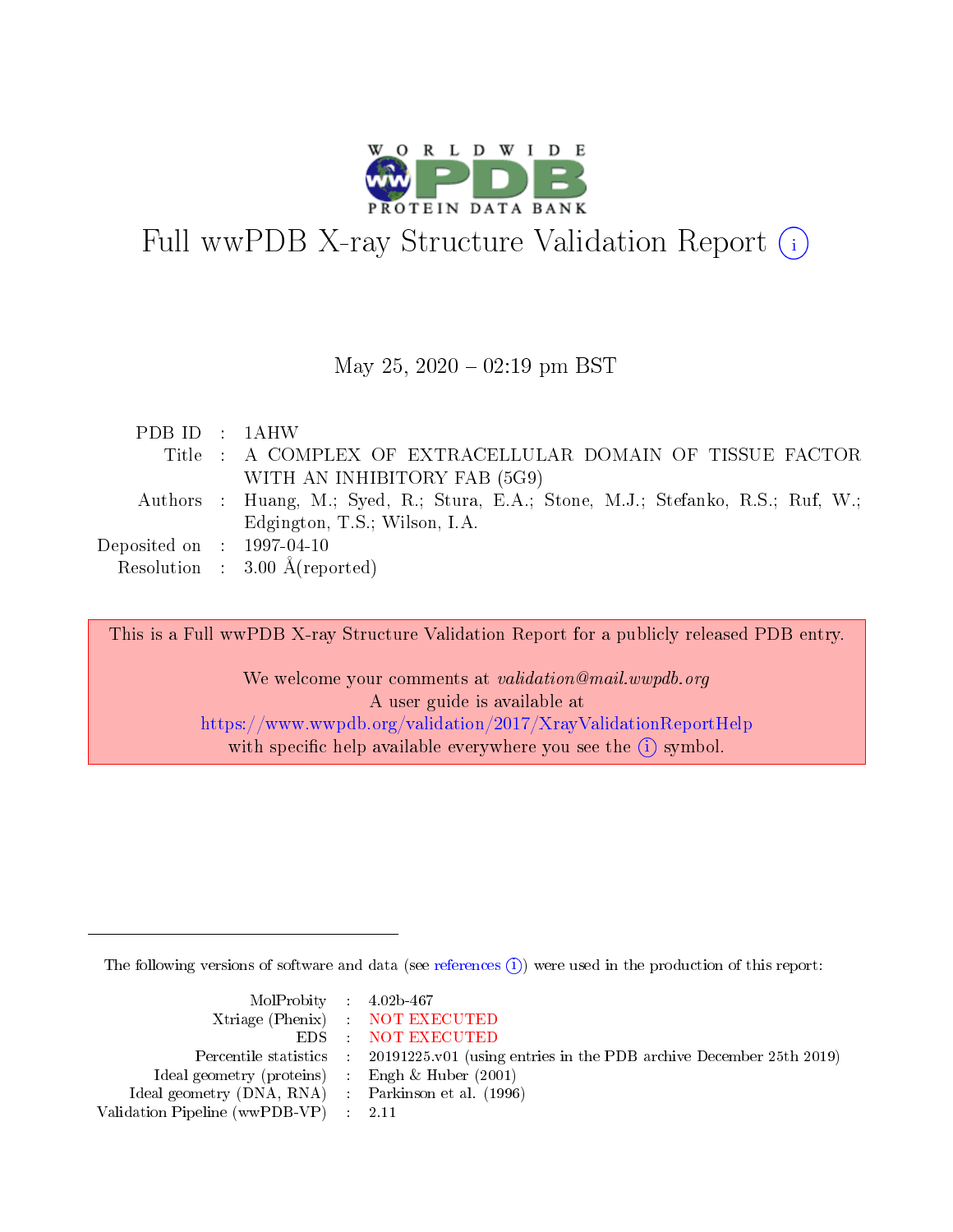# 1 [O](https://www.wwpdb.org/validation/2017/XrayValidationReportHelp#overall_quality)verall quality at a glance  $(i)$

The following experimental techniques were used to determine the structure: X-RAY DIFFRACTION

The reported resolution of this entry is 3.00 Å.

Percentile scores (ranging between 0-100) for global validation metrics of the entry are shown in the following graphic. The table shows the number of entries on which the scores are based.



| Metric                | Whole archive       | Similar resolution                                 |
|-----------------------|---------------------|----------------------------------------------------|
|                       | (# $\rm{Entries}$ ) | $(\text{\#Entries, resolution range}(\text{\AA}))$ |
| Clashscore            | 141614              | $2416(3.00-3.00)$                                  |
| Ramachandran outliers | 138981              | $2333(3.00-3.00)$                                  |
| Sidechain outliers    | 138945              | $2336(3.00-3.00)$                                  |

The table below summarises the geometric issues observed across the polymeric chains and their fit to the electron density. The red, orange, yellow and green segments on the lower bar indicate the fraction of residues that contain outliers for  $\geq=3$ , 2, 1 and 0 types of geometric quality criteria respectively. A grey segment represents the fraction of residues that are not modelled. The numeric value for each fraction is indicated below the corresponding segment, with a dot representing fractions  $\epsilon = 5\%$ 

Note EDS was not executed.

| Mol            | Chain                     | Length |     | Quality of chain |           |
|----------------|---------------------------|--------|-----|------------------|-----------|
| п              | А                         | 214    | 39% | 46%              | 13%       |
|                | D                         | 214    | 37% | 49%              | 13%       |
| $\overline{2}$ | B                         | 214    | 42% | 45%              | 12%<br>٠  |
| $\overline{2}$ | E                         | 214    | 44% | 49%              | 7%        |
| 3              | $\mathcal{C}$             | 219    | 34% | 47%              | 10%<br>9% |
| 3              | $\boldsymbol{\mathrm{F}}$ | 219    | 37% | 47%              | 7%<br>9%  |

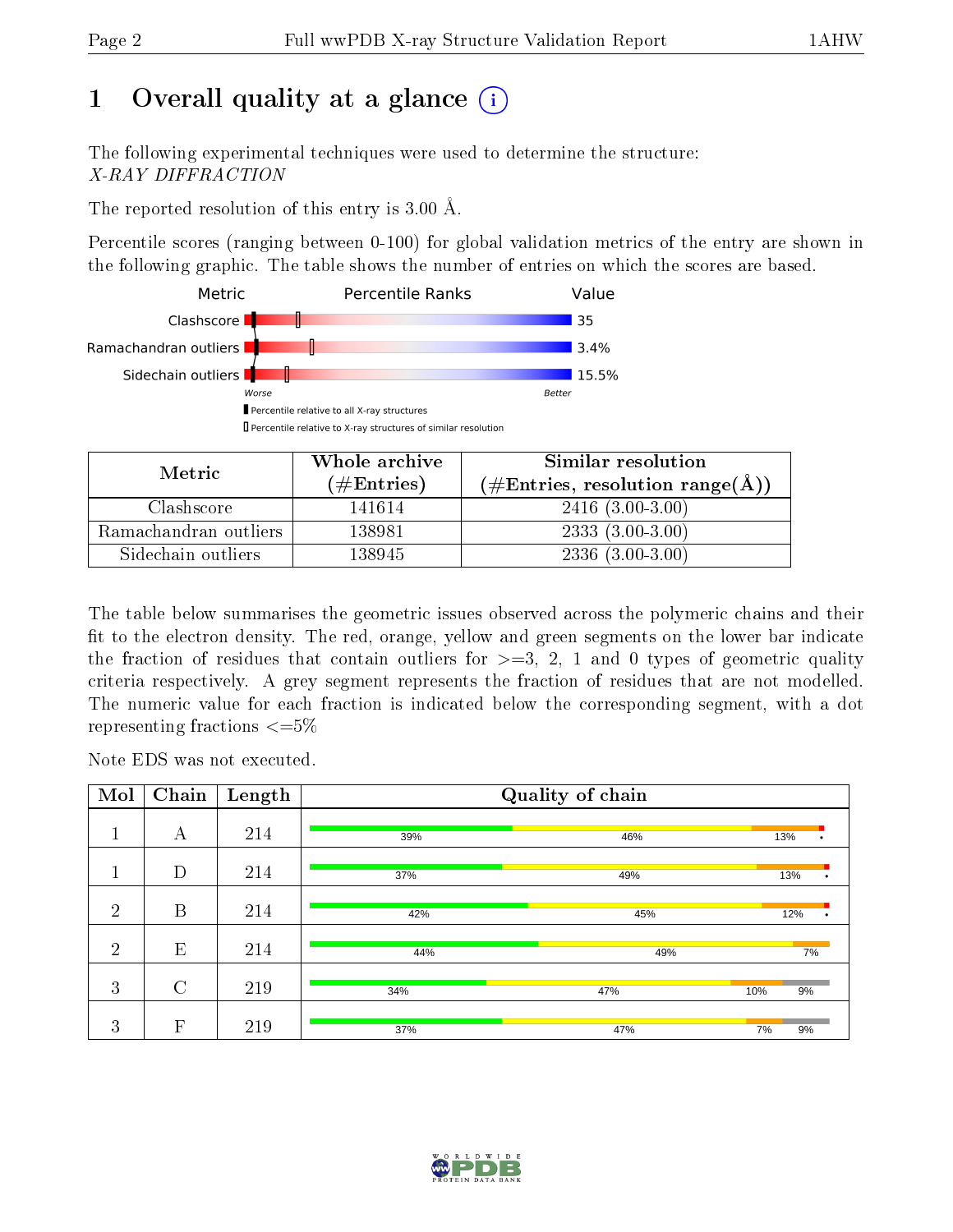# 2 Entry composition (i)

There are 3 unique types of molecules in this entry. The entry contains 9830 atoms, of which 0 are hydrogens and 0 are deuteriums.

In the tables below, the ZeroOcc column contains the number of atoms modelled with zero occupancy, the AltConf column contains the number of residues with at least one atom in alternate conformation and the Trace column contains the number of residues modelled with at most 2 atoms.

| Mol | Chain   Residues | Atoms |                |     |           |  | $\rm ZeroOcc$   AltConf   Trace |  |
|-----|------------------|-------|----------------|-----|-----------|--|---------------------------------|--|
|     | 214              | Total | $C = N$        |     |           |  |                                 |  |
|     |                  | 1672  | 1040 278 346 8 |     |           |  |                                 |  |
|     | 214              | Total |                | - N |           |  |                                 |  |
|     |                  | 1672. | -1040-         |     | 278 346 8 |  |                                 |  |

 $\bullet$  Molecule 1 is a protein called IMMUNOGLOBULIN FAB 5G9 (LIGHT CHAIN).

| Chain            | Residue         | Modelled   | Actual     | Comment         | Reference         |
|------------------|-----------------|------------|------------|-----------------|-------------------|
| А                | 30              | ARG        | <b>TYR</b> | <b>CONFLICT</b> | <b>UNP P01837</b> |
| А                | 31              | <b>LYS</b> | <b>SER</b> | <b>CONFLICT</b> | <b>UNP P01837</b> |
| A                | 34              | ASN        | <b>SER</b> | CONFLICT        | <b>UNP P01837</b> |
| $\boldsymbol{A}$ | 36              | <b>TYR</b> | PHE        | <b>CONFLICT</b> | <b>UNP P01837</b> |
| А                | 41              | TRP        | <b>GLY</b> | CONFLICT        | <b>UNP P01837</b> |
| А                | 50              | <b>TYR</b> | $\rm{ARG}$ | <b>CONFLICT</b> | <b>UNP P01837</b> |
| A                | 52              | THR        | ASN        | CONFLICT        | <b>UNP P01837</b> |
| А                | 53              | <b>SER</b> | ARG        | <b>CONFLICT</b> | <b>UNP P01837</b> |
| $\boldsymbol{A}$ | $55\,$          | ALA        | VAL        | <b>CONFLICT</b> | <b>UNP P01837</b> |
| $\boldsymbol{A}$ | 80              | <b>SER</b> | <b>TYR</b> | <b>CONFLICT</b> | <b>UNP P01837</b> |
| $\boldsymbol{A}$ | 81              | <b>ASP</b> | <b>GLU</b> | <b>CONFLICT</b> | <b>UNP P01837</b> |
| $\boldsymbol{A}$ | $\overline{83}$ | <b>THR</b> | <b>LEU</b> | CONFLICT        | <b>UNP P01837</b> |
| А                | 84              | ALA        | GLY        | <b>CONFLICT</b> | <b>UNP P01837</b> |
| $\bf{A}$         | 85              | <b>THR</b> | ILE        | CONFLICT        | <b>UNP P01837</b> |
| А                | 91              | <b>HIS</b> | PHE        | <b>CONFLICT</b> | <b>UNP P01837</b> |
| $\boldsymbol{A}$ | 92              | <b>GLY</b> | ASP        | <b>CONFLICT</b> | <b>UNP P01837</b> |
| A                | 94              | <b>SER</b> | PHE        | CONFLICT        | <b>UNP P01837</b> |
| $\bf{A}$         | 107             | ASN        | <b>LYS</b> | <b>CONFLICT</b> | <b>UNP P01837</b> |
| $\mathbf D$      | 30              | $\rm{ARG}$ | <b>TYR</b> | CONFLICT        | <b>UNP P01837</b> |
| $\mathbf D$      | 31              | <b>LYS</b> | <b>SER</b> | <b>CONFLICT</b> | <b>UNP P01837</b> |
| $\mathbf D$      | 34              | <b>ASN</b> | <b>SER</b> | <b>CONFLICT</b> | <b>UNP P01837</b> |
| D                | 36              | <b>TYR</b> | PHE        | <b>CONFLICT</b> | <b>UNP P01837</b> |
| $\mathbf D$      | 41              | TRP        | <b>GLY</b> | <b>CONFLICT</b> | <b>UNP P01837</b> |
| $\mathbf D$      | 50              | <b>TYR</b> | $\rm{ARG}$ | CONFLICT        | <b>UNP P01837</b> |
| $\mathbf D$      | 52              | THR        | ASN        | <b>CONFLICT</b> | <b>UNP P01837</b> |

There are 36 discrepancies between the modelled and reference sequences:

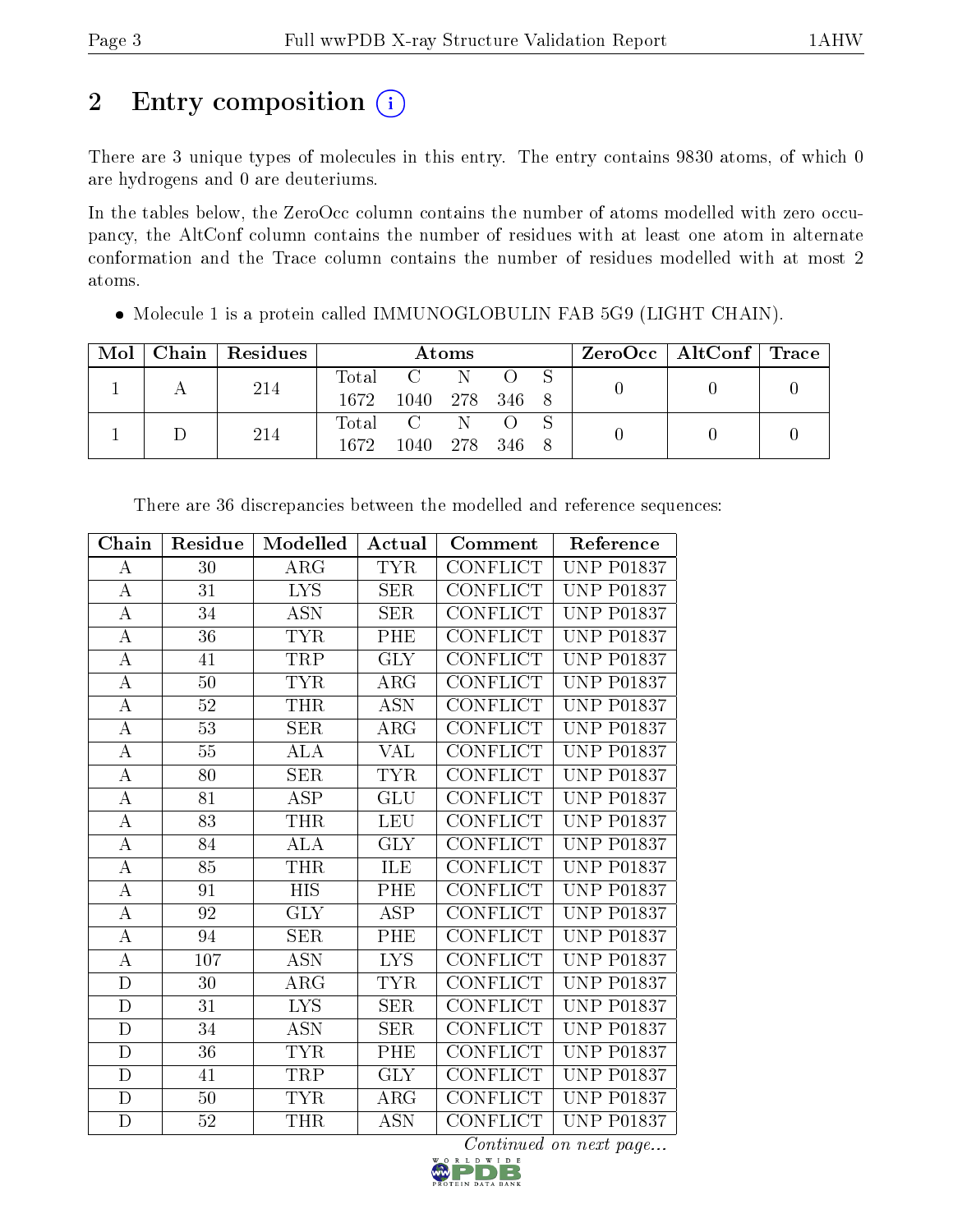| Chain | Residue | Modelled   | Actual     | Comment         | Reference         |
|-------|---------|------------|------------|-----------------|-------------------|
| D     | 53      | <b>SER</b> | ARG        | <b>CONFLICT</b> | <b>UNP P01837</b> |
| D     | 55      | ALA        | VAL        | <b>CONFLICT</b> | <b>UNP P01837</b> |
| D     | 80      | SER        | <b>TYR</b> | <b>CONFLICT</b> | <b>UNP P01837</b> |
| D     | 81      | ASP        | GLU        | <b>CONFLICT</b> | <b>UNP P01837</b> |
| D     | 83      | <b>THR</b> | LEU        | <b>CONFLICT</b> | <b>UNP P01837</b> |
| D     | 84      | ALA        | <b>GLY</b> | <b>CONFLICT</b> | <b>UNP P01837</b> |
| D     | 85      | <b>THR</b> | ILE        | <b>CONFLICT</b> | <b>UNP P01837</b> |
| D     | 91      | HIS        | PHE        | <b>CONFLICT</b> | <b>UNP P01837</b> |
| D     | 92      | GLY        | <b>ASP</b> | <b>CONFLICT</b> | <b>UNP P01837</b> |
| D     | 94      | <b>SER</b> | PHE        | <b>CONFLICT</b> | <b>UNP P01837</b> |
| D     | 107     | <b>ASN</b> | <b>LYS</b> | <b>CONFLICT</b> | <b>UNP P01837</b> |

Molecule 2 is a protein called IMMUNOGLOBULIN FAB 5G9 (HEAVY CHAIN).

| $\text{Mol}$ | Chain   Residues | Atoms |           |         |  |     | $\text{ZeroOcc} \mid \text{AltConf} \mid \text{Trace}$ |  |
|--------------|------------------|-------|-----------|---------|--|-----|--------------------------------------------------------|--|
|              |                  |       | Total C N |         |  |     |                                                        |  |
|              | 214              | 1632  | 1034      | 263 329 |  | - 6 |                                                        |  |
|              | 214              |       | Total C   | - N     |  |     |                                                        |  |
|              |                  | 1632  | 1034      | 263 329 |  | - 6 |                                                        |  |

There are 56 discrepancies between the modelled and reference sequences:

| Chain            | Residue                  | Modelled   | Actual     | Comment          | Reference  |
|------------------|--------------------------|------------|------------|------------------|------------|
| B                | 1                        | <b>GLU</b> |            | <b>INSERTION</b> | PIR S49220 |
| B                | $\overline{2}$           | ILE        |            | <b>INSERTION</b> | PIR S49220 |
| $\boldsymbol{B}$ | $\overline{\mathcal{L}}$ |            | VAL        | <b>DELETION</b>  | PIR S49220 |
| B                | $\overline{?}$           |            | <b>LYS</b> | <b>DELETION</b>  | PIR S49220 |
| B                | $\overline{5}$           | GLN        | <b>LEU</b> | <b>CONFLICT</b>  | PIR S49220 |
| $\boldsymbol{B}$ | 6                        | <b>GLN</b> | GLU        | <b>CONFLICT</b>  | PIR S49220 |
| B                | 13                       | $\rm{ARG}$ | <b>LYS</b> | <b>CONFLICT</b>  | PIR S49220 |
| B                | 14                       | <b>PRO</b> | <b>SER</b> | <b>CONFLICT</b>  | PIR S49220 |
| B                | 17                       | <b>LEU</b> | <b>SER</b> | CONFLICT         | PIR S49220 |
| B                | 23                       | <b>LYS</b> | <b>THR</b> | <b>CONFLICT</b>  | PIR S49220 |
| B                | 32                       | <b>TYR</b> | <b>THR</b> | <b>CONFLICT</b>  | PIR S49220 |
| B                | $50\,$                   | LEU        | $\rm{ARG}$ | <b>CONFLICT</b>  | PIR S49220 |
| B                | 54                       | <b>GLU</b> | ALA        | <b>CONFLICT</b>  | PIR S49220 |
| B                | 57                       | <b>ASN</b> | GLU        | <b>CONFLICT</b>  | PIR S49220 |
| B                | 58                       | <b>THR</b> | ILE        | <b>CONFLICT</b>  | PIR S49220 |
| B                | 59                       | ILE        | <b>LYS</b> | <b>CONFLICT</b>  | PIR S49220 |
| B                | 67                       | <b>LYS</b> | <b>THR</b> | <b>CONFLICT</b>  | PIR S49220 |
| B                | 69                       | <b>SER</b> | <b>THR</b> | <b>CONFLICT</b>  | PIR S49220 |
| B                | 76                       | SER        | <b>THR</b> | CONFLICT         | PIR S49220 |

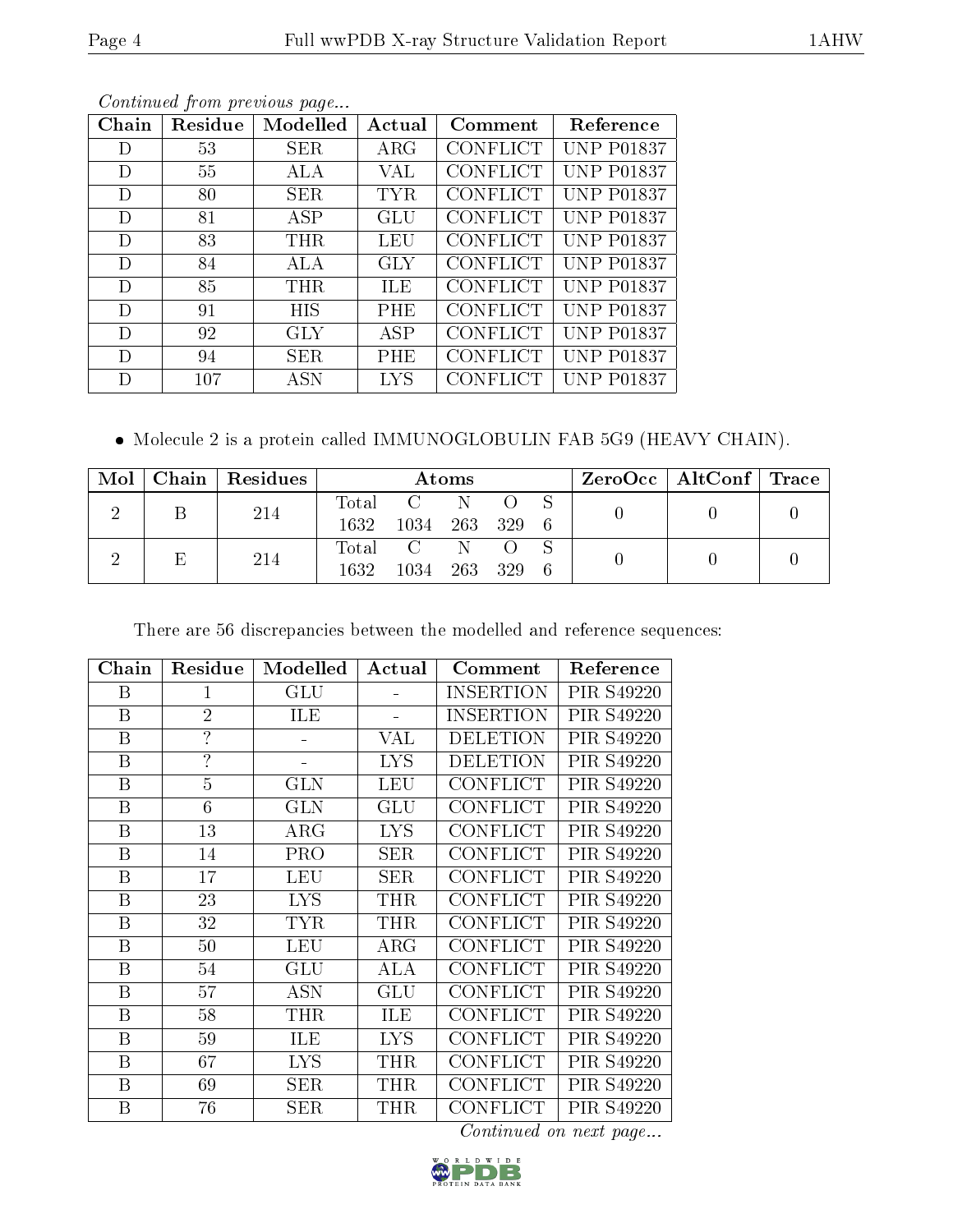| Chain                   | Residue                  | Modelled                | Actual                   | Comment          | Reference         |
|-------------------------|--------------------------|-------------------------|--------------------------|------------------|-------------------|
| B                       | 97                       | $\overline{\text{ALA}}$ | <b>VAL</b>               | <b>CONFLICT</b>  | <b>PIR S49220</b> |
| B                       | $\overline{\mathcal{L}}$ |                         | ARG                      | DELETION         | PIR S49220        |
| $\overline{\mathrm{B}}$ | $\overline{?}$           |                         | $\overline{\text{GLY}}$  | <b>DELETION</b>  | <b>PIR S49220</b> |
| B                       | 99                       | <b>ASP</b>              | <b>TYR</b>               | CONFLICT         | PIR S49220        |
| $\overline{\mathrm{B}}$ | 100                      | <b>ASN</b>              | $\overline{\text{GLY}}$  | <b>CONFLICT</b>  | <b>PIR S49220</b> |
| $\boldsymbol{B}$        | 102                      | <b>TYR</b>              | <b>SER</b>               | <b>CONFLICT</b>  | PIR S49220        |
| B                       | 103                      | <b>TYR</b>              | <b>GLN</b>               | <b>CONFLICT</b>  | PIR S49220        |
| B                       | 104                      | PHE                     | GLU                      | CONFLICT         | PIR S49220        |
| B                       | 105                      | <b>ASP</b>              | PRO                      | <b>CONFLICT</b>  | PIR S49220        |
| E                       | $\mathbf{1}$             | <b>GLU</b>              | $\overline{\phantom{a}}$ | <b>INSERTION</b> | PIR S49220        |
| E                       | $\overline{2}$           | ILE                     | L,                       | <b>INSERTION</b> | PIR S49220        |
| $\overline{\mathrm{E}}$ | $\overline{?}$           |                         | VAL                      | <b>DELETION</b>  | PIR S49220        |
| E                       | $\overline{?}$           |                         | <b>LYS</b>               | <b>DELETION</b>  | PIR S49220        |
| E                       | $\overline{5}$           | <b>GLN</b>              | <b>LEU</b>               | <b>CONFLICT</b>  | PIR S49220        |
| $\overline{\mathrm{E}}$ | $\overline{6}$           | $\overline{\text{GLN}}$ | GLU                      | <b>CONFLICT</b>  | PIR S49220        |
| E                       | 13                       | $\rm{ARG}$              | <b>LYS</b>               | <b>CONFLICT</b>  | <b>PIR S49220</b> |
| E                       | 14                       | PRO                     | <b>SER</b>               | <b>CONFLICT</b>  | PIR S49220        |
| E                       | 17                       | <b>LEU</b>              | <b>SER</b>               | <b>CONFLICT</b>  | PIR S49220        |
| E                       | 23                       | <b>LYS</b>              | <b>THR</b>               | <b>CONFLICT</b>  | PIR S49220        |
| $\overline{E}$          | $\overline{32}$          | <b>TYR</b>              | <b>THR</b>               | <b>CONFLICT</b>  | <b>PIR S49220</b> |
| Е                       | 50                       | <b>LEU</b>              | ARG                      | CONFLICT         | PIR S49220        |
| E                       | 54                       | GLU                     | ALA                      | <b>CONFLICT</b>  | <b>PIR S49220</b> |
| E                       | 57                       | <b>ASN</b>              | GLU                      | CONFLICT         | PIR S49220        |
| $\overline{\mathrm{E}}$ | $\overline{58}$          | <b>THR</b>              | ILE                      | <b>CONFLICT</b>  | <b>PIR S49220</b> |
| E                       | 59                       | ILE                     | <b>LYS</b>               | <b>CONFLICT</b>  | PIR S49220        |
| E                       | 67                       | <b>LYS</b>              | <b>THR</b>               | <b>CONFLICT</b>  | <b>PIR S49220</b> |
| E                       | 69                       | <b>SER</b>              | THR                      | CONFLICT         | PIR S49220        |
| E                       | 76                       | <b>SER</b>              | <b>THR</b>               | <b>CONFLICT</b>  | PIR S49220        |
| E                       | 97                       | ${\rm ALA}$             | $\overline{\text{VAL}}$  | <b>CONFLICT</b>  | PIR S49220        |
| E                       | $\ddot{?}$               |                         | $\rm{ARG}$               | <b>DELETION</b>  | PIR S49220        |
| E                       | $\overline{?}$           |                         | <b>GLY</b>               | <b>DELETION</b>  | PIR S49220        |
| E                       | 99                       | $\overline{\text{ASP}}$ | <b>TYR</b>               | CONFLICT         | PIR S49220        |
| E                       | 100                      | <b>ASN</b>              | <b>GLY</b>               | <b>CONFLICT</b>  | PIR S49220        |
| E                       | 102                      | <b>TYR</b>              | <b>SER</b>               | <b>CONFLICT</b>  | PIR S49220        |
| E                       | 103                      | <b>TYR</b>              | <b>GLN</b>               | <b>CONFLICT</b>  | PIR S49220        |
| E                       | 104                      | PHE                     | GLU                      | <b>CONFLICT</b>  | <b>PIR S49220</b> |
| E                       | 105                      | <b>ASP</b>              | PRO                      | <b>CONFLICT</b>  | PIR S49220        |

Molecule 3 is a protein called TISSUE FACTOR.

| Mol | Chain | Residues | Atoms         |      |     |       | $\pm$ ZeroOcc $\pm$ | $\mid$ AltConf $\mid$ Trace $\mid$ |  |  |
|-----|-------|----------|---------------|------|-----|-------|---------------------|------------------------------------|--|--|
|     |       | 200      | Total<br>1611 | 1021 | 262 | - 323 |                     |                                    |  |  |

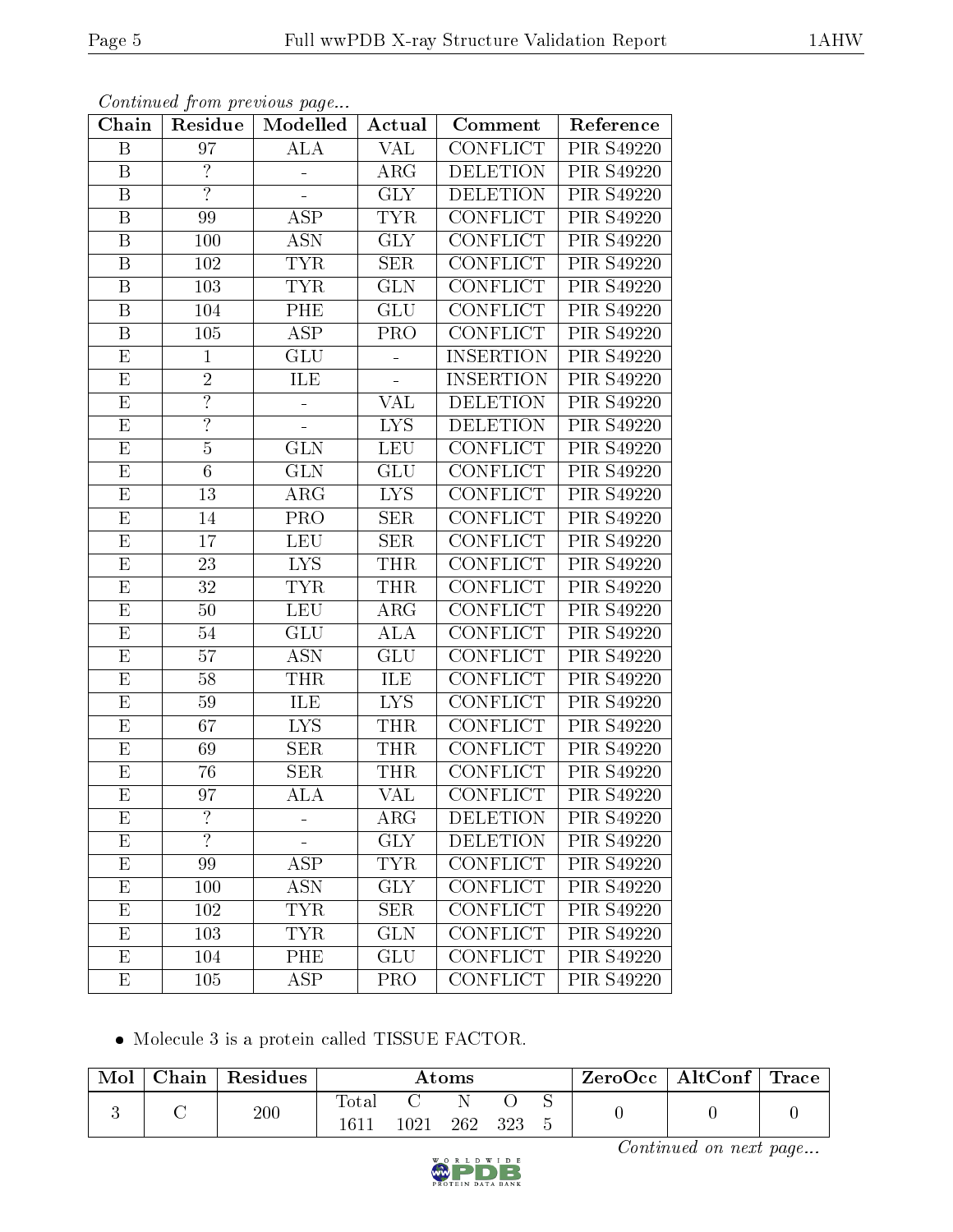| Mol | Chain | $\,$ Residues | Atoms |      |     | ZeroOcc | $\vert$ AltConf $\vert$ Trace |  |  |  |
|-----|-------|---------------|-------|------|-----|---------|-------------------------------|--|--|--|
|     |       | 200           | Totar | 1021 | 262 | ววว     |                               |  |  |  |

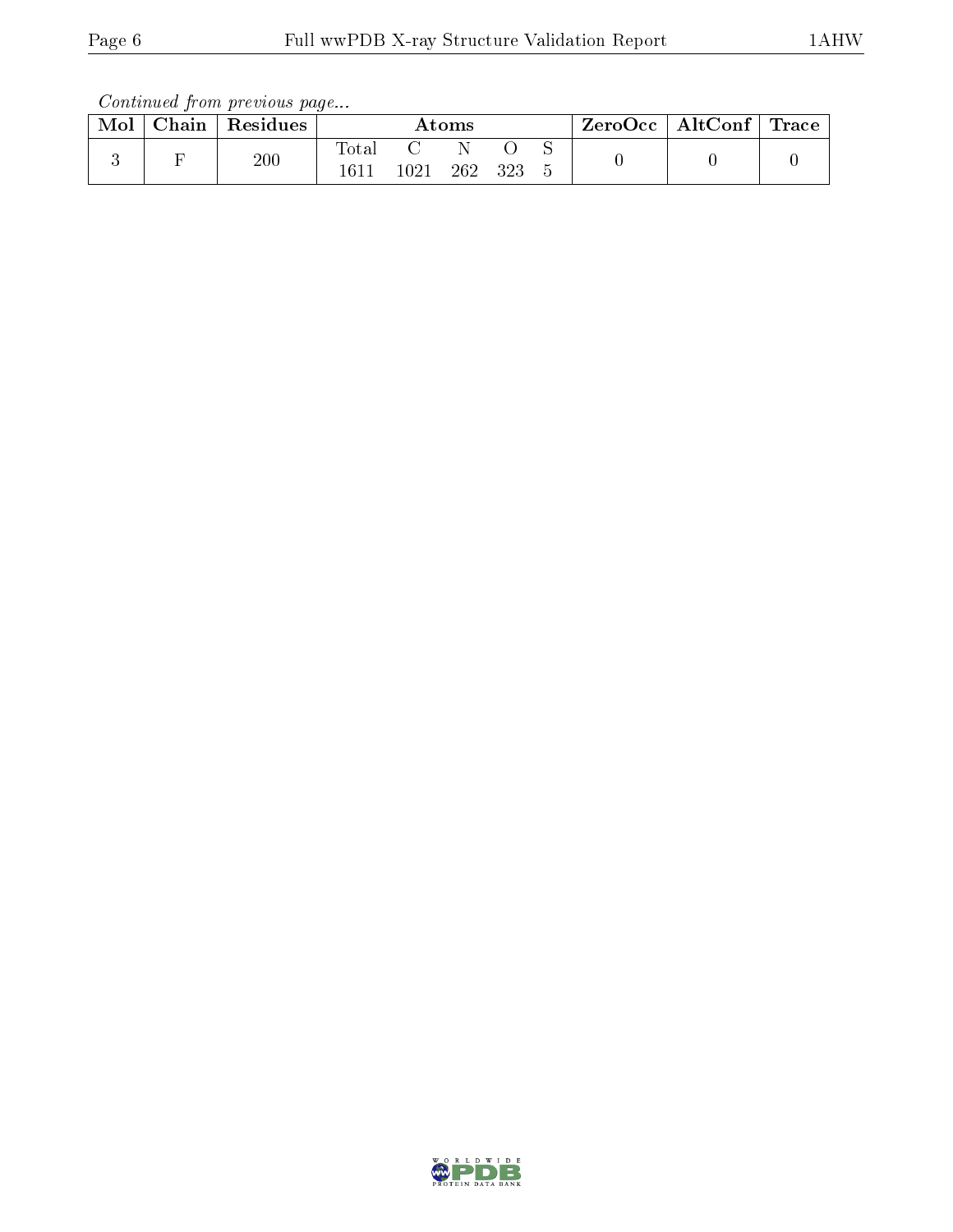anasta

 $^{\circ}$  $\overline{\mathbf{e}}$  $\frac{8}{10}$ L11  $\frac{2}{12}$ R13 <u>ات</u>  $\frac{8}{2}$ K19  $\frac{120}{2}$  $\frac{1}{2}$  $\frac{22}{2}$  $\frac{3}{2}$  $\frac{24}{2}$  $525$  $\frac{1}{2}$  $\frac{8}{2}$ D31  $\frac{5}{2}$  $\frac{8}{2}$  $\frac{3}{2}$  $\frac{1}{2}$ P41

# 3 Residue-property plots  $(i)$

These plots are drawn for all protein, RNA and DNA chains in the entry. The first graphic for a chain summarises the proportions of the various outlier classes displayed in the second graphic. The second graphic shows the sequence view annotated by issues in geometry. Residues are colorcoded according to the number of geometric quality criteria for which they contain at least one outlier: green  $= 0$ , yellow  $= 1$ , orange  $= 2$  and red  $= 3$  or more. Stretches of 2 or more consecutive residues without any outlier are shown as a green connector. Residues present in the sample, but not in the model, are shown in grey.

Note EDS was not executed.



• Molecule 1: IMMUNOGLOBULIN FAB 5G9 (LIGHT CHAIN)



L50 I51 D52 P53 E54 N55

G56  $\frac{1}{2}$  $\frac{8}{2}$ I59  $\frac{80}{20}$ D61  $\frac{2}{5}$  $\frac{8}{3}$ I70  $\overline{1}$ T74  $\overline{14}$  $\frac{80}{20}$  $\frac{1}{2}$  $\frac{82}{2}$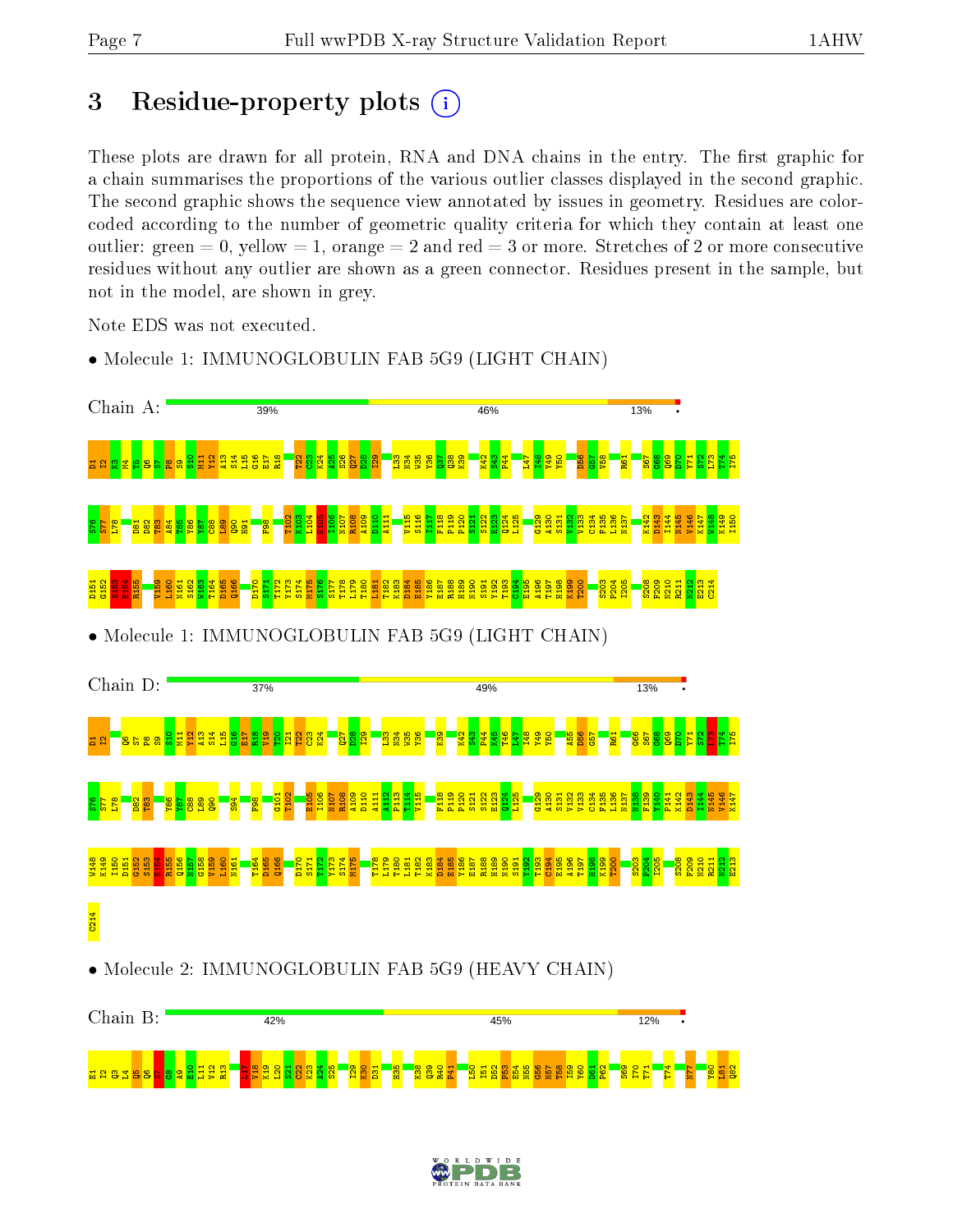# L83 S84 S85 L86 T87 S88 E89 D90 T91 A92 V93 Y94 Y95 C96 D99 N100 S101 D105 Y106 W107 G108 T111 T112 L113 T114 A118 T121 P122 P123 Y126 P127 L128 S132 Q135 T136 N137 S138 M139 L142 G143 C144 L145 V146 K147 G148 Y149 F150 P151 E152 P153 V154

# T155 V156 T157 S162 L163 S164 V167 H168 T169 F170 P171 A172 V173 L174 Q175 S176 D177 L178 Y179 T180 L181 S182 S183 S184 V185 P188 S189 E195 T196 V197 T198 C199 N200 V201 A202 D211 K212 K213 I214

• Molecule 2: IMMUNOGLOBULIN FAB 5G9 (HEAVY CHAIN)



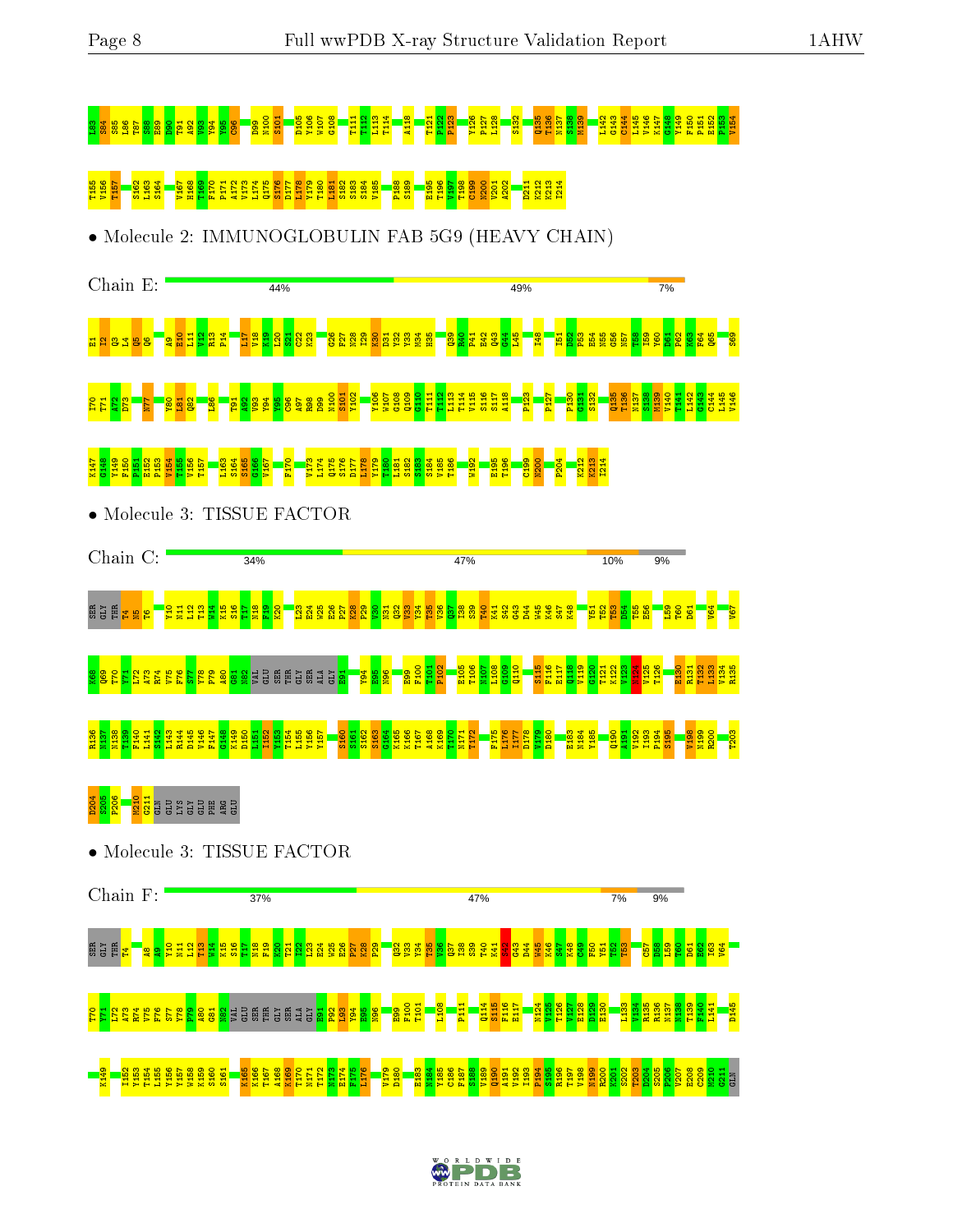# e<br>Glyco Glene a

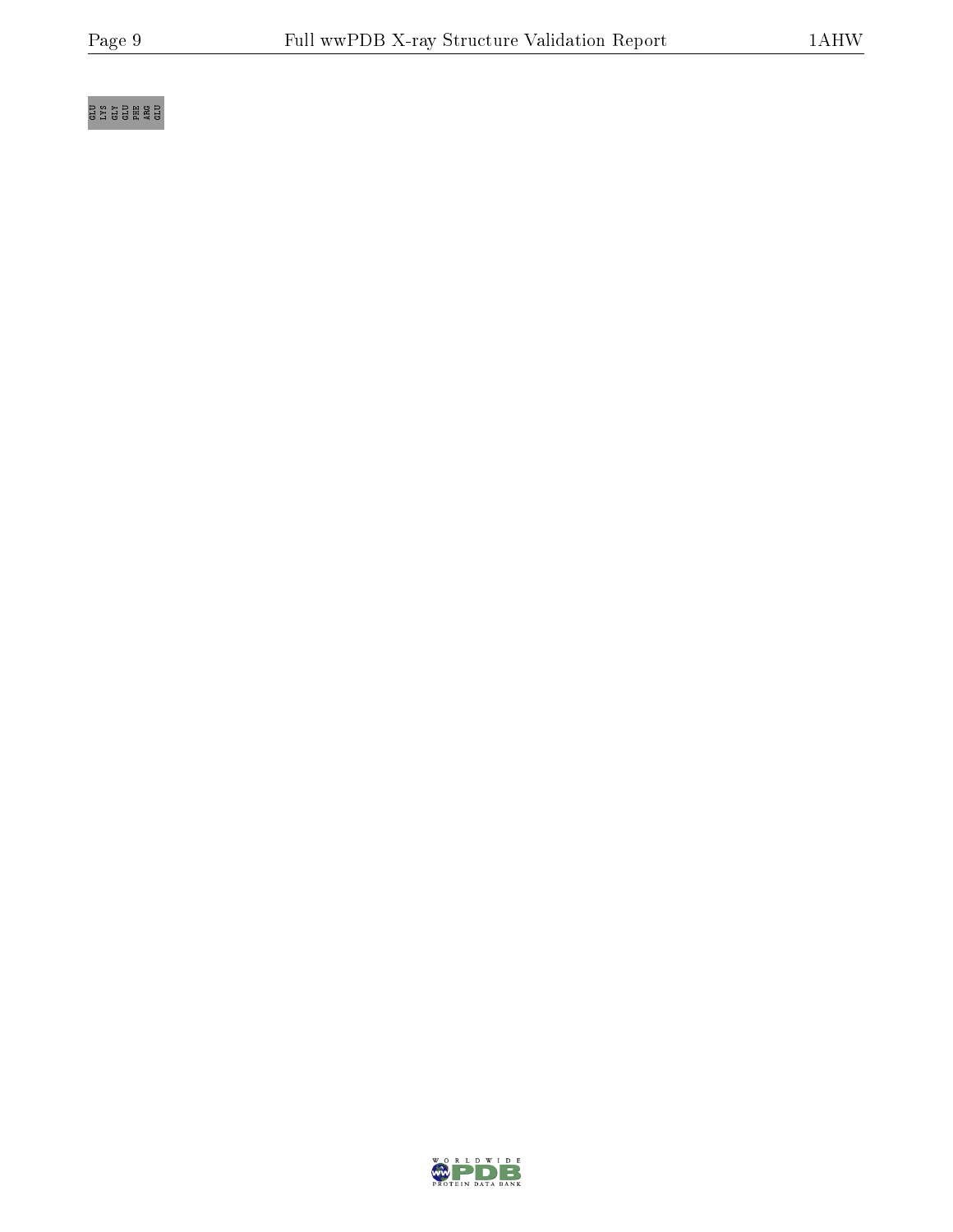# 4 Data and refinement statistics  $(i)$

Xtriage (Phenix) and EDS were not executed - this section is therefore incomplete.

| Property                               | Value                                           | Source    |
|----------------------------------------|-------------------------------------------------|-----------|
| Space group                            | P 1 2 1                                         | Depositor |
| Cell constants                         | 115.83Å<br>142.30Å<br>73.31Å                    | Depositor |
| a, b, c, $\alpha$ , $\beta$ , $\gamma$ | $90.89^\circ$<br>$90.00^\circ$<br>$90.00^\circ$ |           |
| Resolution (A)                         | 7.00<br>3.00                                    | Depositor |
| % Data completeness                    | $78.1 (7.00 - 3.00)$                            | Depositor |
| in resolution range)                   |                                                 |           |
| $\mathrm{R}_{merge}$                   | (Not available)                                 | Depositor |
| $\mathrm{R}_{sym}$                     | 0.14                                            | Depositor |
| Refinement program                     | $X-PLOR3.1$                                     | Depositor |
| $R, R_{free}$                          | 0.285<br>0.217                                  | Depositor |
| Estimated twinning fraction            | No twinning to report.                          | Xtriage   |
| Total number of atoms                  | 9830                                            | wwPDB-VP  |
| Average B, all atoms $(A^2)$           | 38.0                                            | wwPDB-VP  |

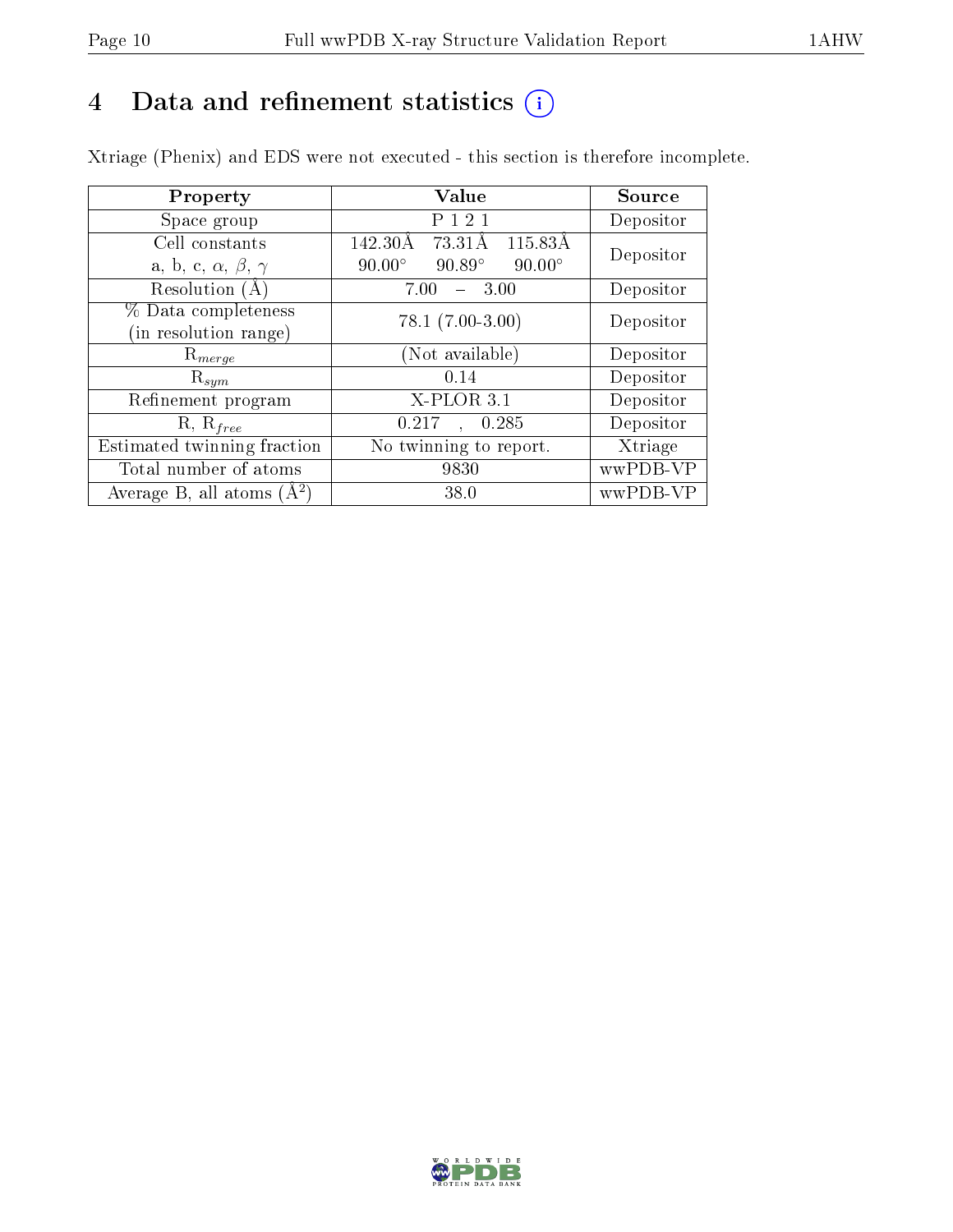# 5 Model quality  $(i)$

### 5.1 Standard geometry  $(i)$

The Z score for a bond length (or angle) is the number of standard deviations the observed value is removed from the expected value. A bond length (or angle) with  $|Z| > 5$  is considered an outlier worth inspection. RMSZ is the root-mean-square of all Z scores of the bond lengths (or angles).

| Mol            | Chain             |      | <b>Bond lengths</b>  | Bond angles |                               |  |
|----------------|-------------------|------|----------------------|-------------|-------------------------------|--|
|                |                   | RMSZ | # $ Z  > 5$          | RMSZ        | # $ Z >5$                     |  |
|                |                   | 0.86 | $1/1711(0.1\%)$      | 1.04        | $1/2321(0.0\%)$               |  |
|                | D                 | 0.84 | 0/1711               | 0.98        | $2/2321(0.1\%)$               |  |
| $\overline{2}$ | В                 | 0.86 | 0/1675               | 1.03        | $\overline{4/2292}$ $(0.2\%)$ |  |
| $\mathfrak{D}$ | E                 | 0.77 | 0/1675               | 1.00        | $2/2292$ $(0.1\%)$            |  |
| 3              | $\mathcal{C}_{1}$ | 0.78 | 0/1646               | 0.96        | $1/2239$ $(0.0\%)$            |  |
| 3              | F                 | 0.74 | $1/1646$ $(0.1\%)$   | 0.92        | 0/2239                        |  |
| All            | All               | 0.81 | 2/10064<br>$(0.0\%)$ | 0.99        | $10/13704$ $(0.1\%)$          |  |

Chiral center outliers are detected by calculating the chiral volume of a chiral center and verifying if the center is modelled as a planar moiety or with the opposite hand.A planarity outlier is detected by checking planarity of atoms in a peptide group, atoms in a mainchain group or atoms of a sidechain that are expected to be planar.

|  | Mol   Chain   $\#\text{Chirality outliers}$   $\#\text{Planarity outliers}$ |
|--|-----------------------------------------------------------------------------|
|  |                                                                             |
|  |                                                                             |
|  |                                                                             |

All (2) bond length outliers are listed below:

| $^{\shortmid}$ Mol $\shortmid$ |       | $\vert$ Chain $\vert$ Res $\vert$ Type $\vert$ Atoms $\vert$ |      | $Z \parallel$ Observed( $\AA$ )   Ideal( $\AA$ ) |          |
|--------------------------------|-------|--------------------------------------------------------------|------|--------------------------------------------------|----------|
|                                |       | TRP $\vert$ CB-CG $\vert$ -5.79                              |      | 1.39                                             | $1.50\,$ |
|                                | $105$ | GLU   CG-CD                                                  | 5.20 | $1.59\,$                                         | 1.51     |

All (10) bond angle outliers are listed below:

| Mol                         | Chain  | Res | Type | Atoms       |         | Observed $(°)$ | Ideal $(°)$ |
|-----------------------------|--------|-----|------|-------------|---------|----------------|-------------|
| 2                           | E      | 81  | LEU  | $CA-CB-CG$  | 7.35    | 132.20         | 115.30      |
| 2                           | E      | 213 | LYS. | $N$ -CA-C   | $-6.22$ | 94.20          | 111.00      |
| 2                           | B      | 56  | GLY  | $N$ -CA-C   | 5.98    | 128.04         | 113.10      |
|                             | А      | 89  | LEU  | $CA-CB-CG$  | 5.90    | 128.87         | 115.30      |
| 3                           | $\cap$ | 133 | LEU  | $CA-CB-CG$  | $-5.84$ | 101.88         | 115.30      |
| $\mathcal{D}_{\mathcal{A}}$ | В      | 17  | LEU  | $CB-CG-CD2$ | $-5.75$ | 101.23         | 111.00      |

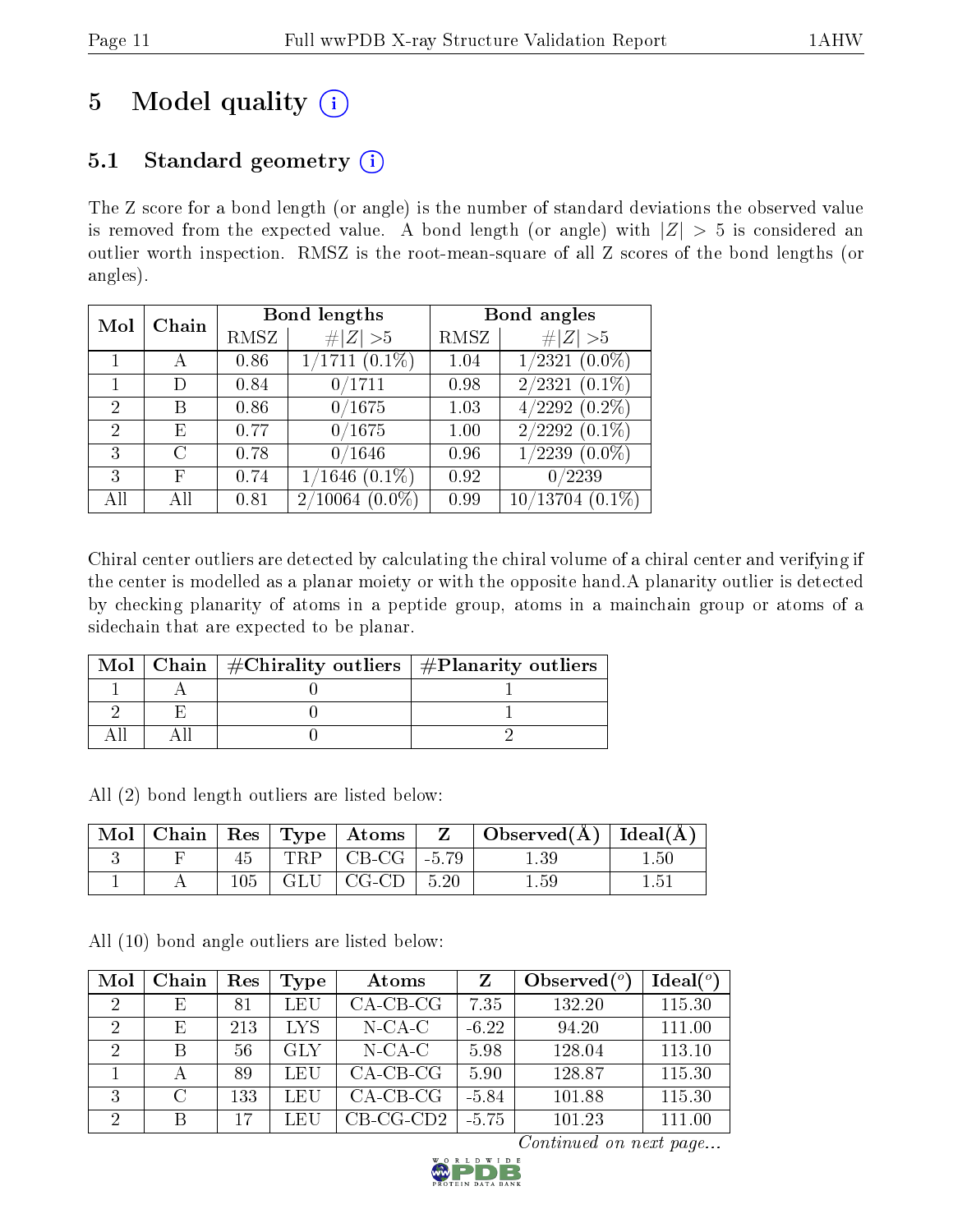| Mol | Chain | Res | Type                           | Atoms     |         | Observed $(°)$ | Ideal $(^\circ)$ |
|-----|-------|-----|--------------------------------|-----------|---------|----------------|------------------|
|     |       | 144 | CYS                            | CA-CB-SG  | -5.57   | 103.98         | 114.00           |
|     |       | 158 | GLY                            | $N$ -CA-C | $-5.43$ | 99.53          | 113.10           |
|     |       | 96  | <b>CYS</b>                     | $N$ -CA-C | $-5.42$ | 96.38          | 111.00           |
|     |       | 73  | $\rightarrow$ FU $\rightarrow$ | CA-CB-CG  | 5.12    | 127.07         | 115.30           |

There are no chirality outliers.

All (2) planarity outliers are listed below:

| Mol | Chain |    | Res   Type | Group     |
|-----|-------|----|------------|-----------|
|     |       |    |            | Sidechain |
|     |       | 94 |            | Sidechain |

#### 5.2 Too-close contacts  $(i)$

In the following table, the Non-H and H(model) columns list the number of non-hydrogen atoms and hydrogen atoms in the chain respectively. The H(added) column lists the number of hydrogen atoms added and optimized by MolProbity. The Clashes column lists the number of clashes within the asymmetric unit, whereas Symm-Clashes lists symmetry related clashes.

| $\bf{Mol}$ |     |      | Chain   Non-H   $H (model)$ | H(added) | Clashes | $\sim$ Symm-Clashes |
|------------|-----|------|-----------------------------|----------|---------|---------------------|
|            |     | 1672 |                             | 1590     | 125     |                     |
|            | Ð   | 1672 |                             | 1590     | 131     |                     |
| ച          | В   | 1632 |                             | 1580     | 106     |                     |
| റ          | Ε   | 1632 |                             | 1580     | 110     |                     |
| ച          | C   | 1611 |                             | 1564     | 111     |                     |
| 3          | F   | 1611 |                             | 1564     | 130     |                     |
|            | Αll | 9830 |                             | 9468     | 679     |                     |

The all-atom clashscore is defined as the number of clashes found per 1000 atoms (including hydrogen atoms). The all-atom clashscore for this structure is 35.

All (679) close contacts within the same asymmetric unit are listed below, sorted by their clash magnitude.

| Atom-1              | Atom-2               | Interatomic<br>distance $(A)$ | Clash<br>overlap<br>$(\AA)$ |
|---------------------|----------------------|-------------------------------|-----------------------------|
| 2: E: 91: THR: HG23 | 2: E: 114: THR: HA   | 1.35                          | 1.06                        |
| $3:$ F:136:ARG:HB3  | 3:F:141:LEU:HD11     | 1.35                          | 1.05                        |
| 1: D:6: GLN: HE21   | 1: D: 102: THR: HG23 | 1.29                          | 0.94                        |
| 1: D: 196: ALA: HB3 | 1: D: 205: ILE: HB   | 1.51                          | 0.92                        |
| 2: E: 4: LEU: HD23  | 2: E: 22: CYS: SG    | 2.11                          | N dU                        |

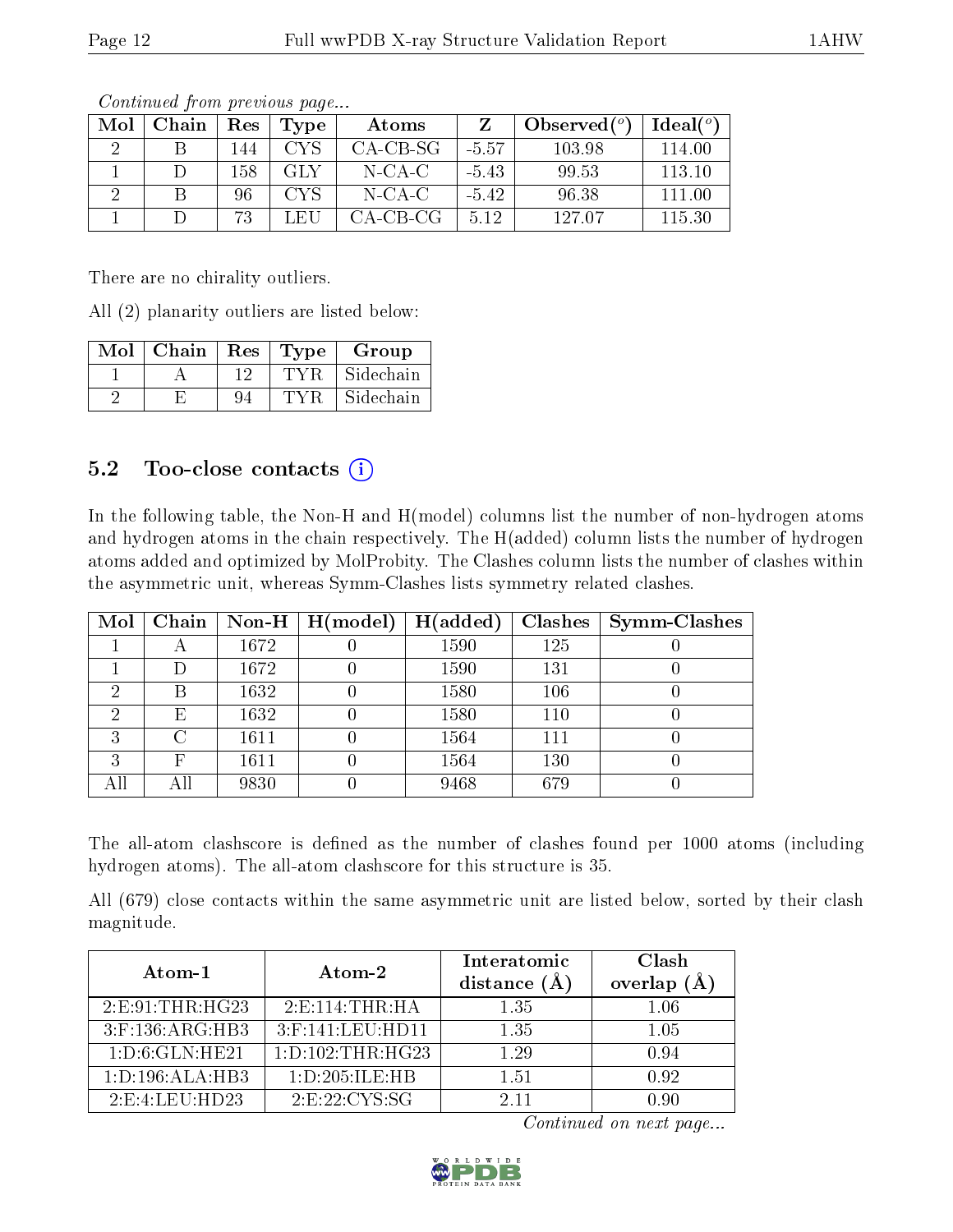| Continuea from previous page |                      | Interatomic    | Clash         |  |
|------------------------------|----------------------|----------------|---------------|--|
| Atom-1                       | Atom-2               | distance $(A)$ | overlap $(A)$ |  |
| 1:D:34:ASN:HD22              | 1:D:49:TYR:HA        | 1.39           | 0.87          |  |
| 1:D:149:LYS:HG2              | 1: D: 155: ARG: HB3  | 1.56           | 0.87          |  |
| 1: D: 147: LYS: HB2          | 1: D: 195: GLU: HB2  | 1.56           | 0.87          |  |
| 3:F:136:ARG:HD2              | 3:F:141:LEU:HD21     | 1.55           | 0.86          |  |
| 1: D: 6: GLN: NE2            | 1: D: 102: THR: HG23 | 1.93           | 0.83          |  |
| 3:C:135:ARG:NH2              | 3:C:138:ASN:HA       | 1.94           | 0.83          |  |
| 3:C:13:THR:HG21              | $3:$ C:15:LYS:HE2    | 1.60           | 0.81          |  |
| $3:$ F:11:ASN:HB2            | $3:$ F:26:GLU:HG3    | 1.62           | 0.81          |  |
| 1: A:8: PRO:O                | 1:A:102:THR:HB       | 1.81           | 0.81          |  |
| 1: D: 149: LYS: HA           | 1: D: 155: ARG: HA   | 1.61           | 0.80          |  |
| 3:F:183:GLU:HB2              | $3:$ F:185:TYR:HE1   | 1.46           | 0.80          |  |
| 2:E:60:TYR:OH                | 2:E:69:SER:HA        | 1.82           | 0.80          |  |
| 1:D:136:LEU:HD11             | 1:D:146:VAL:HG21     | 1.64           | 0.79          |  |
| 3:F:33:VAL:HG12              | 3:F:53:THR:HG23      | 1.65           | 0.79          |  |
| 2:B:142:LEU:HD22             | 2:B:214:ILE:HD12     | 1.64           | 0.78          |  |
| $1:$ D:193:THR:HB            | 1: D:208: SER:CB     | 2.13           | 0.78          |  |
| 1: D:34: ASN:ND2             | 1: D: 49: TYR: HA    | 1.97           | 0.78          |  |
| 3:C:149:LYS:HG3              | 3:C:171:ASN:HD22     | 1.48           | 0.78          |  |
| 3:C:136:ARG:HB3              | 3:C:141:LEU:HD21     | 1.64           | 0.77          |  |
| 1:A:29:ILE:HD11              | 1: A:71:TYR:CE2      | 2.19           | 0.77          |  |
| 1: D: 188: ARG: HB3          | 1:D:189:HIS:CD2      | 2.19           | 0.77          |  |
| 1:A:147:LYS:HD3              | 1: A: 155: ARG: HH12 | 1.49           | 0.77          |  |
| 2:E:86:LEU:HD13              | 2:E:115:VAL:HG22     | 1.67           | 0.76          |  |
| 3:F:152:ILE:HD13             | 3:F:171:ASN:HB3      | 1.66           | 0.76          |  |
| 2:B:4:LEU:HD23               | 2:B:22:CYS:SG        | 2.25           | 0.76          |  |
| 1: D: 187: GLU: HA           | 1: D: 211: ARG: CZ   | $2.16\,$       | 0.75          |  |
| 1:D:150:ILE:HD12             | 1: D: 156: GLN: OE1  | 1.87           | 0.75          |  |
| 2:E:35:HIS:CD2               | 2:E:99:ASP:HB2       | 2.22           | 0.75          |  |
| 1:A:193:THR:HB               | 1:A:208:SER:HB2      | 1.68           | 0.74          |  |
| 3:F:149:LYS:HG3              | 3:F:171:ASN:HD22     | 1.52           | 0.74          |  |
| 1:D:150:ILE:HD13             | 1: D: 181: LEU: HD21 | 1.68           | 0.74          |  |
| 3:F:8:ALA:HB2                | 3:F:93:LEU:HD12      | 1.69           | 0.74          |  |
| 1: A:129: GLY:HA2            | 1: A: 182: THR: HA   | 1.67           | 0.74          |  |
| $3:$ F:57:CYS:SG             | $3:$ F:59:LEU:HD21   | 2.27           | 0.74          |  |
| $3:$ F:10:TYR:O              | 3:F:26:GLU:HB2       | 1.86           | 0.74          |  |
| 1:D:193:THR:HB               | 1:D:208:SER:HB2      | 1.71           | 0.73          |  |
| 1: A: 183: LYS: O            | 1:A:187:GLU:HG3      | 1.89           | 0.73          |  |
| 1:D:75:ILE:HG21              | 1:D:78:LEU:HD12      | 1.69           | 0.73          |  |
| 1: D: 190: ASN: O            | 1:D:210:ASN:HA       | 1.89           | 0.73          |  |
| 3:C:194:PRO:HA               | 3:C:200:ARG:NH2      | 2.04           | 0.73          |  |
| 1:A:33:LEU:HD22              | 1: A:71:TYR:CG       | 2.24           | 0.72          |  |

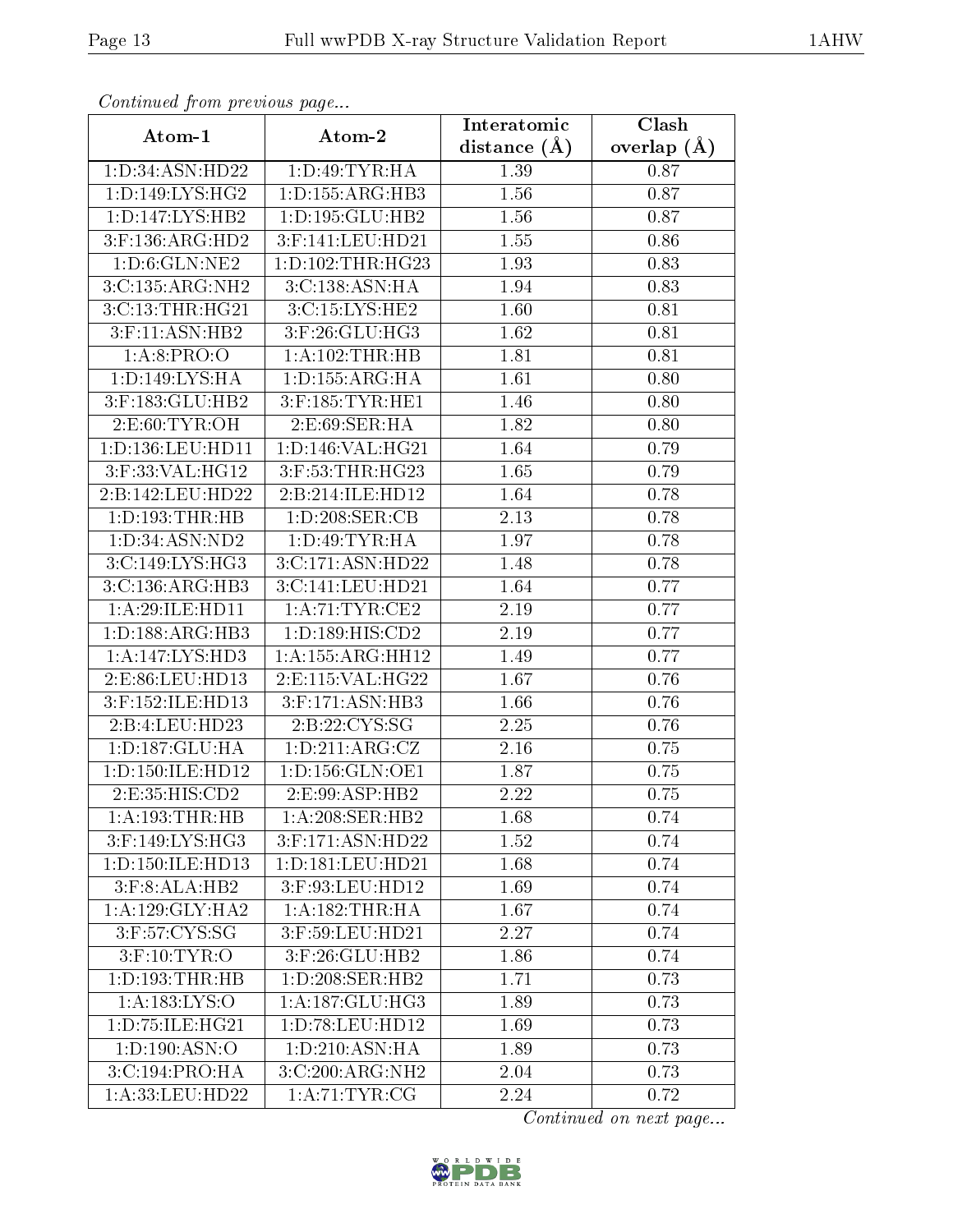| Continuea from previous page                         |                              | Interatomic       | Clash         |  |
|------------------------------------------------------|------------------------------|-------------------|---------------|--|
| Atom-1                                               | Atom-2                       | distance $(\AA)$  | overlap $(A)$ |  |
| 2:B:145:LEU:HD21                                     | 2:B:147:LYS:HD2              | 1.71              | 0.72          |  |
| 3:F:32:GLN:HB2                                       | $3:$ F:78:TYR:O              | 1.90              | 0.71          |  |
| 1: A: 181: LEU: HG                                   | 1: A: 185: GLU: HG2          | 1.70              | 0.71          |  |
| 1: D: 111: ALA: C                                    | 1:D:200:THR:HG21             | 2.10              | 0.71          |  |
| 1:A:108:ARG:HG2                                      | 1:A:109:ALA:N                | $\overline{2.06}$ | 0.70          |  |
| 1: D: 185: GLU: O                                    | 1:D:189:HIS:HD2              | 1.73              | 0.70          |  |
| 1: D:24: LYS: HA                                     | 1: D:69: GLN:O               | 1.91              | 0.70          |  |
| 1: A: 150: ILE: HD13                                 | 1:A:181:LEU:HD21             | 1.73              | 0.70          |  |
| 1: A: 188: ARG: HB3                                  | 1:A:189:HIS:CD2              | 2.26              | 0.70          |  |
| 1: D:6: GLN: HB2                                     | 1: D: 23: CYS: SG            | 2.32              | 0.70          |  |
| 2:B:29:ILE:H                                         | 2:B:77:ASN:HD21              | 1.39              | 0.70          |  |
| $3:$ F:11:ASN:O                                      | $3:$ F:25:TRP:HA             | 1.92              | 0.70          |  |
| 1:D:39:LYS:O                                         | 1: D: 42: LYS: HB2           | 1.92              | 0.70          |  |
| 3:C:149:LYS:HB2                                      | 3:C:149:LYS:NZ               | 2.07              | 0.69          |  |
| 3:C:38:ILE:HD12                                      | 3:C:59:LEU:HD13              | 1.72              | 0.69          |  |
| 3:C:135:ARG:CZ                                       | 3:C:138:ASN:HA               | 2.22              | 0.69          |  |
| 3:F:141:LEU:HB3                                      | 3:F:145:ASP:HB2              | 1.72              | 0.69          |  |
| 1:A:115:VAL:O                                        | 2:B:136:THR:HG21             | 1.92              | 0.69          |  |
| 1: A: 150: ILE: CD1                                  | 1:A:181:LEU:HD21             | 2.21              | 0.69          |  |
| 1: A:39: LYS:O                                       | 1:A:42:LYS:HB2               | 1.93              | 0.69          |  |
| 2:E:6:GLN:HE21                                       | 2:E:108:GLY:HA3              | 1.56              | 0.68          |  |
| $3:$ F:78:TYR:HE1                                    | $3:$ F:92:PRO:HG3            | 1.59              | 0.68          |  |
| 1: A: 160: LEU: HG                                   | 2:B:173:VAL:HG11             | 1.74              | 0.68          |  |
| 1: A:149: LYS: HG2                                   | 1: A: 155: ARG: HB3          | 1.75              | 0.68          |  |
| 3:F:93:LEU:H                                         | 3:F:93:LEU:HD23              | 1.59              | 0.67          |  |
| $3:$ F:167:THR:HG22                                  | $3:$ F:168:ALA:H             | 1.58              | 0.67          |  |
| 3:F:37:GLN:HG2                                       | 3:F:45:TRP:HB3               | 1.77              | 0.67          |  |
| $3:C:180:AS\overline{P:HB2}$                         | 3: C: 183: GLU: HG3          | 1.76              | 0.67          |  |
| 1: D: 136: LEU: CD1                                  | 1: D: 146: VAL:HG21          | 2.23              | 0.67          |  |
| 1: D: 14: SER: O                                     | 1: D: 17: GLU: HB2           | 1.94              | 0.67          |  |
| 1: A: 185: GLU: O                                    | $1:\overline{A:189:HIS:HD2}$ | 1.78              | 0.67          |  |
| 2:B:142:LEU:HD13                                     | 2:B:214:ILE:HD11             | 1.77              | 0.67          |  |
| $2: B: 199: \overline{\text{C} \text{YS}: \text{O}}$ | 2:B:199:CYS:SG               | 2.52              | 0.67          |  |
| 1:D:108:ARG:HH11                                     | 1: D: 108: ARG: HG3          | 1.59              | 0.67          |  |
| 2: E: 181: LEU: HD23                                 | 2:E:182:SER:N                | 2.10              | 0.66          |  |
| 3:C:149:LYS:HG3                                      | 3:C:171:ASN:ND2              | 2.09              | 0.66          |  |
| 1: D: 83: THR: HG21                                  | 1:D:166:GLN:HB3              | 1.76              | 0.66          |  |
| 1:A:6:GLN:HA                                         | 1:A:22:THR:O                 | 1.93              | 0.66          |  |
| 3:C:74:ARG:NE                                        | 3:C:94:TYR:CE2               | 2.63              | 0.66          |  |
| 1: D: 19: VAL:HG23                                   | 1:D:75:ILE:HB                | 1.77              | 0.66          |  |
| 2:E:157:THR:HG23                                     | 2:E:200:ASN:OD1              | 1.96              | 0.66          |  |

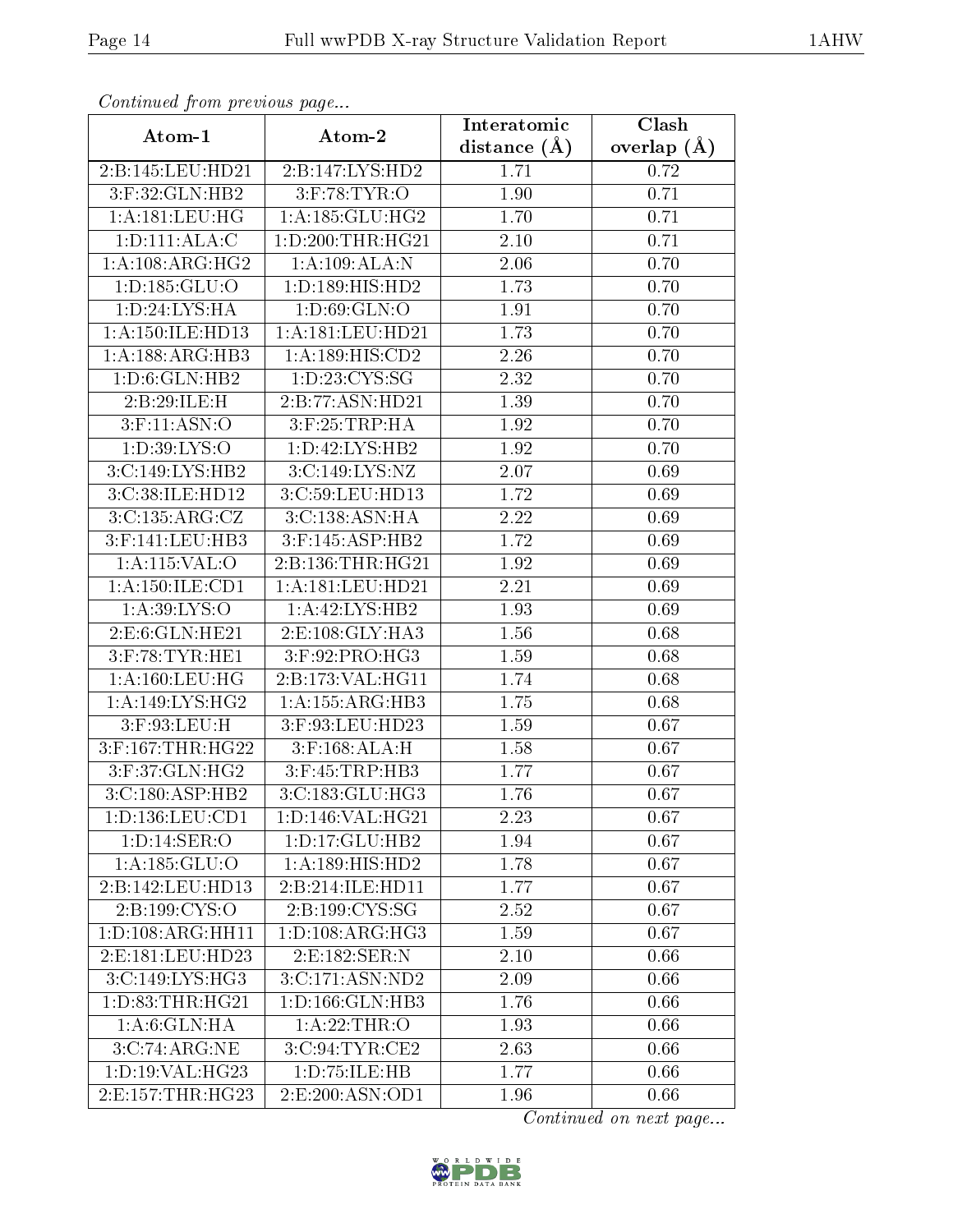| Continuea from previous page    |                       | Interatomic       | $\overline{\text{Clash}}$ |
|---------------------------------|-----------------------|-------------------|---------------------------|
| Atom-1                          | Atom-2                | distance $(A)$    | overlap $(\AA)$           |
| 2:E:130:PRO:HD2                 | 2:E:192:TRP:CH2       | 2.30              | 0.66                      |
| $2: E: 130: \overline{PRO:HB2}$ | 2:E:132:SER:O         | 1.97              | 0.65                      |
| $3:$ F:136:ARG:HD2              | $3:$ F:141:LEU: $CD2$ | 2.26              | 0.65                      |
| 2:B:196:THR:HG23                | 2:B:213:LYS:HE3       | 1.78              | 0.65                      |
| 2:B:175:GLN:O                   | 2:B:176:SER:HB3       | 1.97              | 0.65                      |
| 1: D:8: PRO:O                   | 1: D: 102: THR: HB    | 1.95              | 0.65                      |
| 1: D: 134: CYS: HB2             | 1: D: 148: TRP: CZ2   | 2.32              | 0.65                      |
| $3:$ F:152:ILE: $CD1$           | $3:$ F:171:ASN:HB3    | 2.27              | 0.65                      |
| 1:A:149:LYS:HA                  | 1: A: 155: ARG: HA    | 1.78              | 0.65                      |
| 3: C:156: TYR:HB3               | 3:C:165:LYS:NZ        | 2.11              | 0.65                      |
| 2:B:29:ILE:HG12                 | 2:B:77:ASN:ND2        | 2.11              | 0.64                      |
| 1: A: 12: TYR: CD1              | 1:A:12:TYR:N          | 2.65              | 0.64                      |
| 2:B:127:PRO:CB                  | 2:B:214:ILE:HG22      | 2.28              | 0.64                      |
| 3:C:122:LYS:HG2                 | 3: C:178: ASP:OD1     | 1.97              | 0.64                      |
| 1:D:147:LYS:HD3                 | 1:D:155:ARG:HH12      | 1.63              | 0.64                      |
| 2:B:127:PRO:HB2                 | 2:B:214:ILE:HG22      | 1.79              | 0.64                      |
| 2:E:29:ILE:H                    | 2:E:77:ASN:HD21       | 1.44              | 0.64                      |
| 3: F:32: GLN: HA                | $3:$ F:80:ALA:N       | 2.12              | 0.64                      |
| 3:C:26:GLU:HB3                  | 3:C:27:PRO:HA         | 1.80              | 0.64                      |
| 3:F:23:LEU:HD12                 | $3:$ F:24:GLU:N       | 2.12              | 0.64                      |
| 3:F:149:LYS:HG3                 | 3:F:171:ASN:ND2       | 2.13              | 0.63                      |
| 1:A:2:ILE:HD13                  | 1:A:27:GLN:HG2        | 1.79              | 0.63                      |
| 1: D: 160: LEU: HG              | 2:E:173:VAL:HG11      | 1.79              | 0.63                      |
| 2: E: 5: GLN: CG                | 2:E:23:LYS:HB3        | $\overline{2}.29$ | 0.63                      |
| 3:C:13:THR:CG2                  | 3:C:15:LYS:HE2        | 2.28              | 0.63                      |
| 3:F:136:ARG:CD                  | 3:F:141:LEU:HD21      | $\overline{2}.28$ | 0.63                      |
| 1: A:91: HIS: HD2               | 3:C:169:LYS:NZ        | 1.97              | 0.63                      |
| 3:C:177:ILE:HG13                | 3:C:177:ILE:O         | 1.98              | 0.63                      |
| 1: A: 153: SER: O               | 1:A:155:ARG:N         | 2.31              | 0.63                      |
| 3:F:39:SER:HB3                  | $3:$ F:45:TRP:HA      | 1.81              | 0.63                      |
| 1:A:193:THR:HB                  | 1:A:208:SER:CB        | 2.29              | 0.62                      |
| 1: D: 12: TYR: N                | 1: D: 12: TYR: CD1    | 2.67              | 0.62                      |
| 1:A:185:GLU:HA                  | 1: A: 188: ARG: HE    | 1.65              | 0.62                      |
| 2:B:147:LYS:HB3                 | 2:B:180:THR:HG23      | 1.80              | 0.62                      |
| 2: E: 142: LEU: HB3             | 2: E: 214: ILE: HD12  | 1.82              | 0.62                      |
| 2:E:51:ILE:O                    | 2:E:53:PRO:HD3        | 1.98              | 0.62                      |
| 2:B:59:ILE:O                    | 2: B:60: TYR:HD1      | 1.83              | 0.62                      |
| 1:A:33:LEU:HD22                 | 1: A:71:TYR:CB        | 2.30              | 0.62                      |
| 2:E:9:ALA:O                     | 2:E:10:GLU:HB2        | 2.00              | 0.62                      |
| 1:D:145:ASN:HB3                 | 1: D: 197: THR: OG1   | 1.99              | 0.62                      |
| 3:C:11:ASN:HB2                  | 3:C:26:GLU:HG3        | 1.82              | 0.62                      |

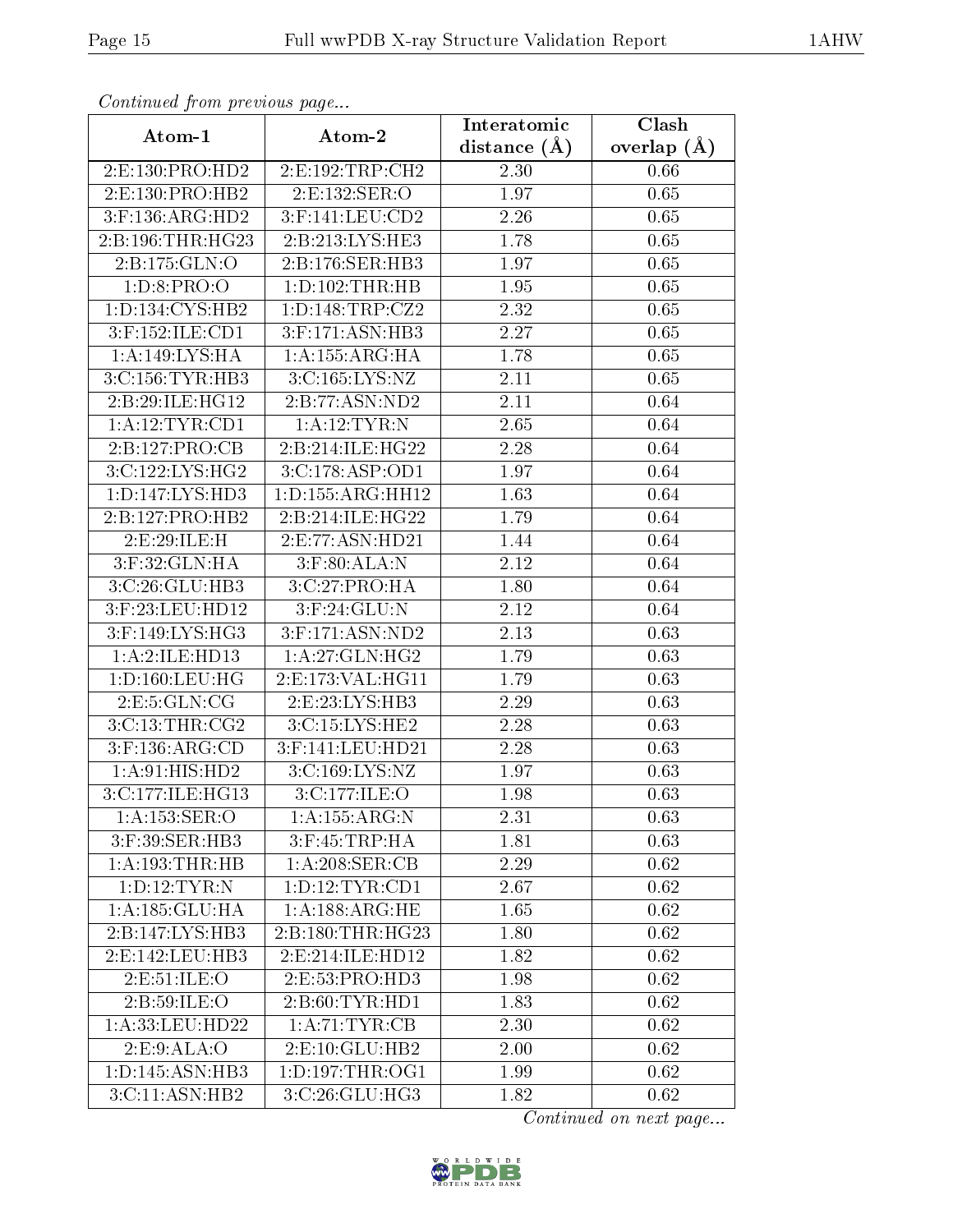| Communa from previous page      |                                | Interatomic      | Clash         |
|---------------------------------|--------------------------------|------------------|---------------|
| Atom-1                          | Atom-2                         | distance $(\AA)$ | overlap $(A)$ |
| 1:D:2:ILE:HD13                  | $1: D: 27: \overline{GLN:HG2}$ | 1.81             | 0.62          |
| 2:B:20:LEU:HD12                 | 2:B:81:LEU:HD12                | 1.83             | 0.61          |
| 3:C:147:PHE:CD2                 | 3:C:193:ILE:HD12               | 2.35             | 0.61          |
| 1: D: 135: PHE: CE2             | 2: E: 184: SER: HB3            | 2.34             | 0.61          |
| 1: D:66: GLY:HA3                | 1: D: 71: TYR: CD1             | 2.35             | 0.61          |
| $3:$ F:141:LEU:HB3              | $3:$ F:145:ASP:CB              | 2.30             | 0.61          |
| 1:A:147:LYS:HG2                 | $1:A:155:A\overline{RG:HH22}$  | 1.65             | 0.61          |
| 1:A:6:GLN:HE21                  | 1:A:102:THR:HG23               | 1.65             | 0.61          |
| 2:B:39:GLN:O                    | 2:B:92:ALA:HB1                 | 2.01             | 0.61          |
| 1: D: 108: ARG: HH21            | 1: D: 111: ALA: HB2            | 1.64             | 0.61          |
| 1:A:170:ASP:O                   | 1: A:172:THR:HG23              | 2.01             | 0.61          |
| 1: D: 152: GLY: O               | 1: D: 154: GLU: N              | 2.33             | 0.61          |
| 1: A:108:ARG:HH21               | 1:A:111:ALA:HB2                | 1.66             | 0.61          |
| 1: D: 120: PRO:CG               | 1: D: 130: ALA: HB1            | 2.31             | 0.61          |
| 2: E:6: GLN: NE2                | 2:E:96:CYS:SG                  | 2.74             | 0.61          |
| 2:B:20:LEU:HD22                 | 2:B:111:THR:HG21               | 1.83             | 0.60          |
| 2:E:196:THR:HG23                | 2:E:213:LYS:HE3                | 1.83             | 0.60          |
| 1: A:34: ASN:ND2                | 1:A:49:TYR:HA                  | 2.15             | 0.60          |
| 1:A:196:ALA:HB3                 | 1:A:205:ILE:HB                 | 1.83             | 0.60          |
| 1: D: 83: THR: HG21             | 1: D: 166: GLN: CB             | 2.31             | 0.60          |
| 3:C:74:ARG:HB3                  | $3: C:96: ASN: \overline{OD1}$ | 2.00             | 0.60          |
| 1: D: 129: GLY: HA2             | 1: D: 182: THR: HA             | 1.82             | 0.60          |
| 2:B:173:VAL:O                   | 2:B:179:TYR:HA                 | 2.02             | 0.60          |
| 3:C:35:THR:HG22                 | 3:C:76:PHE:HB2                 | 1.84             | 0.60          |
| 1:A:6:GLN:NE2                   | 1: A:102:THR:HG23              | 2.16             | 0.59          |
| 3:C:67:VAL:O                    | 3:C:102:PRO:HB2                | 2.02             | 0.59          |
| 1: D: 44: PRO: HD2              | 2: E:107: TRP:CE3              | 2.37             | 0.59          |
| 3:F:32:GLN:HA                   | $3:$ F:80:ALA:H                | 1.67             | 0.59          |
| $2: B: 12: VAL: \overline{CG2}$ | 2:B:113:LEU:HD11               | 2.31             | 0.59          |
| 2:E:130:PRO:HD2                 | 2: E: 192: TRP: HH2            | 1.67             | 0.59          |
| $3:$ F:38:ILE:HD12              | 3:F:59:LEU:HD13                | 1.84             | 0.59          |
| 2:B:50:LEU:HD12                 | 2:B:51:ILE:N                   | 2.18             | 0.59          |
| 1: D: 193: THR: HB              | 1: D:208: SER:OG               | 2.01             | 0.59          |
| 3:F:135:ARG:HG3                 | 3:F:139:THR:O                  | 2.02             | 0.59          |
| 1: A: 199: LYS: HE3             | 3:F:133:LEU:O                  | 2.01             | 0.59          |
| 3: C: 48: LYS: NZ               | 3:C:48:LYS:HB3                 | 2.18             | 0.59          |
| 2:B:91:THR:HG23                 | 2:B:114:THR:HA                 | 1.84             | 0.59          |
| 1:A:175:MET:O                   | 2:B:170:PHE:CE1                | 2.56             | 0.59          |
| 2: E: 145: LEU: HG              | 2: E:147: LYS: HD2             | 1.84             | 0.59          |
| 3:C:42:SER:H                    | 3:C:72:LEU:HD12                | 1.67             | 0.58          |
| 2: E: 18: VAL: O                | 2:E:82:GLN:HA                  | 2.03             | 0.58          |

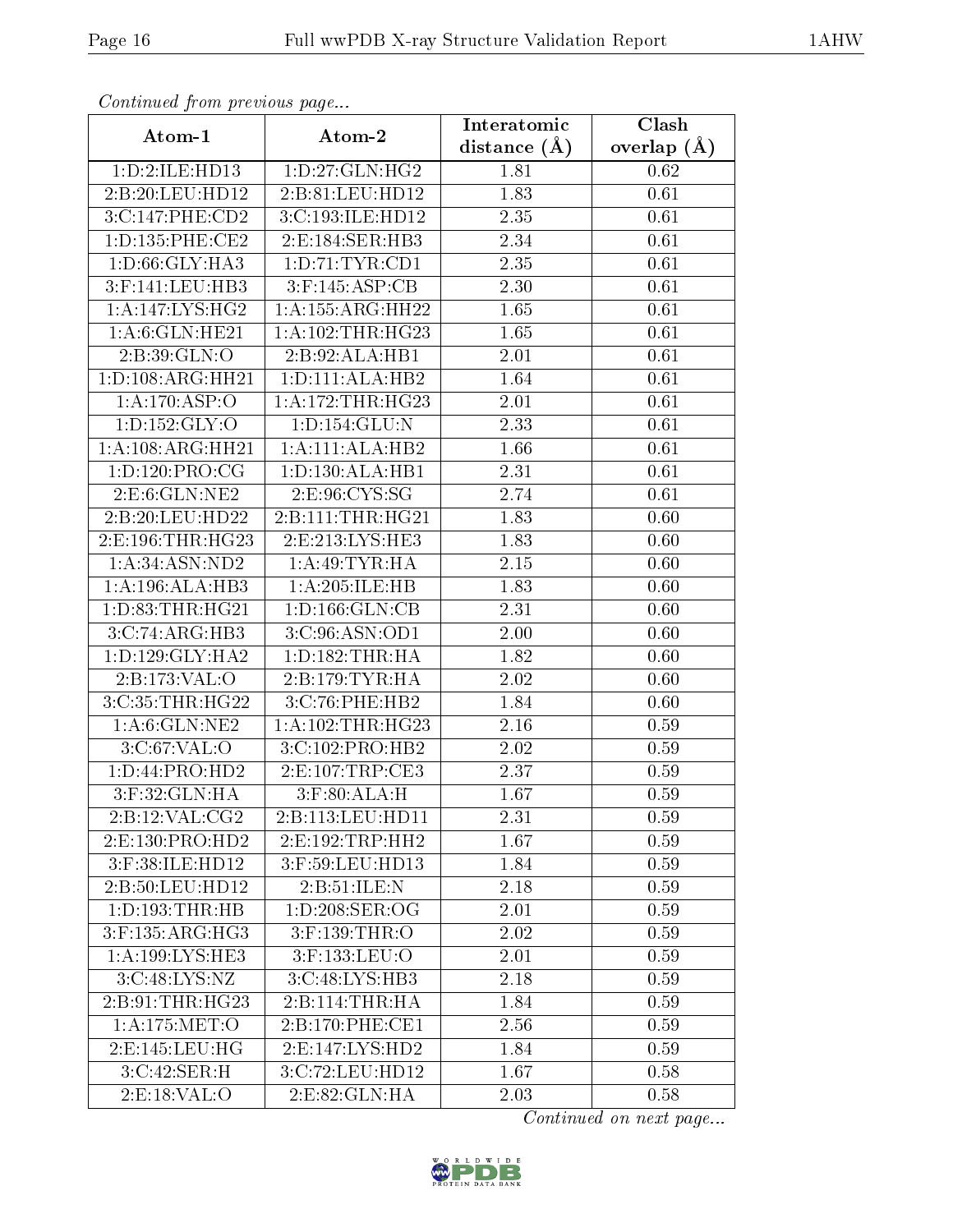| Communa from previous page |                     | Interatomic    | Clash         |
|----------------------------|---------------------|----------------|---------------|
| Atom-1                     | Atom-2              | distance $(A)$ | overlap $(A)$ |
| 3:F:28:LYS:HG2             | 3:F:29:PRO:HD2      | 1.85           | 0.58          |
| 2:B:12:VAL:H G23           | 2:B:113:LEU:HD11    | 1.85           | 0.58          |
| 1: A:2: ILE:C              | 1:A:2:ILE:HD12      | 2.24           | 0.58          |
| 3:C:69:GLN:HG3             | 3:C:70:THR:N        | 2.18           | 0.58          |
| 1: A: 150: ILE: HD11       | 1:A:179:LEU:HD21    | 1.85           | 0.58          |
| 2: B: 100: ASN: O          | 2:B:101:SER:HB2     | 2.04           | 0.58          |
| 2:B:156:VAL:HG11           | 2:B:183:SER:HB2     | 1.84           | 0.58          |
| 1: D: 120: PRO:HG2         | 1: D: 130: ALA: HB1 | 1.85           | 0.58          |
| 3:F:167:THR:HG22           | $3:$ F:168:ALA:N    | 2.18           | 0.58          |
| 3:F:189:VAL:HG12           | 3:F:205:SER:OG      | 2.04           | 0.58          |
| 1: D:6: GLN: HA            | 1: D: 22: THR:O     | 2.04           | 0.58          |
| 1: D: 160: LEU: HD13       | 2:E:175:GLN:HE21    | 1.68           | 0.58          |
| $3:$ F:183:GLU:CB          | 3:F:185:TYR:HE1     | 2.17           | 0.57          |
| 1:A:187:GLU:HA             | 1:A:211:ARG:CZ      | 2.33           | 0.57          |
| 3:C:135:ARG:HH21           | 3:C:138:ASN:HA      | 1.69           | 0.57          |
| 1:D:108:ARG:HH11           | 1: D: 108: ARG: CG  | 2.16           | 0.57          |
| 3:F:76:PHE:CD2             | $3:$ F:94:TYR:HB3   | 2.40           | 0.57          |
| 1:A:136:LEU:HD21           | 1:A:196:ALA:HB2     | 1.87           | 0.57          |
| 2:B:71:THR:O               | 2:B:80:TYR:N        | 2.38           | 0.57          |
| 2: E: 142: LEU: HB3        | 2: E: 214: ILE: CD1 | 2.34           | 0.57          |
| 3:F:114:GLN:HB2            | 3:F:128:GLU:HB2     | 1.87           | 0.57          |
| 1: A: 18: ARG: HG3         | 1: A:75: ILE: O     | 2.05           | 0.57          |
| 2: B:59: ILE:C             | 2: B:60: TYR:HD1    | 2.08           | 0.57          |
| 2:B:38:LYS:HG3             | 2: B:39: GLN:N      | 2.20           | 0.57          |
| 1:A:147:LYS:CG             | 1:A:155:ARG:HH22    | 2.17           | 0.57          |
| 1:A:152:GLY:O              | 1: A:154: GLU:N     | 2.38           | 0.57          |
| 3:C:35:THR:CG2             | 3:C:78:TYR:HE2      | 2.17           | 0.57          |
| 1: D: 6: GLN: HE21         | 1: D: 102: THR: CG2 | 2.11           | 0.57          |
| 3:C:160:SER:OG             | 3:C:184:ASN:HB3     | 2.05           | 0.56          |
| 1:D:153:SER:O              | 1: D: 155: ARG: N   | 2.38           | 0.56          |
| 1:D:187:GLU:HA             | 1: D: 211: ARG: NE  | 2.20           | 0.56          |
| 3:F:192:VAL:O              | 3:F:194:PRO:HD3     | 2.04           | 0.56          |
| 1:A:115:VAL:HG12           | 1: A:116: SER: N    | 2.20           | 0.56          |
| 1:A:190:ASN:O              | 1: A:210: ASN: HA   | 2.06           | 0.56          |
| 3:F:16:SER:HB3             | $3:$ F:21:THR:HA    | 1.87           | 0.56          |
| 3:C:150:ASP:OD1            | 3:C:195:SER:HB3     | 2.05           | 0.56          |
| 2: E: 13: ARG: HD2         | 2:E:117:SER:HA      | 1.86           | 0.56          |
| 3:F:13:THR:O               | 3:F:24:GLU:HG2      | 2.05           | 0.56          |
| 2: B:51: ILE: O            | 2:B:53:PRO:HD3      | 2.06           | 0.56          |
| 1:A:91:HIS:CD2             | 3: C: 169: LYS: NZ  | 2.73           | 0.56          |
| 3:C:20:LYS:HD2             | 3:C:133:LEU:HD11    | 1.87           | 0.56          |

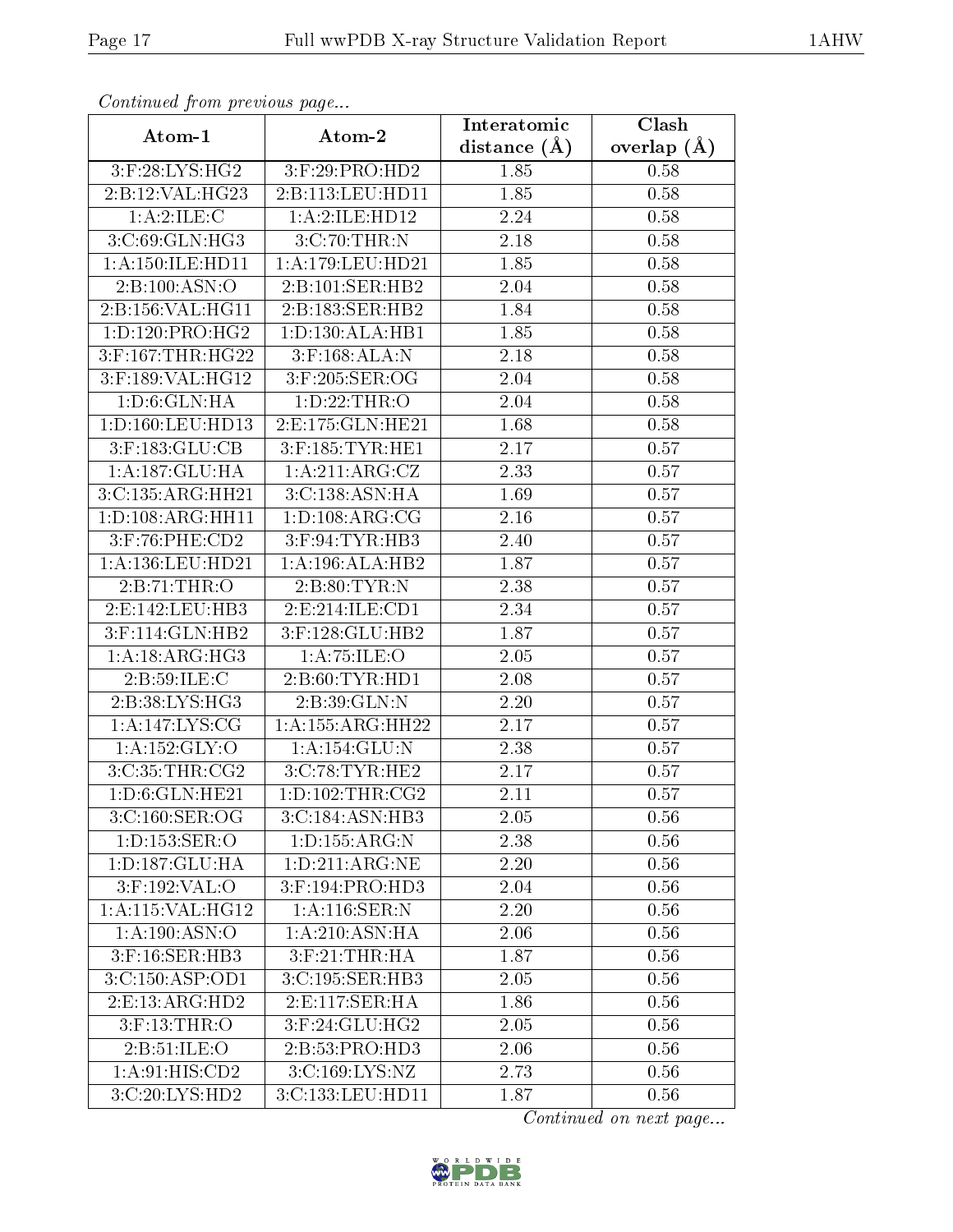| Commaca jioni previvus page |                       | Interatomic    | Clash         |
|-----------------------------|-----------------------|----------------|---------------|
| Atom-1                      | Atom-2                | distance $(A)$ | overlap $(A)$ |
| 3:C:33:VAL:HG12             | 3:C:52:THR:O          | 2.05           | 0.56          |
| 2:E:100:ASN:O               | 2:E:101:SER:HB2       | $2.05\,$       | 0.56          |
| 2:E:102:TYR:OH              | $3:$ F:149:LYS:HG2    | 2.06           | 0.56          |
| 3:F:41:LYS:HA               | 3:F:72:LEU:HD12       | 1.88           | 0.56          |
| 1:A:150:ILE:HD13            | 1: A: 192: TYR: HE1   | 1.71           | 0.56          |
| 2:B:198:THR:HG23            | 2:B:212:LYS:O         | 2.06           | 0.56          |
| 3:F:35:THR:HG22             | $3:$ F:76:PHE:HB2     | 1.88           | 0.56          |
| 2:B:1:GLU:OE1               | 2:B:2:ILE:HG13        | 2.06           | 0.56          |
| 1: D:34: ASN:ND2            | 1: D:50: TYR:H        | 2.04           | 0.56          |
| 1: A: 191: SER: HA          | 1:A:210:ASN:OD1       | 2.06           | 0.56          |
| 1: A:162: SER:OG            | 2:B:171:PRO:HG2       | 2.06           | 0.56          |
| 2:E:34:MET:HB2              | 2:E:51:ILE:CG2        | 2.36           | 0.56          |
| 3:F:12:LEU:HD21             | $3:$ F:75:VAL:H $G23$ | 1.88           | 0.55          |
| 1: D: 33: LEU: HD22         | 1:D:71:TYR:CB         | 2.36           | 0.55          |
| 1: D: 139: PHE: HE2         | 1: D: 175: MET: HB2   | 1.72           | 0.55          |
| 2:E:86:LEU:HD13             | 2: E: 115: VAL: CG2   | 2.35           | 0.55          |
| $3:C:60$ : THR: O           | 3:C:64:VAL:HG22       | 2.07           | 0.55          |
| 2:E:28:ASN:ND2              | 2:E:30:LYS:HG2        | 2.22           | 0.55          |
| 3:C:70:THR:HA               | 3:C:100:PHE:O         | 2.06           | 0.55          |
| $3:$ F:10:TYR:CZ            | 3:F:26:GLU:HB3        | 2.41           | 0.55          |
| 1:A:137:ASN:HA              | 1:A:174:SER:HA        | 1.88           | 0.55          |
| 3:C:28:LYS:HD3              | 3:C:29:PRO:N          | 2.21           | 0.55          |
| 1: A: 151: ASP: OD2         | 1:A:189:HIS:HB3       | 2.07           | 0.55          |
| 2:E:154:VAL:HG23            | 2:E:181:LEU:HD13      | 1.89           | 0.55          |
| 2:E:29:ILE:H                | 2:E:77:ASN:ND2        | 2.04           | 0.55          |
| $3:$ F:74:ARG:HH21          | $3:$ F:96:ASN:HD21    | 1.55           | 0.54          |
| 2:B:145:LEU:HG              | 2:B:145:LEU:O         | 2.06           | 0.54          |
| 3:CI15:SER:O                | 3:C:116:PHE:HB3       | 2.07           | 0.54          |
| 2:E:55:ASN:O                | 2: E: 57: ASN: N      | 2.40           | 0.54          |
| 2:B:31:ASP:O                | 3:C:200:ARG:HD3       | 2.06           | 0.54          |
| 1: D: 179: LEU: HG          | 1: D: 181: LEU: HD13  | 1.89           | 0.54          |
| 2: E: 33: TYR: HB2          | 2:E:99:ASP:HB3        | 1.87           | 0.54          |
| 1: A:164:THR:HG23           | 2: B: 170: PHE: CD1   | 2.42           | 0.54          |
| 3:F:25:TRP:HH2              | 3:F:57:CYS:HB2        | 1.72           | 0.54          |
| 1: D: 196: ALA: HB3         | 1: D: 205: ILE: CB    | 2.32           | 0.54          |
| 3:C:110:GLN:NE2             | 3: C:206: PRO:HD3     | 2.23           | 0.54          |
| 1: D: 136: LEU: HB2         | 1: D: 175: MET: HB3   | 1.89           | 0.54          |
| 3:F:108:LEU:HD11            | 3:F:193:ILE:HG12      | 1.90           | 0.54          |
| 3:F:179:VAL:HB              | $3:$ F:185:TYR:CZ     | 2.42           | 0.54          |
| 2:E:31:ASP:HB3              | $3:$ F:200:ARG:CD     | 2.38           | 0.54          |
| 3:F:155:LEU:HD12            | $3:$ F:156:TYR:N      | 2.23           | 0.54          |

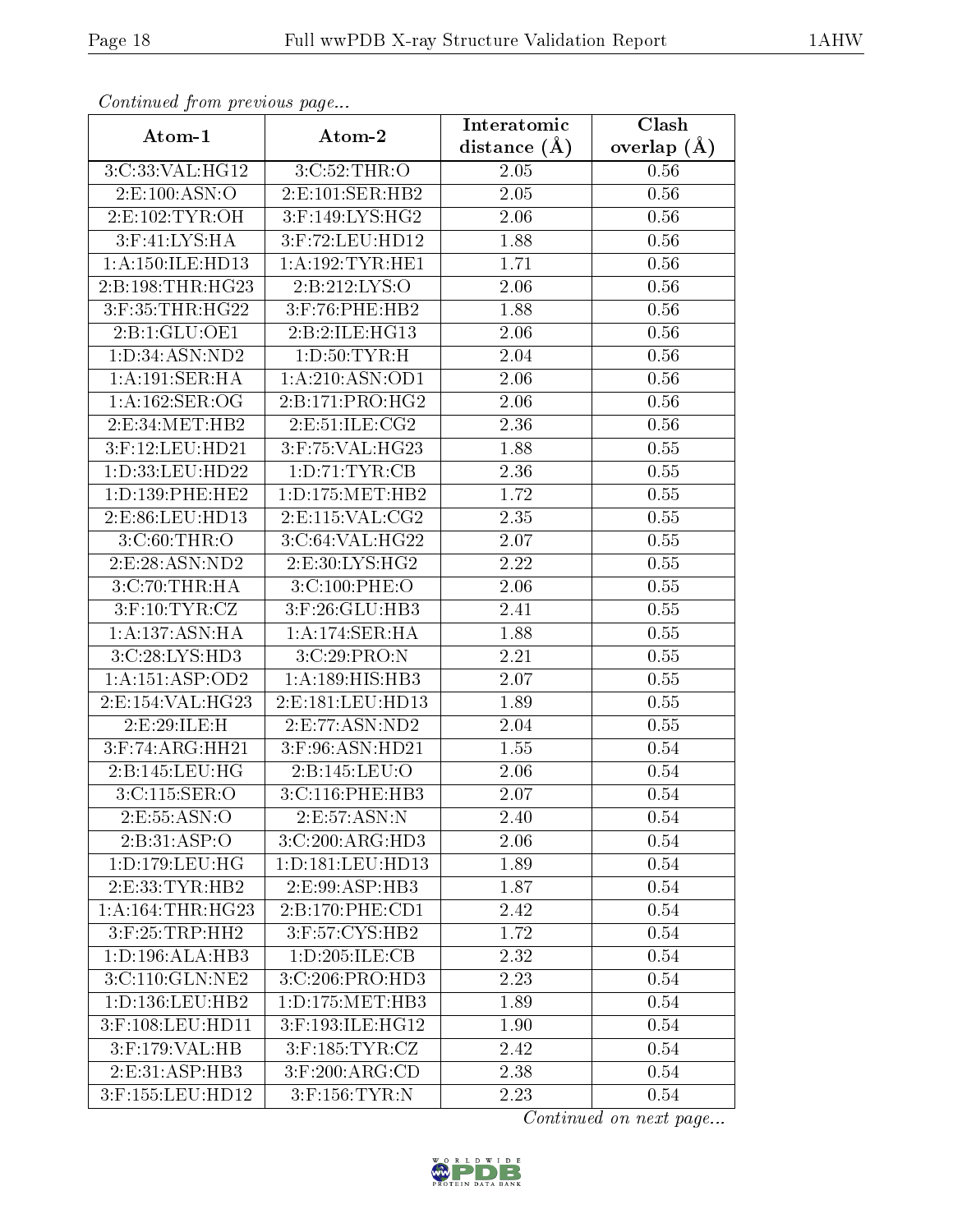| Continuati prom provious pago    |                      | Interatomic       | Clash           |
|----------------------------------|----------------------|-------------------|-----------------|
| Atom-1                           | Atom-2               | distance $(\AA)$  | overlap $(\AA)$ |
| 3:C:136:ARG:HB2                  | 3:C:141:LEU:HD11     | 1.89              | 0.53            |
| 3:C:149:LYS:HB2                  | 3:C:149:LYS:HZ3      | 1.73              | 0.53            |
| 1: D: 164: THR: HG23             | 2: E: 170: PHE: CD1  | 2.43              | 0.53            |
| 1: A: 193: THR: CB               | 1:A:208:SER:HB2      | 2.37              | 0.53            |
| 2:E:5:GLN:HG2                    | 2: E: 23: LYS: HB3   | 1.90              | 0.53            |
| 3:C:39:SER:HB3                   | 3:C:45:TRP:HA        | 1.90              | 0.53            |
| $3:$ F:191:AL $\overline{A:HB3}$ | 3:F:202:SER:HB3      | 1.91              | 0.53            |
| $3:$ F:29:PRO:HG3                | $3:$ F:53:THR:O      | 2.08              | 0.53            |
| 1:A:39:LYS:HD3                   | 1:A:84:ALA:HB2       | 1.91              | 0.53            |
| 1: D: 15: LEU: O                 | 1:D:17:GLU:N         | 2.38              | 0.53            |
| 1:D:166:GLN:HE21                 | 1: D: 171: SER: HA   | 1.73              | 0.53            |
| 2: E: 13: ARG: HA                | 2:E:116:SER:O        | 2.08              | 0.53            |
| 1:A:146:VAL:HA                   | 1:A:195:GLU:O        | 2.09              | 0.53            |
| 1:D:34:ASN:HD21                  | 1: D:50: TYR:H       | 1.56              | 0.53            |
| 1: D: 148: TRP: HD1              | 1:D:159:VAL:HG21     | 1.73              | 0.53            |
| 2:E:164:SER:O                    | 2: E: 167: VAL: HG23 | 2.08              | 0.53            |
| 2:B:174:LEU:HD12                 | 2:B:178:LEU:O        | 2.09              | 0.53            |
| 1: D: 108: ARG: HG2              | 1:D:109:ALA:N        | 2.23              | 0.53            |
| 3:F:187:PHE:O                    | 3:F:207:VAL:HA       | $\overline{2}.08$ | 0.53            |
| 1:A:159:VAL:HA                   | 1:A:178:THR:O        | 2.09              | 0.53            |
| 2:B:11:LEU:HB2                   | 2:B:151:PRO:HG3      | 1.91              | 0.53            |
| 1: A:61: ARG:HD2                 | 1:A:77:SER:O         | $2.09\,$          | 0.52            |
| 1: D: 106: ILE: HB               | 1:D:166:GLN:HE22     | 1.73              | 0.52            |
| 2:B:2:ILE:HA                     | 2:B:25:SER:O         | 2.08              | 0.52            |
| 3:C:18:ASN:HB3                   | 3:C:132:THR:HG22     | 1.91              | 0.52            |
| 2:E:146:VAL:HG12                 | 2:E:146:VAL:O        | 2.09              | 0.52            |
| 2:B:142:LEU:HB3                  | 2:B:214:ILE:CD1      | 2.40              | 0.52            |
| 1: A: 135: PHE: CE2              | 2:B:184:SER:HB3      | 2.44              | 0.52            |
| 2: E: 13: ARG: HH11              | 2:E:116:SER:C        | 2.13              | 0.52            |
| 1:A:111:ALA:C                    | 1: A:200:THR:HG21    | 2.29              | 0.52            |
| 1: A:124: GLN: HG3               | 2:B:126:TYR:CE2      | 2.44              | 0.52            |
| 2:B:52:ASP:O                     | 2:B:54:GLU:N         | 2.42              | 0.52            |
| 3:C:41:LYS:HA                    | 3:C:72:LEU:HD12      | $\overline{1}.91$ | 0.52            |
| 1:D:120:PRO:HD3                  | 1: D: 132: VAL: CG1  | 2.40              | 0.52            |
| 2: E: 13: ARG: NH1               | 2:E:118:ALA:O        | 2.42              | 0.52            |
| 2: B:50: LEU: HG                 | 2:B:59:ILE:HB        | 1.91              | 0.52            |
| 2: B: 5: GLN: O                  | 2:B:22:CYS:HA        | 2.10              | 0.52            |
| 2: B:94: TYR: N                  | 2:B:94:TYR:CD1       | 2.77              | 0.52            |
| 1: D: 150: ILE: HD12             | 1: D: 156: GLN: CD   | 2.30              | 0.52            |
| $3:$ F:153:TYR:HB2               | $3:$ F:170:THR:CG2   | 2.40              | 0.52            |
| 1:D:150:ILE:HD11                 | 1:D:179:LEU:HD21     | 1.90              | 0.52            |

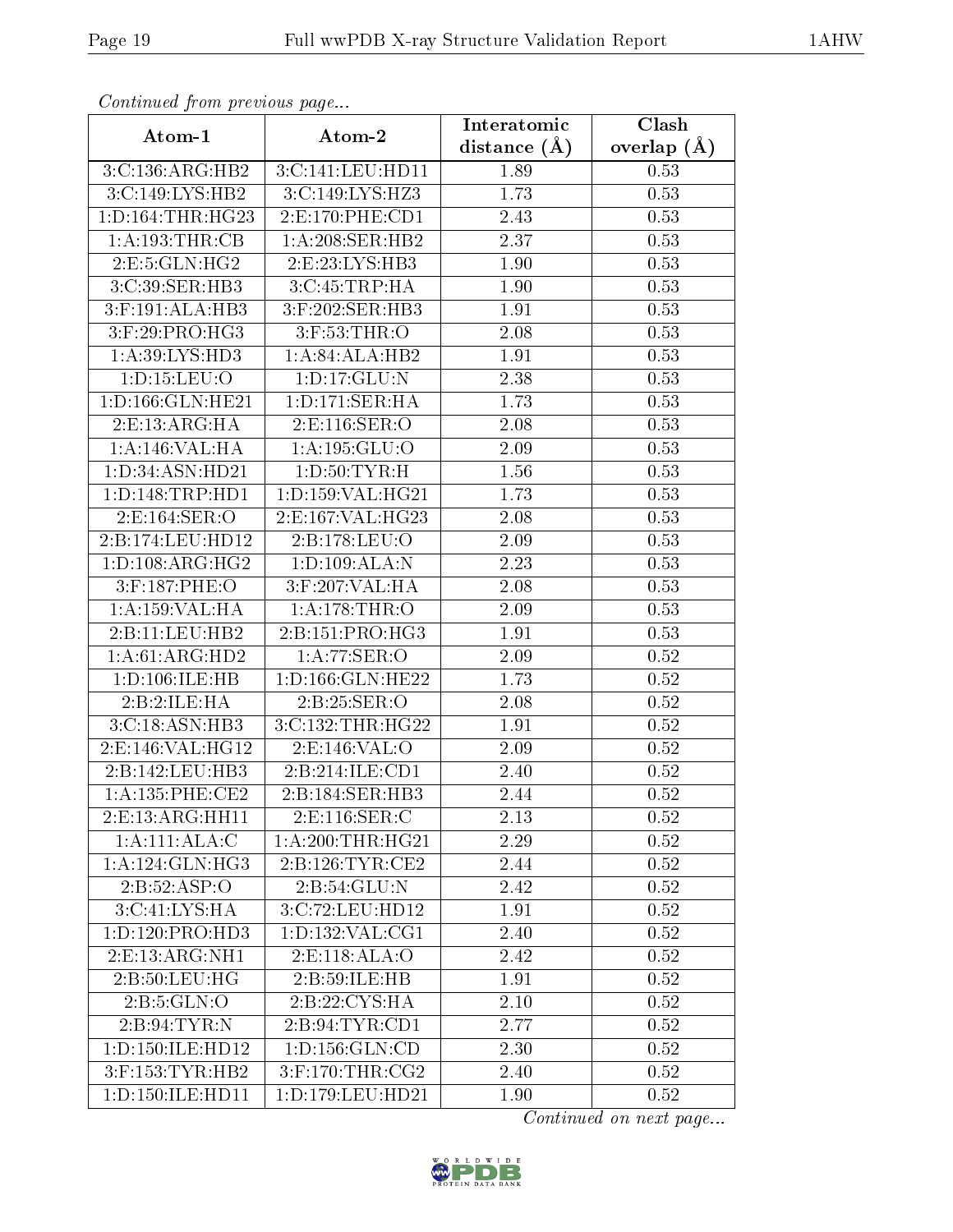| Continuati prom pretious page |                      | Interatomic    | Clash           |
|-------------------------------|----------------------|----------------|-----------------|
| Atom-1                        | Atom-2               | distance $(A)$ | overlap $(\AA)$ |
| 2:B:18:VAL:CG2                | 2:B:19:LYS:N         | 2.72           | 0.52            |
| 1: D: 139: PHE: HE1           | 1: D: 142: LYS: HA   | 1.75           | 0.52            |
| $3:$ F:115:SER:O              | 3:F:116:PHE:HB3      | 2.10           | 0.52            |
| 1: A: 183: LYS: HG2           | 1: A: 187: GLU: OE1  | 2.10           | 0.52            |
| 1:A:39:LYS:HB2                | 1: A:42: LYS: HG3    | 1.92           | 0.52            |
| 2:B:54:GLU:HG3                | 2:B:55:ASN:N         | 2.25           | 0.52            |
| 3:C:35:THR:HG22               | 3:C:78:TYR:HE2       | 1.75           | $0.52\,$        |
| 1:D:115:VAL:N                 | 2:E:136:THR:HG21     | 2.25           | 0.52            |
| 3:F:25:TRP:CH2                | $3:$ F:57:CYS:HB2    | 2.45           | $0.52\,$        |
| 1: D: 193: THR: CB            | 1:D:208:SER:HB2      | 2.38           | 0.51            |
| 2:E:42:GLU:O                  | 2:E:43:GLN:HG3       | 2.10           | 0.51            |
| 1:A:145:ASN:HB3               | 1: A:197:THR:OG1     | 2.10           | 0.51            |
| 2:B:30:LYS:HA                 | 2:B:53:PRO:HB2       | 1.93           | 0.51            |
| 1: D: 19: VAL: CG2            | 1:D:75:ILE:HB        | 2.40           | 0.51            |
| 3:F:28:LYS:HD3                | 3:F:29:PRO:N         | 2.25           | 0.51            |
| 1:D:150:ILE:O                 | 1: D: 151: ASP: HB2  | 2.10           | 0.51            |
| 2:B:174:LEU:HD13              | 2:B:179:TYR:CE2      | 2.46           | 0.51            |
| 2:E:51:ILE:HB                 | 2:E:70:ILE:HG21      | 1.91           | 0.51            |
| 1:D:150:ILE:CD1               | 1:D:181:LEU:HD21     | 2.39           | 0.51            |
| 1: D: 2: ILE: HD13            | 1: D:27: GLN:CG      | 2.41           | 0.51            |
| 3:C:74:ARG:HD2                | 3:C:76:PHE:CZ        | 2.46           | 0.51            |
| 1: D: 21: ILE: HG23           | 1: D: 102: THR: HG21 | 1.93           | 0.51            |
| 3:F:154:THR:HG22              | $3:$ F:156:TYR:CE1   | 2.45           | 0.51            |
| 1:A:120:PRO:HD2               | 1: A: 186: TYR: OH   | 2.11           | 0.51            |
| 2:B:200:ASN:HB3               | 2:B:211:ASP:OD2      | 2.10           | 0.51            |
| 1: D: 13: ALA: O              | 1: D: 107: ASN: HB2  | 2.11           | 0.51            |
| 3:C:108:LEU:HD11              | 3:C:193:ILE:HG12     | 1.91           | 0.51            |
| 3:C:36:VAL:HG22               | 3:C:75:VAL:HG22      | 1.93           | 0.51            |
| 2:B:137:ASN:ND2               | 2:B:139:MET:SD       | 2.84           | 0.50            |
| 3:C:13:THR:HG21               | 3:C:15:LYS:CE        | 2.37           | 0.50            |
| 3:F:35:THR:OG1                | $3:$ F:50:PHE:HA     | 2.11           | 0.50            |
| 1: D: 108: ARG: CG            | 1:D:108:ARG:NH1      | 2.73           | 0.50            |
| 3:C:119:VAL:HG12              | 3:C:119:VAL:O        | 2.09           | 0.50            |
| 2:B:57:ASN:HD21               | 3:C:165:LYS:NZ       | $2.10\,$       | 0.50            |
| 1: D: 137: ASN: HA            | 1: D: 174: SER: HA   | 1.93           | 0.50            |
| 1:D:29:ILE:HD11               | 1: D: 71: TYR: CE2   | 2.47           | 0.50            |
| 2:E:62:PRO:HA                 | 2:E:65:GLN:HG3       | 1.93           | 0.50            |
| 3:F:42:SER:H                  | 3:F:72:LEU:CD1       | 2.24           | 0.50            |
| 1:A:61:ARG:HH21               | 1: A:82: ASP:CG      | 2.15           | 0.50            |
| 2:B:156:VAL:HG22              | 2:B:201:VAL:HG22     | 1.93           | 0.50            |
| 2: E: 10: GLU: O              | 2:E:113:LEU:HD12     | 2.11           | 0.50            |

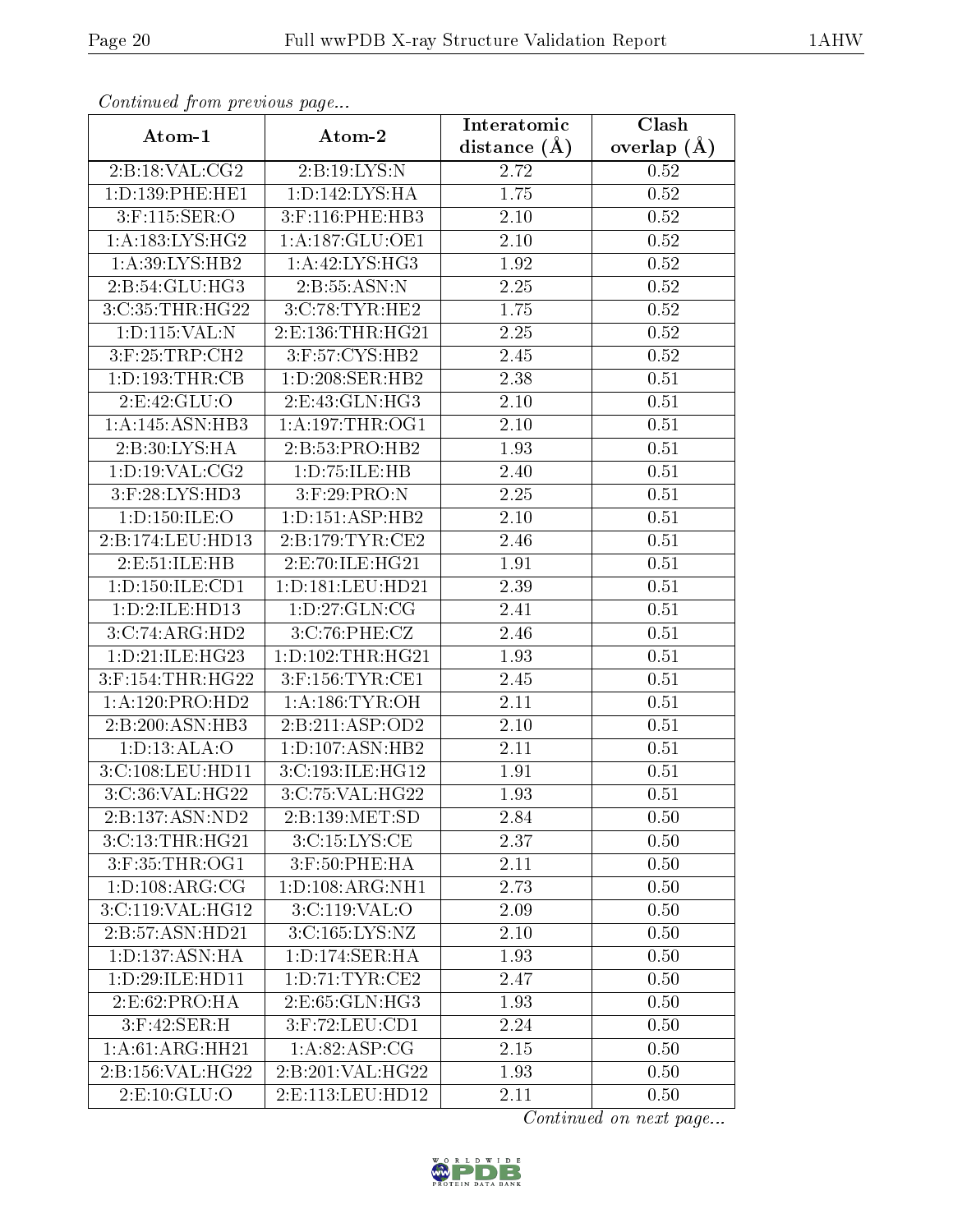| Continuea from previous page       |                      | Interatomic    | $\overline{\text{Clash}}$ |
|------------------------------------|----------------------|----------------|---------------------------|
| Atom-1                             | Atom-2               | distance $(A)$ | overlap $(\AA)$           |
| 1:D:34:ASN:HA                      | 1: D:48: ILE: O      | 2.11           | 0.50                      |
| $3:$ F:135:ARG:HG3                 | $3:$ F:139:THR:H     | 1.76           | 0.50                      |
| $3:$ F:158:TRP:CE3                 | $3:$ F:165:LYS:HG2   | 2.47           | 0.50                      |
| 1:A:12:TYR:HA                      | 1:A:105:GLU:O        | 2.11           | 0.49                      |
| 1:A:33:LEU:HD22                    | 1: A: 71: TYR: HB3   | 1.94           | 0.49                      |
| 3:C:144:ARG:NH2                    | 3:C:172:THR:O        | 2.43           | 0.49                      |
| 1:D:185:GLU:HA                     | 1: D: 188: ARG: HE   | 1.76           | 0.49                      |
| $3:$ F:13:THR:CG2                  | 3:F:15:LYS:HE2       | 2.41           | 0.49                      |
| $3:$ F:78:TYR:CE1                  | $3:$ F:92:PRO:HG3    | 2.43           | 0.49                      |
| 1: D: 55: ALA: O                   | 1: D: 57: GLY: N     | 2.44           | 0.49                      |
| 2:E:51:ILE:HB                      | 2: E: 70: ILE: CG2   | 2.42           | 0.49                      |
| 1: A:91: HIS: HD2                  | 3:C:169:LYS:HZ3      | 1.59           | 0.49                      |
| 2:B:38:LYS:CG                      | 2:B:39:GLN:N         | 2.74           | 0.49                      |
| 1: D: 160: LEU: HD21               | 2: E: 175: GLN: HG3  | 1.95           | 0.49                      |
| 2:E:127:PRO:HB3                    | 2:E:214:ILE:HG22     | 1.94           | 0.49                      |
| 3:C:40:THR:OG1                     | 3:C:41:LYS:N         | 2.45           | 0.49                      |
| 2:E:20:LEU:HD22                    | 2:E:111:THR:HG21     | 1.94           | 0.49                      |
| 2: B:60: TYR:OH                    | 2:B:69:SER:HA        | 2.13           | 0.49                      |
| 2:E:30:LYS:HA                      | 2:E:53:PRO:HB2       | 1.95           | 0.49                      |
| 3:C:42:SER:H                       | 3:C:72:LEU:CD1       | 2.26           | 0.49                      |
| 3:C:70:THR:CG2                     | 3:C:99:GLU:HB3       | 2.43           | 0.49                      |
| 1:A:199:LYS:NZ                     | 3:F:135:ARG:HB3      | 2.28           | 0.49                      |
| 2:B:35:HIS:CD2                     | 2:B:99:ASP:HB2       | 2.48           | 0.48                      |
| 3:C:121:THR:O                      | 3:C:121:THR:HG22     | 2.12           | 0.48                      |
| 3:C:141:LEU:HB3                    | 3:C:145:ASP:CB       | 2.43           | 0.48                      |
| 1: D: 134: CYS: HB2                | 1: D: 148: TRP: CH2  | 2.48           | 0.48                      |
| $1:A:61:ARG:\overline{\text{NH2}}$ | 1:A:82:ASP:OD1       | 2.43           | 0.48                      |
| 3:C:32:GLN:HE21                    | 3:C:34:TYR:HE1       | 1.62           | 0.48                      |
| 3:C:4:THR:O                        | 3:C:5:ASN:HB2        | 2.14           | 0.48                      |
| 1:D:12:TYR:HD1                     | 1: D: 12: TYR:H      | 1.59           | 0.48                      |
| 1:A:190:ASN:OD1                    | 1: A:211:ARG:N       | 2.46           | 0.48                      |
| 2:B:176:SER:O                      | 2:B:178:LEU:N        | 2.46           | 0.48                      |
| 3: F:74: ARG: HD3                  | 3:F:76:PHE:CZ        | 2.49           | 0.48                      |
| 1:A:147:LYS:CB                     | 1:A:155:ARG:HH22     | 2.27           | 0.48                      |
| 2: E: 127: PRO: CB                 | 2: E: 214: ILE: HG22 | 2.42           | 0.48                      |
| 3:F:155:LEU:HD12                   | $3:$ F:156:TYR:H     | 1.77           | 0.48                      |
| $3:$ F:43:GLY:O                    | $3:$ F:45:TRP:N      | 2.47           | 0.48                      |
| 2:B:6:GLN:HB3                      | 2: B: 111: THR: OG1  | 2.14           | 0.48                      |
| 2:B:181:LEU:HG                     | 2:B:182:SER:H        | 1.79           | 0.48                      |
| $3:$ F:16:SER:HG                   | 3:F:100:PHE:HZ       | 1.61           | 0.48                      |
| 1: A:83:THR:HG21                   | 1: A: 166: GLN: CB   | 2.44           | 0.48                      |

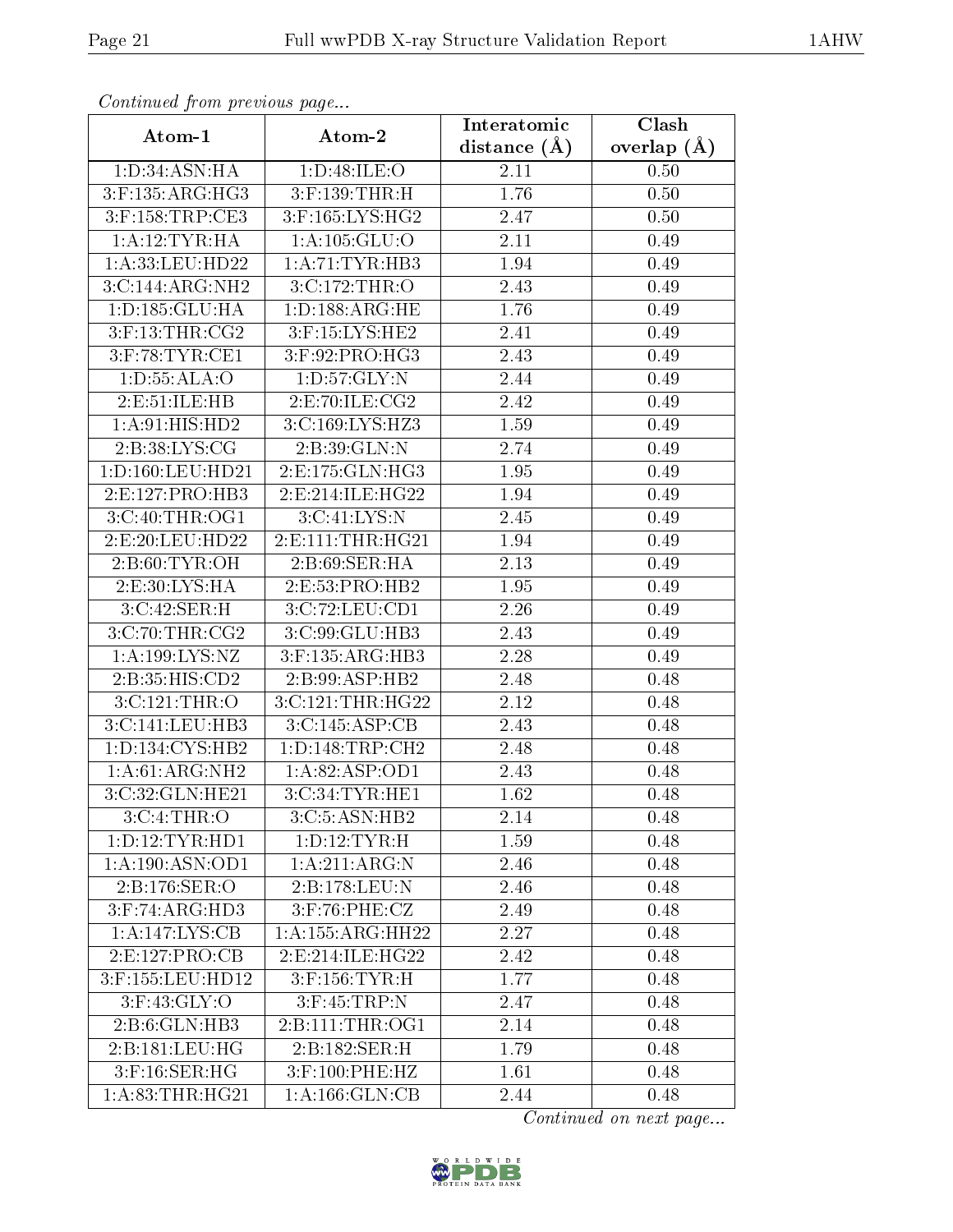| Continuati prom provious pago |                     | Interatomic      | Clash           |
|-------------------------------|---------------------|------------------|-----------------|
| Atom-1                        | Atom-2              | distance $(\AA)$ | overlap $(\AA)$ |
| 1: A: 130: ALA: N             | 1: A: 181: LEU: O   | 2.45             | 0.48            |
| 2:E:17:LEU:HD12               | 2: E: 18: VAL: N    | 2.28             | 0.48            |
| $3:$ F:10:TYR:CE1             | 3: F:27: PRO:HD3    | 2.48             | 0.48            |
| 3:F:136:ARG:HG3               | 3:F:137:ASN:ND2     | 2.29             | 0.48            |
| 3:F:124:ASN:HD21              | 3:F:174:GLU:HB2     | 1.79             | 0.48            |
| $3:$ F:38:ILE:HA              | $3:$ F:73:ALA:HA    | 1.95             | 0.48            |
| 3:F:33:VAL:HG21               | 3:F:51:TYR:HB3      | 1.95             | 0.48            |
| $3:$ F:78:TYR:HE1             | 3:F:92:PRO:CG       | 2.25             | 0.48            |
| 1: A:83:THR:HG21              | 1: A: 166: GLN: HB2 | 1.95             | 0.48            |
| 3:F:136:ARG:NH1               | 3:F:141:LEU:HD13    | 2.29             | 0.48            |
| 2:B:2:ILE:O                   | 2:B:3:GLN:HB3       | 2.14             | 0.48            |
| 1: D: 125: LEU: HD22          | 1: D: 183: LYS: HG3 | 1.96             | 0.48            |
| 2: E: 137: ASN: HB3           | 2:E:139:MET:HG2     | 1.96             | 0.48            |
| 1:A:119:PRO:HB3               | $1: A:209:$ PHE:CE2 | 2.49             | 0.48            |
| 1: A:34: ASN:O                | 1: A:88: CYS:HA     | 2.14             | 0.48            |
| 3:C:149:LYS:HB2               | 3:C:149:LYS:HZ2     | 1.78             | 0.48            |
| 3:F:196:ARG:HH11              | 3:F:199:ASN:HB3     | 1.79             | 0.48            |
| $3:$ F:42:SER:H               | 3:F:72:LEU:HD12     | 1.79             | 0.48            |
| 2:B:167:VAL:HG12              | 2:B:168:HIS:N       | 2.29             | 0.48            |
| 3:C:28:LYS:HD3                | 3:C:28:LYS:C        | 2.33             | 0.48            |
| 3:C:6:THR:OG1                 | 3:C:79:PRO:HB3      | 2.14             | 0.48            |
| 2:E:31:ASP:HB3                | $3:$ F:200:ARG:HD3  | 1.96             | 0.48            |
| 3:F:29:PRO:HB2                | $3:$ F:32:GLN:O     | 2.13             | 0.48            |
| 3:C:45:TRP:HZ3                | 3:C:73:ALA:HA       | 1.79             | 0.47            |
| 1: D: 120: PRO: HD2           | 1: D: 186: TYR: CZ  | 2.49             | 0.47            |
| 1:D:42:LYS:NZ                 | 1:D:42:LYS:HB3      | 2.27             | 0.47            |
| 3:F:159:LYS:NZ                | 3:F:180:ASP:OD2     | 2.47             | 0.47            |
| 2:B:172:ALA:HB1               | 2:B:179:TYR:HB3     | 1.96             | 0.47            |
| 3:C:175:PHE:CD1               | 3:C:175:PHE:N       | 2.82             | 0.47            |
| 3:C:52:THR:OG1                | 3:C:53:THR:N        | 2.47             | 0.47            |
| $3:$ F:18:ASN:ND2             | 3:F:130:GLU:HG2     | 2.29             | 0.47            |
| 3:F:74:ARG:HH21               | 3:F:96:ASN:ND2      | 2.11             | 0.47            |
| $3:$ F:74:ARG:NE              | 3:F:94:TYR:CE2      | 2.82             | 0.47            |
| 2:B:6:GLN:HE21                | 2:B:108:GLY:HA3     | 1.79             | 0.47            |
| 3:C:10:TYR:CE1                | 3:C:27:PRO:HB3      | 2.50             | 0.47            |
| 1: D: 15: LEU: C              | 1: D: 17: GLU: H    | 2.17             | 0.47            |
| 1:A:14:SER:O                  | 1:A:17:GLU:HB2      | 2.14             | 0.47            |
| 2:B:5:GLN:HG2                 | 2:B:23:LYS:O        | 2.13             | 0.47            |
| 3:C:10:TYR:HE1                | 3:C:27:PRO:HB3      | 1.79             | 0.47            |
| 3:C:74:ARG:HD3                | 3:C:94:TYR:CD2      | 2.49             | 0.47            |
| 1:D:89:LEU:HD23               | 1:D:98:PHE:CD1      | 2.50             | 0.47            |

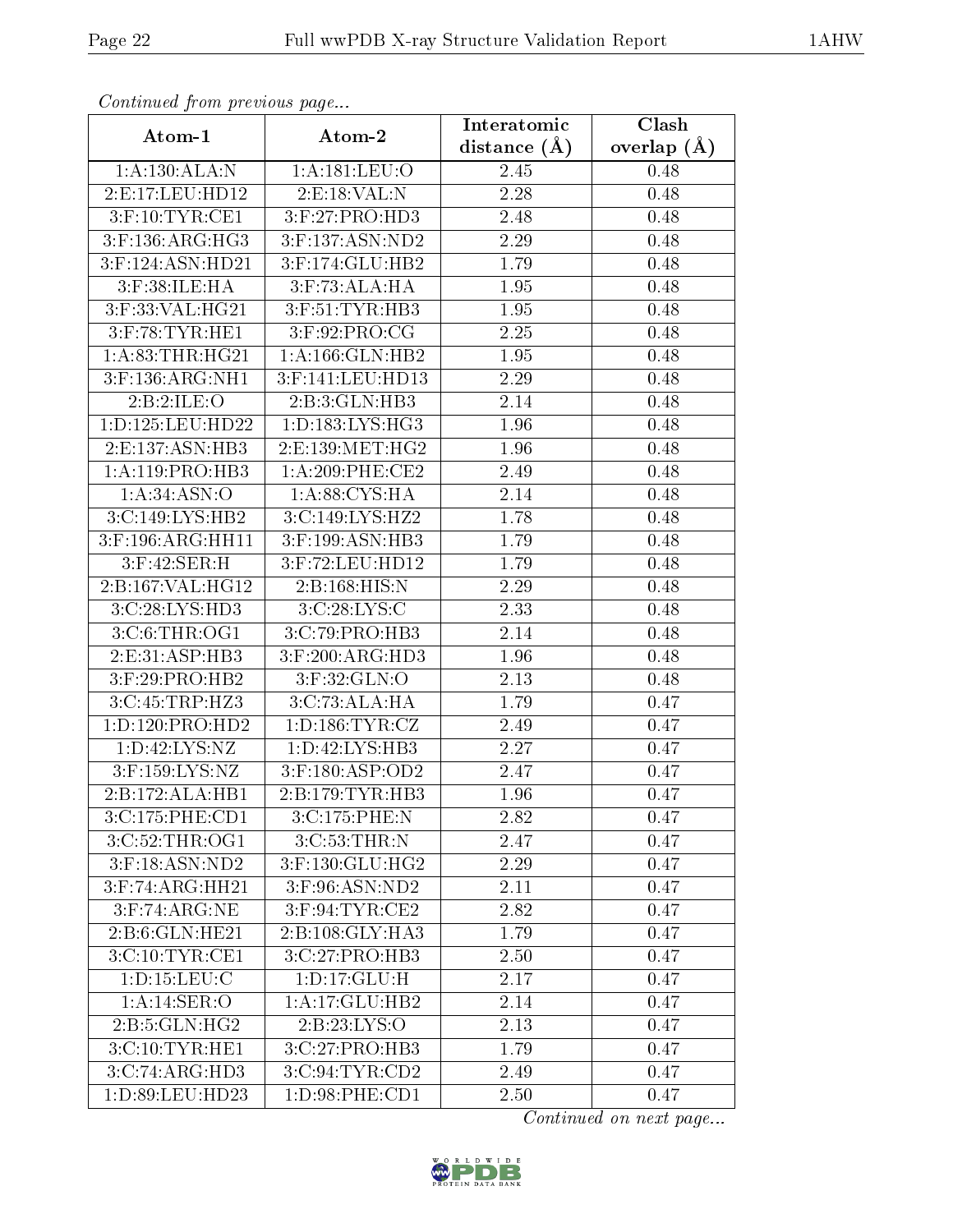| Continuati pont previous page |                     | Interatomic      | Clash           |
|-------------------------------|---------------------|------------------|-----------------|
| Atom-1                        | Atom-2              | distance $(\AA)$ | overlap $(\AA)$ |
| 2:E:156:VAL:HG21              | 2:E:181:LEU:CD2     | 2.45             | 0.47            |
| 2:E:48:ILE:HG21               | 2:E:81:LEU:HD21     | 1.96             | 0.47            |
| 2:E:29:ILE:N                  | 2: E: 77: ASN: HD21 | $2.10\,$         | 0.47            |
| 1:A:116:SER:HB2               | 1: A: 135: PHE: HB2 | 1.97             | 0.47            |
| 1:D:160:LEU:HD13              | 2:E:175:GLN:NE2     | 2.29             | 0.47            |
| 2:E:17:LEU:HD13               | 2:E:82:GLN:CG       | 2.45             | 0.47            |
| 3:C:136:ARG:CB                | 3:C:141:LEU:HD11    | 2.44             | 0.47            |
| 1: D: 12: TYR: HA             | 1:D:105:GLU:O       | 2.14             | 0.47            |
| 1: D:86: TYR:O                | 1: D:101: GLY:HA2   | $2.15\,$         | 0.47            |
| 2:E:35:HIS:O                  | 2:E:96:CYS:HA       | 2.15             | 0.47            |
| 1:A:4:MET:HA                  | 1:A:4:MET:HE3       | 1.97             | 0.47            |
| 2:B:176:SER:C                 | 2:B:178:LEU:H       | 2.18             | 0.47            |
| 1:A:143:ASP:O                 | 1: A:198: HIS: HD2  | 1.98             | 0.47            |
| 2:B:17:LEU:HD12               | 2:B:17:LEU:O        | 2.14             | 0.47            |
| $3:$ F:153:TYR:HB2            | 3:F:170:THR:HG23    | 1.95             | 0.47            |
| 2: E:100: ASN:O               | 2: E: 101: SER: CB  | 2.62             | 0.47            |
| 2:E:181:LEU:HG                | 2:E:182:SER:H       | 1.80             | 0.47            |
| 3:F:186:CYS:HA                | 3:F:209:CYS:HA      | 1.97             | 0.47            |
| 2:E:13:ARG:HD3                | 2:E:116:SER:O       | 2.15             | 0.47            |
| 1: D: 151: ASP: OD2           | 1: D: 189: HIS: HB3 | 2.14             | 0.46            |
| 2:B:185:VAL:O                 | 2:B:185:VAL:HG13    | 2.15             | 0.46            |
| 2: B: 18: VAL:HG12            | 2:B:86:LEU:HD11     | 1.97             | 0.46            |
| 1: D: 189: HIS: N             | 1: D: 189: HIS: CD2 | 2.83             | 0.46            |
| 2: E: 13: ARG: CD             | 2:E:116:SER:O       | 2.63             | 0.46            |
| 3:C:41:LYS:HE2                | 3:C:99:GLU:OE2      | 2.16             | 0.46            |
| $3:$ F:11:ASN:CB              | 3:F:26:GLU:HG3      | 2.37             | 0.46            |
| 2: B: 7: SER: O               | 2:B:9:ALA:N         | 2.45             | 0.46            |
| 1: D: 190: ASN: OD1           | 1: D: 211: ARG: N   | 2.49             | 0.46            |
| 2: E: 5: GLN: O               | 2:E:22:CYS:HA       | 2.15             | 0.46            |
| 2:B:156:VAL:HG11              | 2:B:183:SER:CB      | 2.45             | 0.46            |
| 2: E: 14: PRO: HD2            | 2:E:116:SER:O       | 2.15             | 0.46            |
| 1:A:116:SER:HB3               | 1: A:118: PHE:CE1   | 2.51             | 0.46            |
| 1:A:142:LYS:HB2               | 1: A:173: TYR: CZ   | 2.50             | 0.46            |
| 2:B:30:LYS:HB2                | 2:B:30:LYS:HZ2      | 1.81             | 0.46            |
| 1:D:35:TRP:CZ3                | 1:D:88:CYS:HB3      | 2.50             | 0.46            |
| 3:F:37:GLN:CG                 | 3:F:45:TRP:HB3      | 2.44             | 0.46            |
| 2:E:153:PRO:O                 | 2:E:204:PRO:HD2     | 2.16             | 0.46            |
| $3:$ F:23:LEU:HG              | 3:F:25:TRP:CE3      | 2.51             | 0.46            |
| 3:F:93:LEU:HD23               | $3:$ F:93:LEU:N     | 2.29             | 0.46            |
| 1:A:1:ASP:OD2                 | 1: A:2: ILE: HG22   | 2.16             | 0.46            |
| 3:C:10:TYR:O                  | 3:C:11:ASN:HB2      | 2.16             | 0.46            |

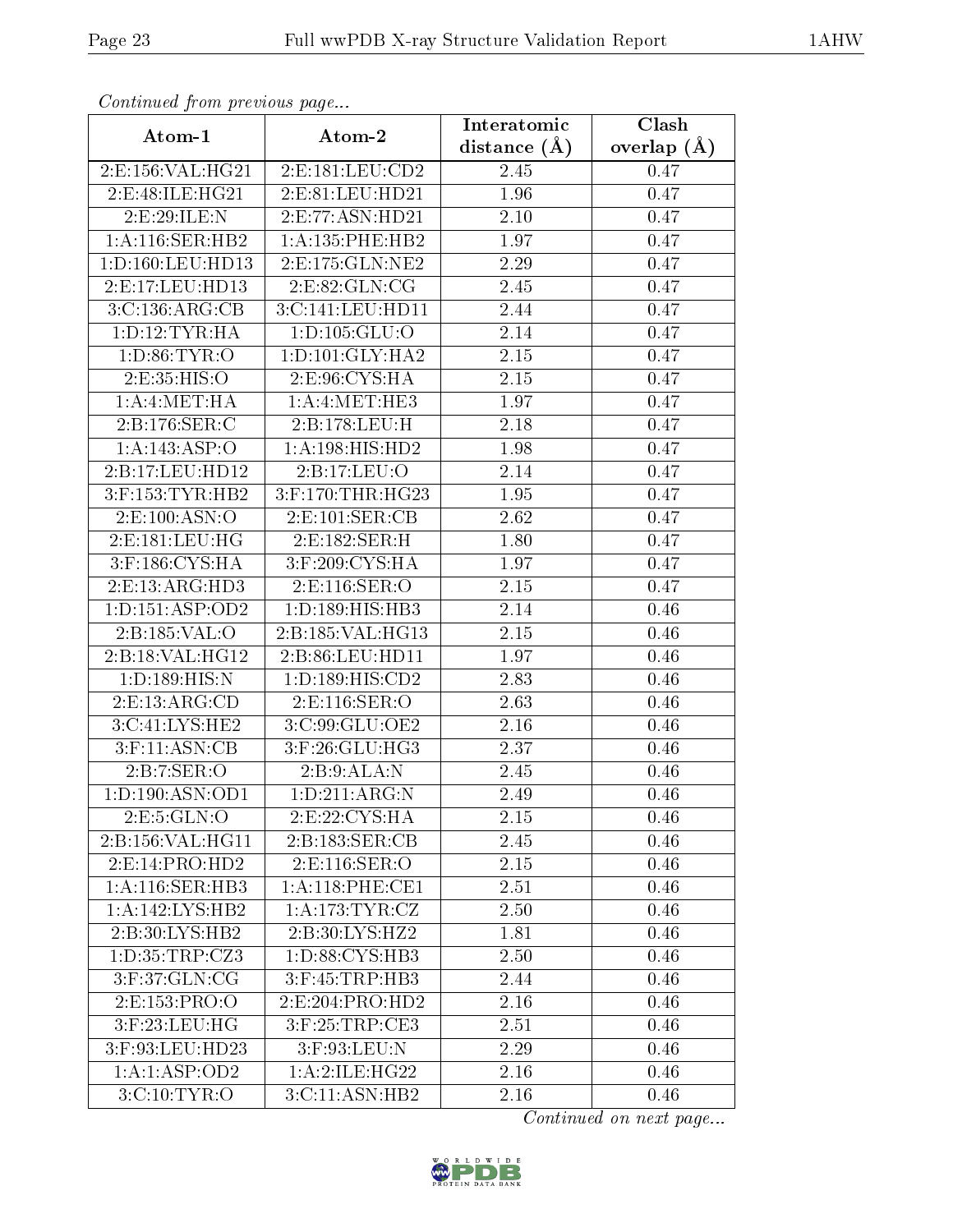| Conningea from previous page |                      | Interatomic      | Clash           |
|------------------------------|----------------------|------------------|-----------------|
| Atom-1                       | Atom-2               | distance $(\AA)$ | overlap $(\AA)$ |
| 1: D: 9: SER: O              | 1:D:102:THR:HA       | 2.15             | 0.46            |
| 2:B:11:LEU:HD21              | 2:B:13:ARG:HH12      | 1.81             | 0.46            |
| 3:C:46:LYS:HG2               | 3:C:48:LYS:HD3       | 1.97             | 0.46            |
| 2: E: 123: PRO: HB3          | 2: E: 149: TYR: HB3  | 1.98             | 0.46            |
| $3:$ F:75:VAL:O              | 3:F:94:TYR:HB2       | 2.15             | 0.46            |
| 1: A:108:ARG:HH11            | 1: A:108: ARG: HG3   | 1.81             | 0.46            |
| 1: A:108: ARG: NH2           | 1:A:111:ALA:HB2      | 2.31             | 0.46            |
| 1: A:116: SER: HB3           | 1: A:118: PHE: HE1   | 1.80             | 0.46            |
| 1:A:47:LEU:HA                | 1:A:58:VAL:HG21      | 1.98             | 0.46            |
| 3:C:41:LYS:HD2               | 3:C:72:LEU:HD11      | 1.97             | 0.46            |
| 2:E:2:ILE:HD13               | 2:E:98:ARG:NH1       | 2.30             | 0.46            |
| $3:$ F:10:TYR:HE1            | 3:F:27:PRO:HD3       | 1.79             | 0.46            |
| 3:C:141:LEU:HB3              | 3:C:145:ASP:HB2      | 1.97             | 0.45            |
| 1:D:115:VAL:O                | 2:E:136:THR:HG21     | 2.17             | 0.45            |
| $3:$ F:74:ARG:CZ             | 3:F:94:TYR:CE2       | 3.00             | 0.45            |
| 2:B:70:ILE:N                 | 2:B:70:ILE:HD12      | 2.31             | 0.45            |
| 3:C:167:THR:HG22             | 3:C:168:ALA:N        | 2.32             | 0.45            |
| 3:C:210:MET:HB3              | 3:C:211:GLY:H        | 1.52             | 0.45            |
| 2:E:35:HIS:NE2               | 2:E:99:ASP:HB2       | 2.32             | 0.45            |
| 3:F:193:ILE:CG2              | $3:$ F:196:ARG:HG3   | 2.47             | 0.45            |
| 1: A:36: TYR:O               | 1: A:86:TYR:HA       | 2.16             | 0.45            |
| 1: D: 118: PHE: HA           | 1:D:119:PRO:HD3      | 1.79             | 0.45            |
| $3:$ F:94:TYR:HE2            | 3:F:96:ASN:OD1       | 1.99             | 0.45            |
| 2: B: 55: ASN: O             | 2:B:57:ASN:N         | 2.50             | 0.45            |
| 3:C:124:ASN:ND2              | 3:C:124:ASN:C        | 2.69             | 0.45            |
| 1:D:166:GLN:HG3              | 1: D: 173: TYR: OH   | 2.16             | 0.45            |
| 2: B:214: ILE: OXT           | 2:B:214:ILE:HG13     | 2.16             | 0.45            |
| 3:F:38:ILE:HD12              | 3:F:59:LEU:CD1       | 2.45             | 0.45            |
| 1: A:35:TRP: CZ3             | 1:A:88:CYS:HB3       | 2.52             | 0.45            |
| 2: B:58:THR:C                | 2:B:59:ILE:HD12      | 2.38             | 0.45            |
| 1: D: 191: SER: HA           | 1: D: 210: ASN: OD1  | 2.16             | 0.45            |
| $3:$ F:136:ARG:CG            | 3:F:141:LEU:HD21     | 2.46             | 0.45            |
| 1: A:29: ILE: HD11           | 1: A:71:TYR:CD2      | 2.52             | 0.45            |
| 2:B:18:VAL:O                 | 2:B:82:GLN:HA        | 2.17             | 0.45            |
| 2: E: 5: GLN: C              | 2: E: 6: GLN: HG2    | 2.37             | 0.45            |
| 2:E:71:THR:O                 | 2:E:80:TYR:N         | 2.48             | 0.45            |
| 1:A:9:SER:O                  | 1: A:102:THR:HA      | 2.17             | 0.45            |
| 1: A: 135: PHE: CZ           | 2:B:184:SER:HB3      | 2.52             | 0.44            |
| 1:D:34:ASN:ND2               | 1: D:49: TYR: CA     | 2.73             | 0.44            |
| $3:$ F:187:PHE:N             | $3:$ F:208: $GLU$ :O | 2.50             | 0.44            |
| 1:A:115:VAL:CG1              | 1:A:116:SER:N        | 2.80             | 0.44            |

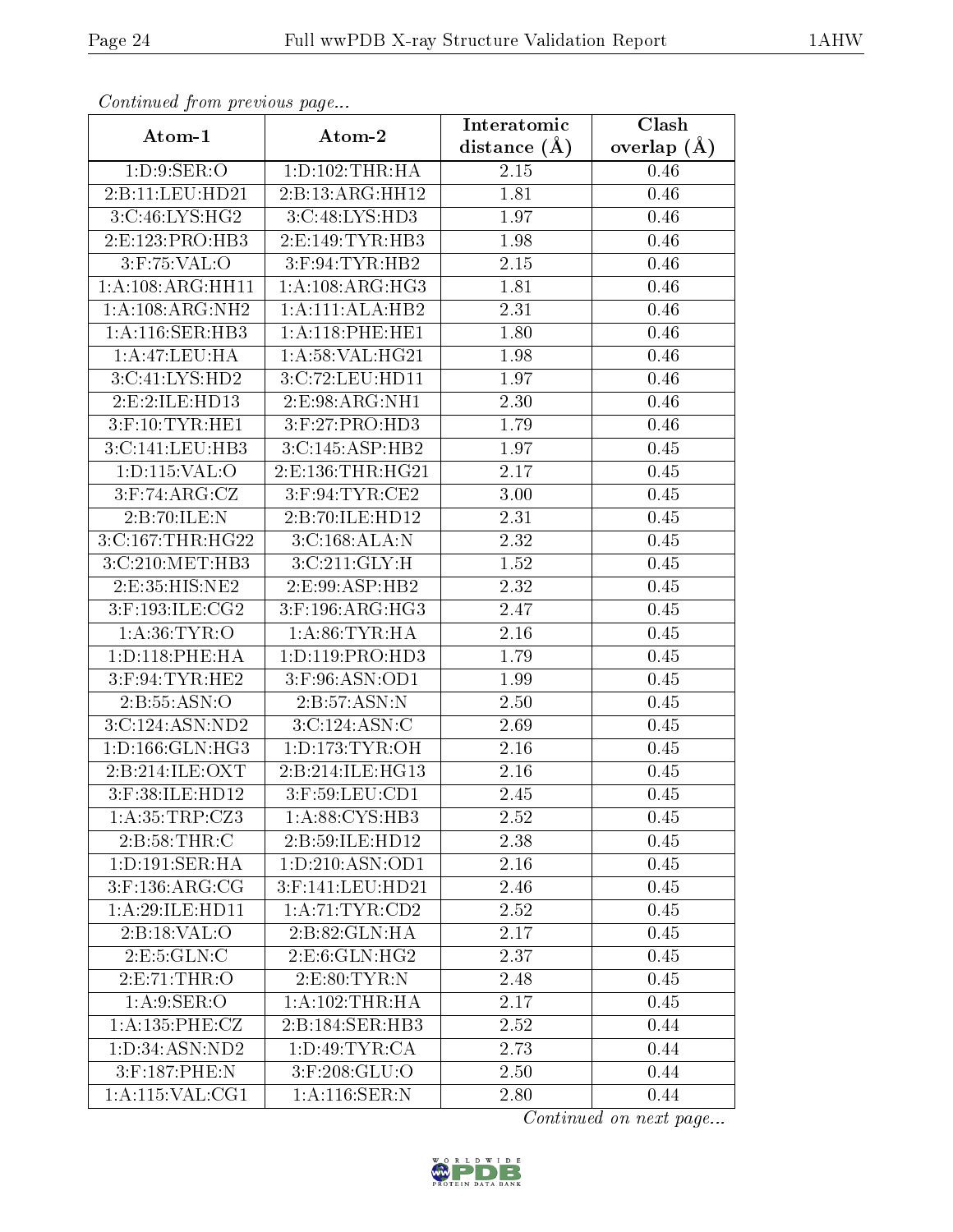| Conningea from previous page |                                              | Interatomic    | Clash           |
|------------------------------|----------------------------------------------|----------------|-----------------|
| Atom-1                       | Atom-2                                       | distance $(A)$ | overlap $(\AA)$ |
| 2:B:5:GLN:HG3                | 2:B:23:LYS:HB3                               | 1.99           | 0.44            |
| 1:D:108:ARG:NH2              | 1: D: 111: ALA: HB2                          | 2.30           | 0.44            |
| 1: D: 14: SER: O             | 1: D: 17: GLU: CB                            | 2.63           | 0.44            |
| 1: D: 61: ARG: NH2           | 1: D:82: ASP:OD1                             | 2.49           | 0.44            |
| 2: E: 108: GLY: C            | 2:E:109:GLN:O                                | 2.54           | 0.44            |
| 2:E:17:LEU:HD12              | 2: E: 17: LEU: C                             | 2.38           | 0.44            |
| 2:E:2:ILE:HG22               | 2: E: 3: GLN:N                               | 2.31           | 0.44            |
| 1: A: 125: LEU: HD23         | 1: A: 125: LEU: HA                           | 1.79           | 0.44            |
| 1: A: 189: HIS: N            | 1:A:189:HIS:CD2                              | 2.85           | 0.44            |
| 2:B:123:PRO:HB2              | 2:B:146:VAL:HG13                             | 1.99           | 0.44            |
| 2:B:149:TYR:CZ               | 2:B:154:VAL:HG22                             | 2.52           | 0.44            |
| 3:C:15:LYS:HG3               | 3:C:24:GLU:OE1                               | 2.17           | 0.44            |
| 3:F:155:LEU:HG               | 3:F:157:TYR:HD2                              | 1.82           | 0.44            |
| 3:F:63:ILE:HD12              | $3:$ F:63:ILE:C                              | 2.37           | 0.44            |
| 2:B:17:LEU:HD12              | 2:B:17:LEU:C                                 | 2.38           | 0.44            |
| 3:C:10:TYR:HE1               | 3:C:27:PRO:CD                                | 2.30           | 0.44            |
| 1: D: 147: LYS: O            | $1: D: 194: \overline{\text{CYS:H}\text{A}}$ | 2.17           | 0.44            |
| 1:A:149:LYS:HD2              | 1: A: 153: SER: HA                           | 1.99           | 0.44            |
| 1: A:26: SER:O               | 1:A:27:GLN:CB                                | 2.65           | 0.44            |
| 3:C:143:LEU:HD12             | 3:C:143:LEU:HA                               | 1.74           | 0.44            |
| 1: D: 132: VAL: HG23         | 1: D: 179: LEU: HB3                          | 2.00           | 0.44            |
| 1: D:36: TYR: CE1            | 1: D: 46: THR: HB                            | 2.52           | 0.44            |
| 1:A:24:LYS:HA                | 1: A:69: GLN:O                               | 2.18           | 0.44            |
| 1: D: 166: GLN: NE2          | 1:D:171:SER:HB3                              | 2.32           | 0.44            |
| 1: A:39: LYS: NZ             | 1: A:81: ASP:C                               | 2.71           | 0.44            |
| 3:C:135:ARG:NE               | 3:C:138:ASN:HA                               | 2.32           | 0.44            |
| 3:C:10:TYR:HE1               | 3:C:27:PRO:CB                                | 2.30           | 0.44            |
| 2: E: 145: LEU: CG           | 2: E: 147: LYS: HD2                          | 2.48           | 0.44            |
| 3:F:72:LEU:HD21              | 3:F:99:GLU:HG3                               | 1.99           | 0.44            |
| 3:C:169:LYS:HB2              | 3:C:169:LYS:HE3                              | 1.80           | 0.44            |
| 1: D: 148: TRP: CD1          | 1:D:159:VAL:HG21                             | 2.52           | 0.44            |
| 1:D:133:VAL:HG22             | 1: D: 178: THR: OG1                          | 2.18           | 0.44            |
| 2:E:97:ALA:HA                | 2:E:106:TYR:O                                | 2.18           | 0.44            |
| 2:E:17:LEU:HD13              | 2:E:82:GLN:HG3                               | 1.99           | 0.44            |
| 3:C:124:ASN:HA               | 3:C:176:LEU:HD12                             | 2.00           | 0.44            |
| 2:E:156:VAL:HG21             | 2:E:181:LEU:HD21                             | 2.00           | 0.44            |
| 3:C:135:ARG:NH2              | 3:C:138:ASN:CA                               | 2.75           | 0.43            |
| 3:C:198:VAL:HG23             | 3:C:199:ASN:H                                | 1.82           | 0.43            |
| 1: D: 35: TRP: CD2           | 1:D:73:LEU:HB2                               | 2.53           | 0.43            |
| 2:E:150:PHE:C                | 2: E: 150: PHE: CD1                          | 2.92           | 0.43            |
| 1:A:13:ALA:HB3               | 1: A:78: LEU:CD2                             | 2.48           | 0.43            |

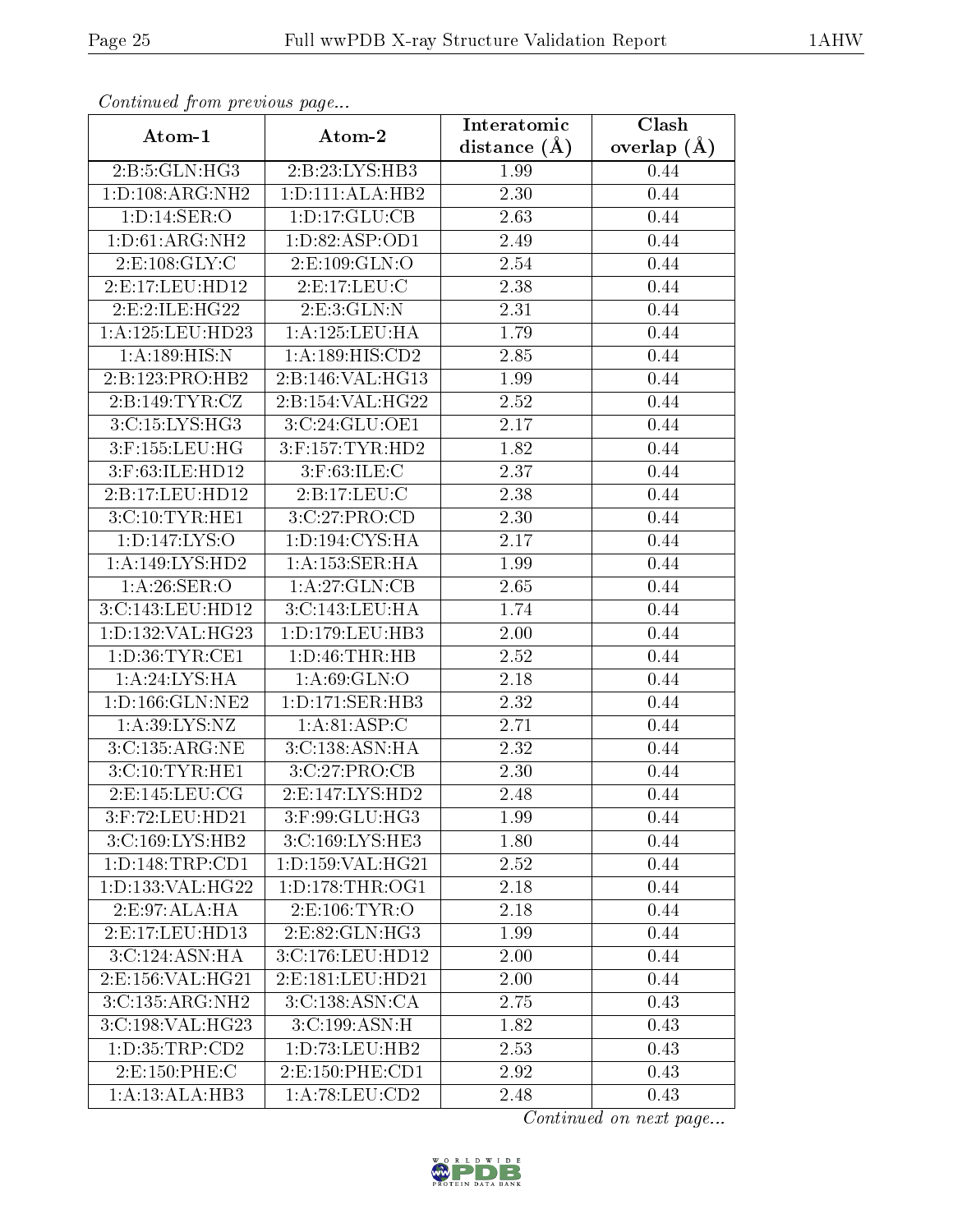| Contentaca prom providuo pago | Atom-2                               | Interatomic    | Clash         |
|-------------------------------|--------------------------------------|----------------|---------------|
| Atom-1                        |                                      | distance $(A)$ | overlap $(A)$ |
| 1: A:50: TYR: HE2             | 3:C:149:LYS:HE3                      | 1.83           | 0.43          |
| 1: D:36: TYR:O                | 1: D: 86: TYR: HA                    | 2.18           | 0.43          |
| 2:E:140:VAL:O                 | 2: E: 186: THR: HA                   | 2.18           | 0.43          |
| $3:$ F:158:TRP:CE2            | 3:F:186:CYS:HB2                      | 2.53           | 0.43          |
| 3:F:111:PRO:HB2               | 3:F:189:VAL:HG13                     | 1.99           | 0.43          |
| 3:C:183:GLU:HB2               | 3:C:185:TYR:HE1                      | 1.83           | 0.43          |
| 2:E:163:LEU:HG                | 2:E:185:VAL:HG21                     | 2.00           | 0.43          |
| 1: A: 134: CYS: HB3           | 1:A:177:SER:HB3                      | 2.01           | 0.43          |
| 1:A:4:MET:HE2                 | 1: A: 4: MET: HB3                    | 1.89           | 0.43          |
| 1: D: 150: ILE: HG22          | 1: D: 150: ILE: O                    | 2.18           | 0.43          |
| 3:C:125:VAL:HG12              | 3:C:126:THR:N                        | 2.33           | 0.43          |
| 1: A:50:TYR:CE2               | 3: C:149: LYS: HE3                   | 2.54           | 0.43          |
| 3:C:43:GLY:O                  | 3:C:45:TRP:CD1                       | 2.71           | 0.43          |
| 3:C:31:ASN:C                  | 3:C:80:ALA:HB3                       | 2.39           | 0.43          |
| 2: E: 33: TYR: HE1            | $3:$ F:156:TYR:OH                    | 2.01           | 0.43          |
| 2:E:48:ILE:HD13               | 2: E:64: PHE:CE2                     | 2.54           | 0.43          |
| 1: A:15:LEU:C                 | 1: A:17: GLU: H                      | 2.22           | 0.43          |
| 1: D: 106: ILE:N              | 1:D:166:GLN:OE1                      | 2.51           | 0.43          |
| 1: A: 133: VAL: HG22          | 1: A:178:THR:OG1                     | 2.19           | 0.43          |
| 1: A:39: LYS: HZ3             | 1: A:81: ASP:C                       | 2.22           | 0.43          |
| 2:E:142:LEU:HD13              | 2:E:214:ILE:HD11                     | 2.01           | 0.43          |
| 1: A:89: LEU: HG              | 1: A:98: PHE:CE1                     | 2.54           | 0.43          |
| 2:B:118:ALA:HB3               | 2:B:150:PHE:CE2                      | 2.54           | 0.43          |
| 2:B:174:LEU:HD13              | 2:B:179:TYR:CD2                      | 2.54           | 0.43          |
| 1: D: 113: PRO: HB3           | 1: D: 139: PHE: HB3                  | 2.01           | 0.43          |
| 3:F:152:ILE:HD13              | 3:F:152:ILE:HA                       | 1.84           | 0.43          |
| 3:F:37:GLN:HA                 | 3:F:46:LYS:O                         | 2.19           | 0.42          |
| 2:B:40:ARG:HG2                | 2:B:92:ALA:HB2                       | 2.01           | 0.42          |
| 1: D: 119: PRO:HG3            | 1: D:209: PHE: CG                    | 2.55           | 0.42          |
| 3:F:135:ARG:HA                | 3:F:139:THR:O                        | 2.19           | 0.42          |
| 3:C:134:VAL:HG21              | $3:C:146:\overline{\text{VAL}:HG21}$ | 2.00           | 0.42          |
| 3:C:32:GLN:HA                 | 3:C:80:ALA:N                         | 2.34           | 0.42          |
| 1: D: 1: ASP: OD2             | 1:D:2:ILE:HG22                       | 2.18           | 0.42          |
| 3:F:74:ARG:HG3                | 3:F:76:PHE:CE1                       | 2.54           | 0.42          |
| 2:B:38:LYS:HG3                | 2: B:39: GLN:H                       | 1.83           | 0.42          |
| 2:B:4:LEU:HD23                | 2: B: 96: CYS: SG                    | 2.58           | 0.42          |
| 1:D:165:ASP:O                 | 1: D: 166: GLN: C                    | 2.58           | 0.42          |
| 2: E:39: GLN: HB2             | 2:E:45:LEU:HD23                      | 2.01           | 0.42          |
| $3:$ F:16:SER:OG              | 3:F:100:PHE:HZ                       | 2.02           | 0.42          |
| 1: A:38: GLN: HG3             | 1: A:44: PRO:HG3                     | 2.02           | 0.42          |
| 3:C:12:LEU:HD21               | 3:C:75:VAL:HG23                      | 2.00           | 0.42          |

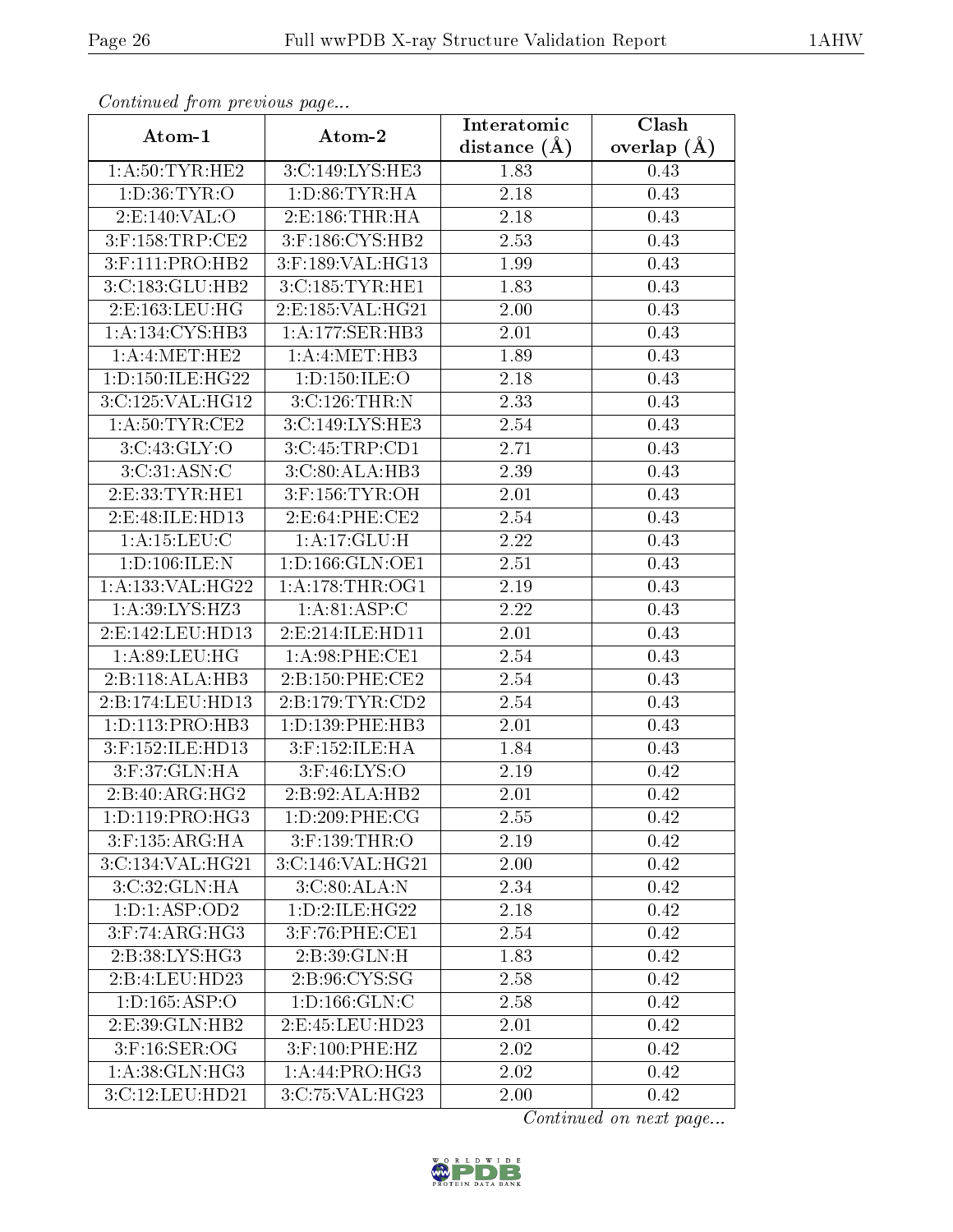| Communica from precious page     |                     | Interatomic       | Clash           |
|----------------------------------|---------------------|-------------------|-----------------|
| Atom-1                           | Atom-2              | distance $(A)$    | overlap $(\AA)$ |
| 3:C:155:LEU:HG                   | 3:C:157:TYR:HD2     | 1.83              | 0.42            |
| 3:F:159:LYS:HA                   | $3:$ F:185:TYR:HA   | 2.01              | 0.42            |
| $3:$ F:190:GLN:HG3               | $3:$ F:190:GLN:O    | 2.19              | 0.42            |
| 3:C:162:SER:OG                   | 3:C:163:SER:N       | 2.53              | 0.42            |
| 1:D:121:SER:C                    | 1: D: 123: GLU: N   | 2.73              | 0.42            |
| $3:$ F:185:TYR:O                 | 3:F:209:CYS:HA      | 2.20              | 0.42            |
| 1: A:144: ILE:HG13               | 1:A:198:HIS:HB2     | 2.01              | 0.42            |
| 2:B:135:GLN:CD                   | 2:B:135:GLN:C       | 2.77              | 0.42            |
| 1:D:120:PRO:HD3                  | 1:D:132:VAL:HG13    | 2.01              | 0.42            |
| 1: A:1: ASP:CG                   | 1:A:2:ILE:N         | 2.73              | 0.42            |
| 1:A:91:HIS:CD2                   | 3:C:169:LYS:HZ2     | 2.38              | 0.42            |
| 2:B:164:SER:O                    | 2:B:167:VAL:HG23    | 2.20              | 0.42            |
| 3:C:152:ILE:HG13                 | 3:C:194:PRO:HG2     | 2.02              | 0.42            |
| 2: E: 135: GLN: C                | 2:E:135:GLN:CD      | 2.78              | 0.42            |
| 2: E: 137: ASN: CG               | $2:$ E:139:MET:SD   | 2.98              | 0.42            |
| 2:E:5:GLN:HG3                    | 2:E:23:LYS:HB3      | 2.01              | 0.42            |
| 3:F:186:CYS:HA                   | $3:$ F:208:GLU:O    | 2.20              | 0.42            |
| 1:A:175:MET:O                    | 2:B:170:PHE:CZ      | 2.73              | 0.42            |
| 2:B:139:MET:CB                   | 2:B:188:PRO:HA      | $\overline{2}.49$ | 0.42            |
| 3:C:4:THR:HB                     | 3:C:5:ASN:H         | 1.54              | 0.42            |
| 1:A:170:ASP:C                    | 1: A: 170: ASP: OD1 | 2.58              | 0.42            |
| $1:A:26:\overline{\text{SER:O}}$ | 1:A:27:GLN:HB3      | 2.20              | 0.42            |
| 3: C:156: TYR:HB3                | $3:$ C:165:LYS:HZ3  | 1.85              | 0.42            |
| 2:E:11:LEU:HD21                  | 2:E:13:ARG:HH22     | 1.84              | 0.42            |
| 1: D: 151: ASP: HA               | 1: D: 191: SER: OG  | 2.20              | 0.41            |
| 2:E:142:LEU:O                    | 2:E:184:SER:HA      | 2.20              | 0.41            |
| 3:C:106:THR:O                    | 3:C:106:THR:CG2     | 2.67              | 0.41            |
| 1:A:44:PRO:HD2                   | 2:B:107:TRP:CE3     | 2.55              | 0.41            |
| 1:D:119:PRO:HA                   | 1:D:132:VAL:HG12    | 2.02              | 0.41            |
| 1:D:161:ASN:HB3                  | 1: D: 175: MET: HE2 | 2.02              | 0.41            |
| 2:E:2:ILE:O                      | 2:E:3:GLN:HB3       | 2.19              | 0.41            |
| 2:E:51:ILE:HG23                  | 2: E: 51: ILE: O    | 2.20              | 0.41            |
| 3:F:111:PRO:HD2                  | 3:F:203:THR:O       | 2.19              | 0.41            |
| 3:F:13:THR:HG21                  | 3:F:15:LYS:HE2      | 2.02              | 0.41            |
| 3:F:38:ILE:HG13                  | $3:$ F:72:LEU:O     | 2.20              | 0.41            |
| 3:F:48:LYS:HA                    | 3:F:48:LYS:HD2      | 1.90              | 0.41            |
| 3:F:63:ILE:HD12                  | $3:$ F:64:VAL:N     | 2.34              | 0.41            |
| 3:F:157:TYR:CE1                  | $3:$ F:166:LYS:HB2  | 2.55              | 0.41            |
| 1: A: 131: SER: OG               | 1: A:180:THR:HG23   | 2.20              | 0.41            |
| 1: A:89:LEU:HB2                  | 1:A:98:PHE:CD1      | 2.55              | 0.41            |
| 2:B:174:LEU:HA                   | 2:B:174:LEU:HD12    | 1.80              | 0.41            |

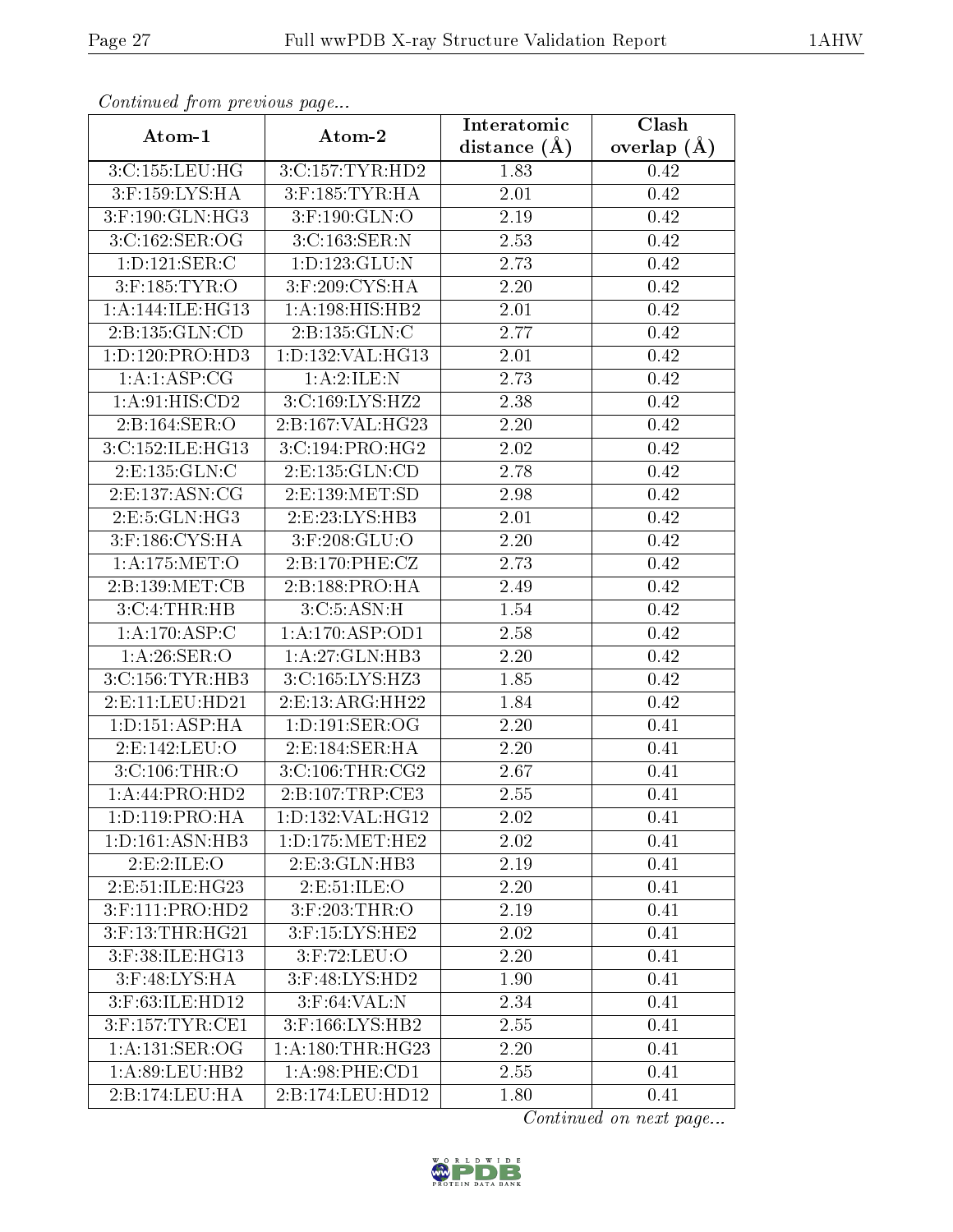| Continuata from previous page |                               | Interatomic       | Clash           |
|-------------------------------|-------------------------------|-------------------|-----------------|
| Atom-1                        | Atom-2                        | distance $(A)$    | overlap $(\AA)$ |
| 2:E:137:ASN:HB3               | 2:E:139:MET:O                 | 2.20              | 0.41            |
| $3:$ F:180:ASP:HB2            | 3:F:185:TYR:OH                | 2.20              | 0.41            |
| 1:A:89:LEU:HD23               | 1:A:98:PHE:CD1                | 2.56              | 0.41            |
| 2:B:156:VAL:HG21              | 2: B: 181: LEU: CD2           | 2.50              | 0.41            |
| 2: E: 149: TYR: CE1           | 2: E: 179: TYR: HB2           | 2.56              | 0.41            |
| 2: E: 93: VAL: HA             | 2:E:111:THR:O                 | 2.20              | 0.41            |
| 3:F:19:PHE:O                  | 3:F:63:ILE:HD11               | 2.21              | 0.41            |
| $3:$ F:51:TYR:HE1             | $3:$ F:78:TYR:CE2             | 2.38              | 0.41            |
| 1:A:11:MET:O                  | 1: A:11: MET:HG3              | 2.20              | 0.41            |
| 2:E:139:MET:HG3               | 2: E: 186: THR: CG2           | 2.50              | 0.41            |
| 2:E:174:LEU:HD12              | 2:E:178:LEU:O                 | 2.20              | 0.41            |
| 3:F:183:GLU:HB2               | $3:$ F:185:TYR:CE1            | 2.38              | 0.41            |
| 2:B:181:LEU:HG                | 2:B:182:SER:N                 | 2.35              | 0.41            |
| 3:C:132:THR:O                 | 3:C:140:PHE:HD2               | 2.04              | 0.41            |
| 3:C:29:PRO:HG3                | 3:C:53:THR:O                  | 2.21              | 0.41            |
| 3:C:32:GLN:HA                 | 3: C:80: ALA:H                | 1.85              | 0.41            |
| 2: E: 1: GLU: O               | 2: E:26: GLY: HA3             | 2.21              | 0.41            |
| $3:$ F:34:TYR:HD1             | $3:$ F:77:SER:HA              | 1.86              | 0.41            |
| 1:A:165:ASP:O                 | 1: A: 166: GLN: C             | 2.59              | 0.41            |
| 2:B:128:LEU:HD12              | 2:B:143:GLY:C                 | 2.41              | 0.41            |
| 3:C:25:TRP:O                  | 3:C:55:THR:HB                 | 2.21              | 0.41            |
| 1: D: 170: ASP: OD1           | $1: D: 170: \overline{ASP:C}$ | 2.59              | 0.41            |
| 2: E: 212: LYS: HA            | 2:E:212:LYS:HD3               | 1.85              | 0.41            |
| 1:D:183:LYS:O                 | 1: D: 186: TYR: HB3           | 2.20              | 0.41            |
| 1: D:94: SER:OG               | 2:E:59:ILE:HG21               | 2.20              | 0.41            |
| $3:$ F:74:ARG:HD3             | $3:$ F:94:TYR:CD2             | $\overline{2}.56$ | 0.41            |
| $3:$ F:94:TYR:CE2             | 3:F:96:ASN:OD1                | 2.74              | 0.41            |
| 2:B:105:ASP:O                 | 2: B: 106: TYR: CD2           | 2.74              | 0.41            |
| 2: B:84: SER:O                | 2:B:85:SER:C                  | 2.59              | 0.41            |
| 1:D:141:PRO:C                 | 1: D: 143: ASP: N             | 2.73              | 0.41            |
| 1: D: 139: PHE: CE2           | 1: D: 175: MET: HB2           | 2.52              | 0.41            |
| 2:E:117:SER:OG                | 2:E:118:ALA:N                 | 2.54              | 0.41            |
| 2: E: 11: LEU: HD21           | 2: E: 13: ARG: NH2            | 2.36              | 0.41            |
| $3:$ F:169:LYS:HE2            | 3:F:169:LYS:HB2               | 1.24              | 0.41            |
| $3:$ F:176:LEU:HA             | 3:F:176:LEU:HD13              | 1.84              | 0.41            |
| 2:B:154:VAL:HA                | 2:B:202:ALA:O                 | 2.21              | 0.40            |
| 3:C:166:LYS:HB3               | 3:C:166:LYS:HE2               | 1.93              | 0.40            |
| 1: D: 12: TYR: CD2            | 1:D:105:GLU:HB3               | 2.57              | 0.40            |
| 2: E: 174: LEU: HD12          | 2: E: 174: LEU: HA            | 1.74              | 0.40            |
| 1: A: 155: ARG: HG3           | 1: A: 155: ARG: H             | 1.65              | 0.40            |
| 1: A:161: ASN:HB3             | 1: A:175:MET:HE2              | 2.02              | 0.40            |

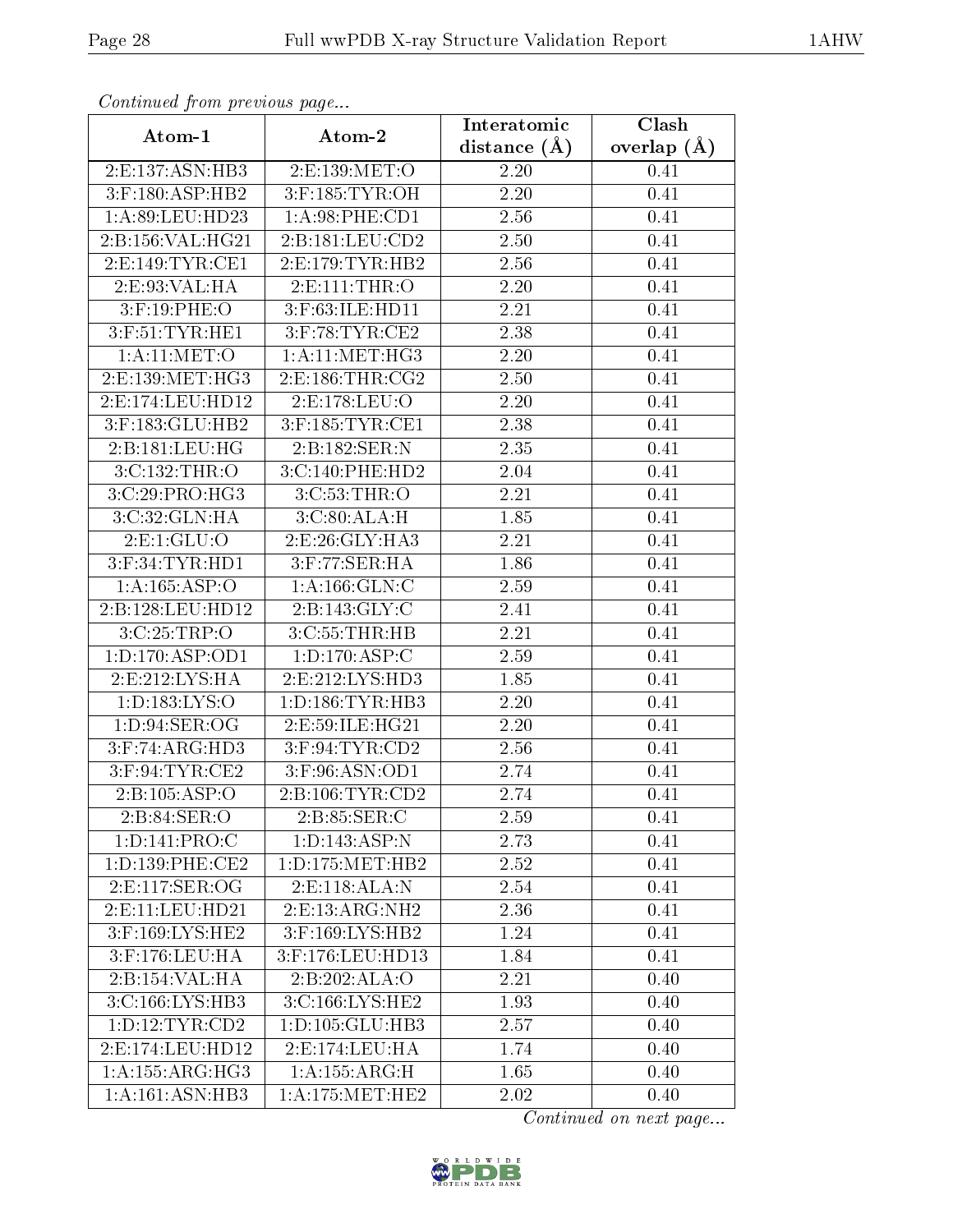| Atom-1              | $\boldsymbol{\mathrm{Atom}\text{-}2}$ | Interatomic    | Clash         |
|---------------------|---------------------------------------|----------------|---------------|
|                     |                                       | distance $(A)$ | overlap $(A)$ |
| 2:B:145:LEU:HD21    | 2: B: 147: LYS: CD                    | 2.48           | 0.40          |
| 2:Bi:157:THR:O      | 2:B:200:ASN:OD1                       | 2.40           | 0.40          |
| 2: B:87:THR:O       | 2:B:89:GLU:N                          | 2.54           | 0.40          |
| 3: C:69: GLN:O      | 3:C:102:PRO:HD2                       | 2.20           | 0.40          |
| 3:C:154:THR:HB      | 3:C:190:GLN:HG2                       | 2.04           | 0.40          |
| $3:$ F:51:TYR:CE1   | $3:$ F:78:TYR:CE2                     | 3.09           | 0.40          |
| 3:C:204:ASP:OD1     | 3:C:204:ASP:N                         | 2.54           | 0.40          |
| $3:$ F:34:TYR:HB3   | 3:F:75:VAL:HG12                       | 2.02           | 0.40          |
| 1: A: 192: TYR: HB2 | $1: A:209:$ PHE:CE1                   | 2.56           | 0.40          |
| 2:B:3:GLN:HG2       | 2:B:25:SER:HB2                        | 2.03           | 0.40          |
| 1: D: 131: SER: OG  | 1: D: 180: THR: HG23                  | 2.22           | 0.40          |
| 2: E: 181: LEU: CG  | 2: E: 182: SER: N                     | 2.84           | 0.40          |
| 1:A:142:LYS:HB2     | 1: A:173: TYR: CE1                    | 2.57           | 0.40          |
| 2:B:121:THR:O       | 2:B:149:TYR:HA                        | 2.22           | 0.40          |
| 2: B: 196: THR: CG2 | 2:B:213:LYS:HE3                       | 2.49           | 0.40          |
| 3:C:192:VAL:HA      | 3:C:200:ARG:O                         | 2.22           | 0.40          |
| 2:E:27:PHE:HD2      | 2: E:32: TYR: CD2                     | 2.40           | 0.40          |
| $3:$ F:29:PRO:HA    | $3:$ F:34:TYR:OH                      | 2.21           | 0.40          |

There are no symmetry-related clashes.

#### 5.3 Torsion angles  $(i)$

#### 5.3.1 Protein backbone (i)

In the following table, the Percentiles column shows the percent Ramachandran outliers of the chain as a percentile score with respect to all X-ray entries followed by that with respect to entries of similar resolution.

The Analysed column shows the number of residues for which the backbone conformation was analysed, and the total number of residues.

| Mol           | Chain         | Analysed        | Favoured  | Allowed     | Outliers |                | Percentiles |
|---------------|---------------|-----------------|-----------|-------------|----------|----------------|-------------|
|               | $\mathbf{A}$  | 212/214 (99%)   | 176 (83%) | 29 $(14\%)$ | 7(3%)    | $\overline{4}$ | 21          |
|               | D             | $212/214$ (99%) | 177 (84%) | 29 $(14\%)$ | 6(3%)    | $\overline{5}$ | 25          |
| $\mathcal{D}$ | B             | 212/214 (99%)   | 177 (84%) | $26(12\%)$  | $9(4\%)$ | 3              | 16          |
| 2             | E             | $212/214(99\%)$ | 175 (82%) | 30 $(14\%)$ | 7(3%)    | $\overline{4}$ | 21          |
| 3             | $\mathcal{C}$ | $196/219(90\%)$ | 158 (81%) | 31 $(16\%)$ | 7(4%)    | 3              | 19          |
| 3             | $_{\rm F}$    | $196/219(90\%)$ | 161 (82%) | 29 $(15%)$  | 6(3%)    | $\overline{4}$ | 23          |

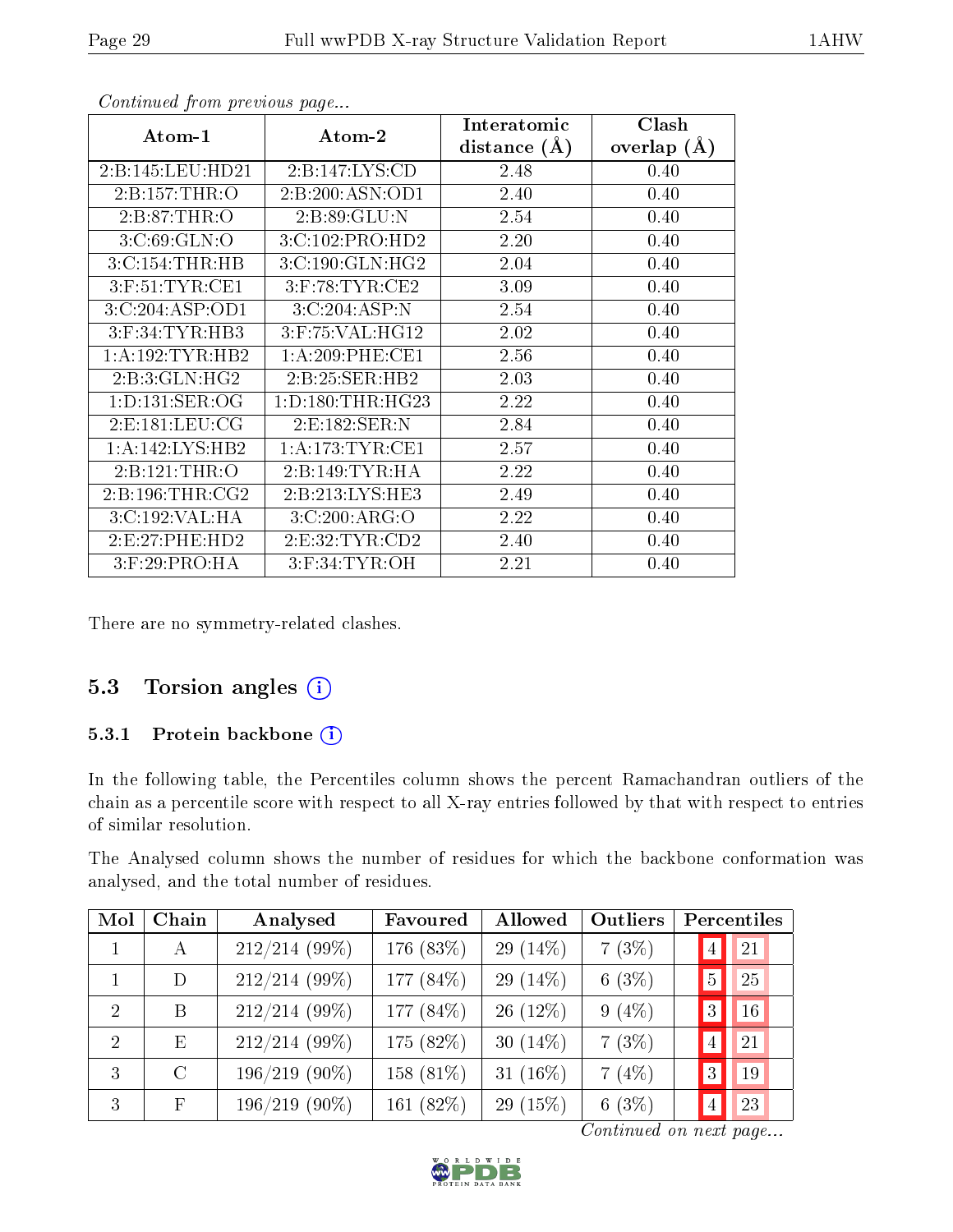Continued from previous page...

|     | Mol   Chain | Analysed                                           |  | Favoured   Allowed   Outliers   Percentiles |
|-----|-------------|----------------------------------------------------|--|---------------------------------------------|
| All | All         | 1240/1294 (96%)   1024 (83%)   174 (14%)   42 (3%) |  | $\boxed{3}$ $\boxed{20}$                    |

All (42) Ramachandran outliers are listed below:

| Mol                            | $\overline{\text{Chain}}$                                                                                            | Res              | Type                                           |
|--------------------------------|----------------------------------------------------------------------------------------------------------------------|------------------|------------------------------------------------|
| $\mathbf 1$                    | $\overline{A}$                                                                                                       | 56               | $\overline{\text{ASP}}$                        |
| $\overline{1}$                 | $\overline{A}$                                                                                                       | 153              | $\overline{\text{SER}}$                        |
| $\overline{c}$                 | $\overline{B}$                                                                                                       | $\overline{41}$  | $\frac{\overline{\text{PRO}}}{\text{GLY}}$     |
| $\overline{2}$                 |                                                                                                                      | $\overline{56}$  |                                                |
| $\overline{3}$                 |                                                                                                                      | $\overline{5}$   | $\frac{\overline{\mathrm{ASN}}}{\mathrm{TYR}}$ |
| $\overline{3}$                 | $\overline{B}\ \overline{C}\ \overline{C}\ \overline{D}\ \overline{D}$                                               | $\overline{51}$  |                                                |
| $\overline{3}$                 |                                                                                                                      | <b>130</b>       | $\overline{{\rm GLU}}$                         |
| $\overline{1}$                 |                                                                                                                      | $\overline{56}$  | $\overline{\text{ASP}}$                        |
| $\overline{1}$                 |                                                                                                                      | $\overline{153}$ | $\overline{\text{SER}}$                        |
| $\overline{2}$                 | $\overline{E}$                                                                                                       | $\overline{10}$  | $\overline{{\rm GLU}}$                         |
| $\frac{2}{2}$                  | $\overline{E}$                                                                                                       | $\overline{56}$  | $\overline{\text{GLY}}$                        |
|                                | $\overline{E}$                                                                                                       | 101              | $\overline{\text{SER}}$                        |
| $\overline{3}$                 | $\overline{F}$                                                                                                       | $\overline{44}$  | $\overline{\text{ASP}}$                        |
| $\overline{1}$                 | $\overline{A}$                                                                                                       | 154              | $\overline{{\rm GLU}}$                         |
| $\overline{2}$                 | $\overline{\mathbf{B}}$                                                                                              | $\overline{7}$   | SER                                            |
| $\frac{2}{2}$<br>$\frac{2}{1}$ | $\overline{B}$                                                                                                       | $\overline{101}$ | $\overline{\text{SER}}$                        |
|                                | $\overline{\mathbf{B}}$                                                                                              | 132              | $\overline{\text{SER}}$                        |
|                                | $\overline{D}$                                                                                                       | $\overline{154}$ | $\overline{{\rm GLU}}$                         |
| $\overline{2}$                 |                                                                                                                      | 41               | PRO                                            |
| $\overline{3}$                 | $\frac{\overline{\text{E}}}{\text{F}}$ $\frac{\overline{\text{F}}}{\text{F}}$                                        | $\overline{42}$  | $\frac{\overline{\text{SER}}}{\text{GLY}}$     |
| $\overline{3}$                 |                                                                                                                      | $\overline{81}$  |                                                |
| $\overline{3}$                 |                                                                                                                      | $\overline{160}$ | $\overline{\text{SER}}$                        |
| $\overline{1}$                 | $\frac{\overline{\text{A}}}{\text{B}}$ $\frac{\overline{\text{B}}}{\text{C}}$ $\frac{\overline{\text{C}}}{\text{D}}$ | $\overline{27}$  | $\overline{\text{GLN}}$                        |
| $\overline{2}$                 |                                                                                                                      | 177              | $\frac{\overline{\text{ASP}}}{\text{THR}}$     |
| $\overline{3}$                 |                                                                                                                      | $\overline{40}$  |                                                |
| $\overline{3}$                 |                                                                                                                      | <b>160</b>       | $\overline{\text{SER}}$                        |
| $\overline{1}$                 |                                                                                                                      | 110              | $\overline{\text{ASP}}$                        |
| $\overline{1}$                 | $\overline{\rm D}$                                                                                                   | 184              | $\overline{\text{ASP}}$                        |
| $\overline{2}$                 | $\overline{\mathrm{E}}$                                                                                              | $\overline{54}$  | $\overline{\text{GLU}}$                        |
| 3                              | ${\rm F}$                                                                                                            | 40               | THR                                            |
| $\overline{3}$                 | $\overline{\rm C}$                                                                                                   | 124              | $\overline{\text{ASN}}$                        |
| $\overline{2}$                 | $\overline{E}$                                                                                                       | 165              | <b>SER</b>                                     |
| $\overline{2}$                 | $\overline{\mathrm{E}}$                                                                                              | 177              | $\overline{\text{ASP}}$                        |
| $\overline{1}$                 | $\overline{A}$                                                                                                       | 184              | $\overline{\text{ASP}}$                        |
| $\mathbf{1}$                   | $\overline{A}$                                                                                                       | 204              | $PR\overline{O}$                               |
| $\overline{2}$                 | $\overline{\mathrm{B}}$                                                                                              | 163              | <b>LEU</b>                                     |
| $\mathbf 1$                    | $\overline{\rm D}$                                                                                                   | 152              | $\overline{\text{GLY}}$                        |

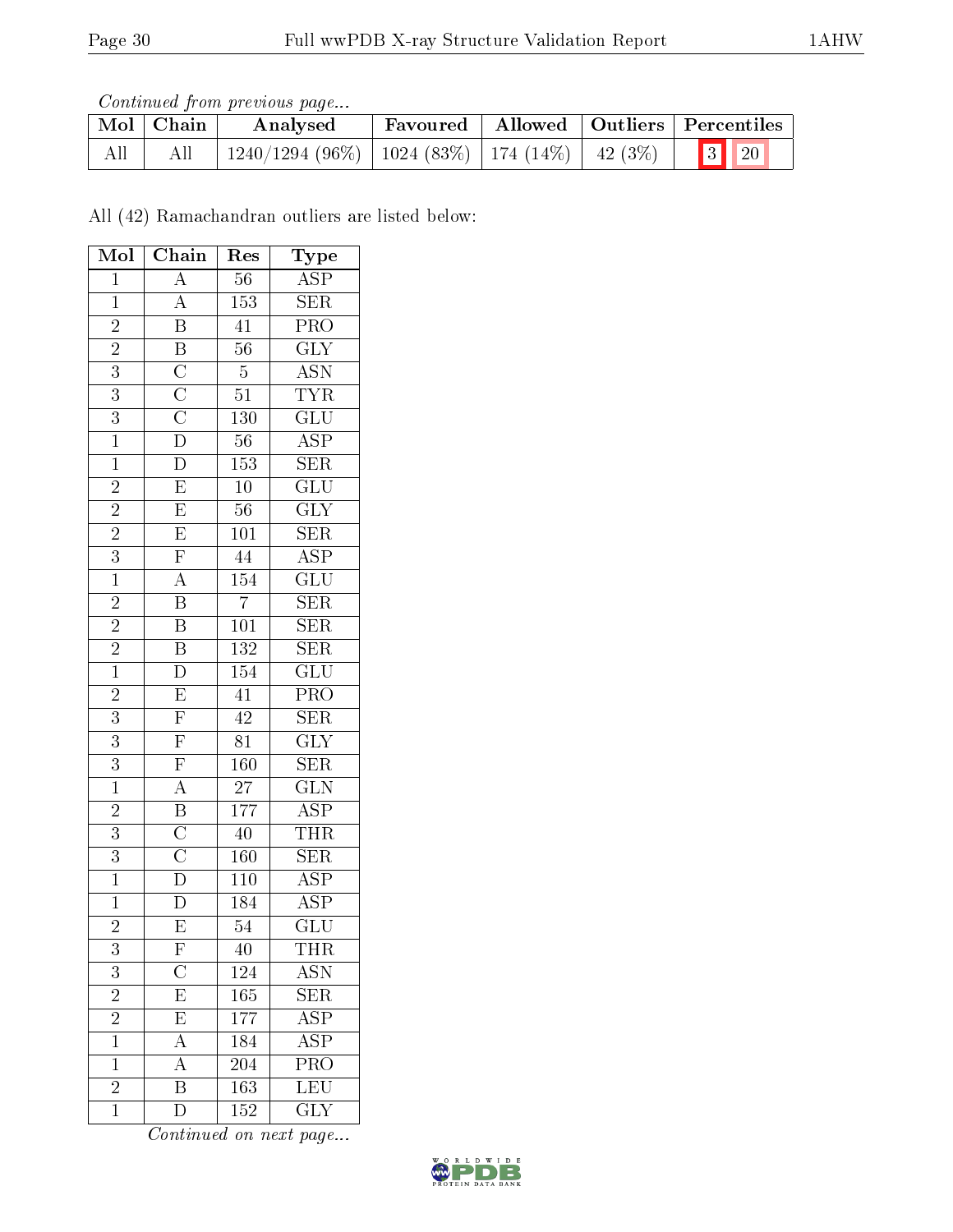Continued from previous page...

| Mol | Chain | Res | <b>Type</b> |
|-----|-------|-----|-------------|
|     |       | 161 | SER.        |
|     |       | 16  | GLY         |
|     |       | 176 | SER.        |
|     | ( )   | 198 | VAL         |
|     |       | 53  | <b>PRO</b>  |

#### 5.3.2 Protein sidechains  $(i)$

In the following table, the Percentiles column shows the percent sidechain outliers of the chain as a percentile score with respect to all X-ray entries followed by that with respect to entries of similar resolution.

The Analysed column shows the number of residues for which the sidechain conformation was analysed, and the total number of residues.

| Mol           | Chain         | Analysed         | Rotameric | Outliers    | Percentiles          |
|---------------|---------------|------------------|-----------|-------------|----------------------|
|               | $\mathbf{A}$  | $191/191(100\%)$ | 154 (81%) | 37 $(19\%)$ | $\vert 7 \vert$      |
|               | D             | $191/191(100\%)$ | 154 (81%) | 37 (19%)    | $\vert 7 \vert$      |
| 2             | B             | $185/185$ (100%) | 155 (84%) | 30 $(16\%)$ | 12<br>$\overline{2}$ |
| $\mathcal{D}$ | E             | $185/185$ (100%) | 167 (90%) | 18 $(10\%)$ | 31<br>8              |
| 3             | $\mathcal{C}$ | 186/200(93%)     | 158 (85%) | 28 $(15\%)$ | 14<br>3              |
| 3             | $_{\rm F}$    | $186/200(93\%)$  | 162 (87%) | 24 $(13%)$  | 19<br>$\overline{4}$ |
| All           | All           | 1124/1152 (98%)  | 950 (84%) | 174 (16%)   | 13<br>2              |

All (174) residues with a non-rotameric sidechain are listed below:

| Mol          | Chain          | Res            | <b>Type</b> |
|--------------|----------------|----------------|-------------|
| 1            | А              | 1              | ASP         |
| $\mathbf 1$  | A              | $\overline{2}$ | ILE         |
| 1            | А              | 8              | <b>PRO</b>  |
| 1            | А              | 11             | <b>MET</b>  |
| $\mathbf 1$  | A              | 22             | THR         |
| 1            | А              | 29             | ILE         |
| 1            | А              | 56             | <b>ASP</b>  |
| $\mathbf{1}$ | $\overline{A}$ | 67             | SER         |
| 1            | А              | 73             | LEU         |
| 1            | А              | 77             | SER         |
| 1            | $\overline{A}$ | 83             | <b>THR</b>  |
| 1            | А              | 90             | <b>GLN</b>  |
|              |                | 102            | THR         |

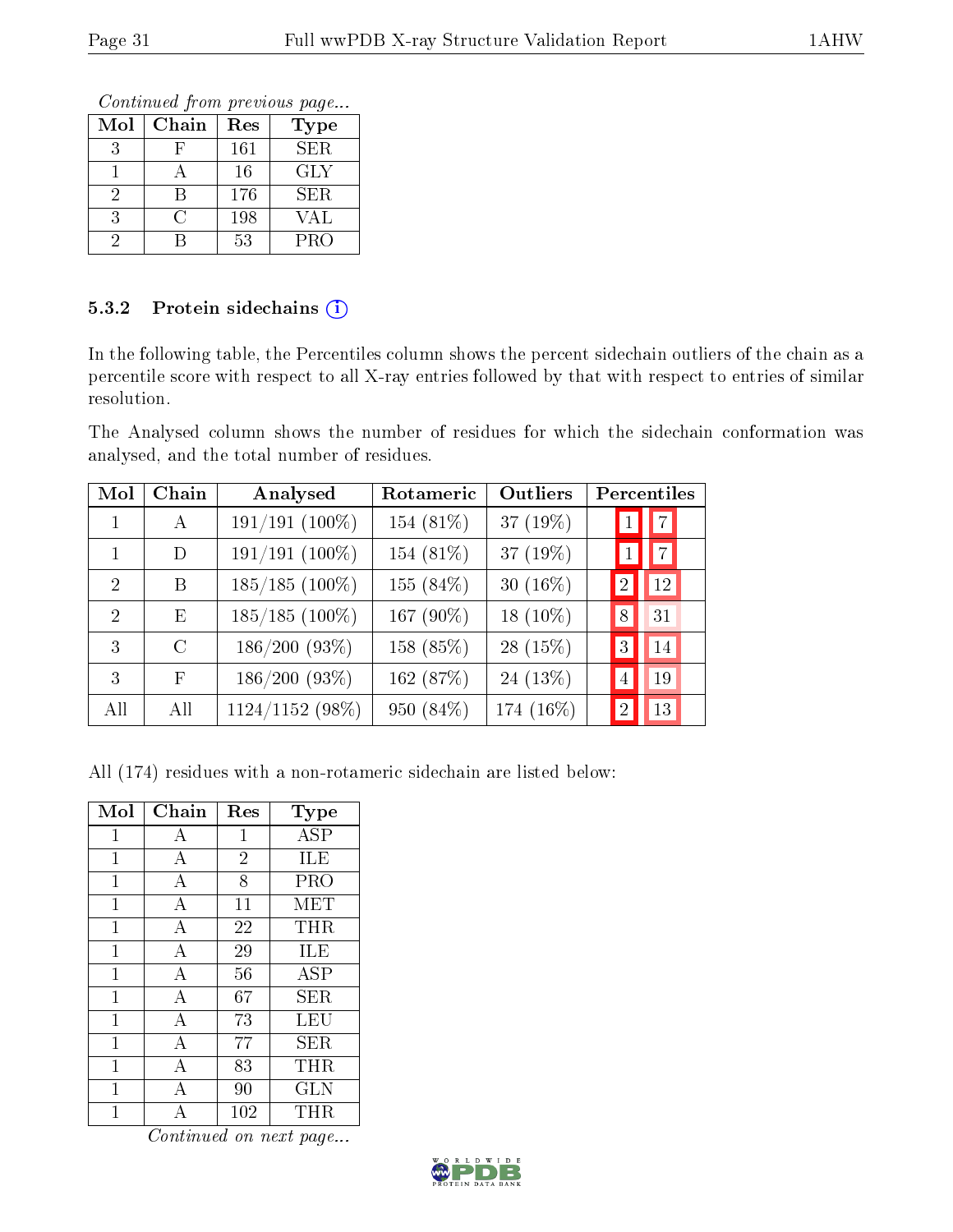| Mol            | $\overline{\text{Chain}}$                                                                                                                                                                                                                                                                                                                                                                                                 | Res              | ${\bf Type}$              |
|----------------|---------------------------------------------------------------------------------------------------------------------------------------------------------------------------------------------------------------------------------------------------------------------------------------------------------------------------------------------------------------------------------------------------------------------------|------------------|---------------------------|
| $\mathbf{1}$   | $\overline{A}$                                                                                                                                                                                                                                                                                                                                                                                                            | 104              | <b>LEU</b>                |
| $\mathbf{1}$   |                                                                                                                                                                                                                                                                                                                                                                                                                           | $\overline{105}$ | $\overline{\text{GLU}}$   |
| $\overline{1}$ |                                                                                                                                                                                                                                                                                                                                                                                                                           | $\overline{107}$ | $\overline{\text{ASN}}$   |
| $\overline{1}$ |                                                                                                                                                                                                                                                                                                                                                                                                                           | $108\,$          | $\overline{\rm{ARG}}$     |
| $\overline{1}$ |                                                                                                                                                                                                                                                                                                                                                                                                                           | $\overline{122}$ | $\overline{\text{SER}}$   |
| $\mathbf{1}$   |                                                                                                                                                                                                                                                                                                                                                                                                                           | 143              | <b>ASP</b>                |
| $\overline{1}$ |                                                                                                                                                                                                                                                                                                                                                                                                                           | 145              | $\overline{\text{ASN}}$   |
| $\overline{1}$ |                                                                                                                                                                                                                                                                                                                                                                                                                           | 146              | $\overline{\text{VAL}}$   |
| $\overline{1}$ |                                                                                                                                                                                                                                                                                                                                                                                                                           | 153              | $\overline{\text{SER}}$   |
| $\overline{1}$ |                                                                                                                                                                                                                                                                                                                                                                                                                           | $\overline{154}$ | $\overline{\mathrm{GLU}}$ |
| $\mathbf{1}$   |                                                                                                                                                                                                                                                                                                                                                                                                                           | 155              | $\overline{\rm{ARG}}$     |
| $\overline{1}$ |                                                                                                                                                                                                                                                                                                                                                                                                                           | 159              | $\overline{\text{VAL}}$   |
| $\overline{1}$ |                                                                                                                                                                                                                                                                                                                                                                                                                           | 160              | LEU                       |
| $\overline{1}$ | $\frac{\overline{A}}{\overline{A}} \frac{\overline{A}}{\overline{A}} \frac{\overline{A}}{\overline{A}} \frac{\overline{A}}{\overline{A}} \frac{\overline{A}}{\overline{A}} \frac{\overline{A}}{\overline{A}} \frac{\overline{A}}{\overline{A}} \frac{\overline{A}}{\overline{A}} \frac{\overline{A}}{\overline{A}} \frac{\overline{A}}{\overline{A}} \frac{\overline{A}}{\overline{A}} \frac{\overline{A}}{\overline{A}}$ | 165              | $\overline{\text{ASP}}$   |
| $\overline{1}$ |                                                                                                                                                                                                                                                                                                                                                                                                                           | 166              | $\overline{\text{GLN}}$   |
| $\overline{1}$ |                                                                                                                                                                                                                                                                                                                                                                                                                           | 175              | MET                       |
| $\overline{1}$ |                                                                                                                                                                                                                                                                                                                                                                                                                           | $\overline{181}$ | LEU                       |
| $\overline{1}$ |                                                                                                                                                                                                                                                                                                                                                                                                                           | 184              | $\overline{\text{ASP}}$   |
| $\overline{1}$ |                                                                                                                                                                                                                                                                                                                                                                                                                           | 185              | $\overline{{\rm GLU}}$    |
| $\overline{1}$ |                                                                                                                                                                                                                                                                                                                                                                                                                           | 199              | $\overline{\text{LYS}}$   |
| $\mathbf{1}$   |                                                                                                                                                                                                                                                                                                                                                                                                                           | 200              | <b>THR</b>                |
| $\overline{1}$ |                                                                                                                                                                                                                                                                                                                                                                                                                           | $\overline{203}$ | $\overline{\text{SER}}$   |
| $\mathbf{1}$   |                                                                                                                                                                                                                                                                                                                                                                                                                           | $\overline{213}$ | $\overline{\text{GLU}}$   |
| $\overline{1}$ | $\overline{A}$                                                                                                                                                                                                                                                                                                                                                                                                            | $\overline{214}$ | $\overline{\text{CYS}}$   |
| $\overline{2}$ | $\overline{\mathbf{B}}$                                                                                                                                                                                                                                                                                                                                                                                                   | $\overline{5}$   | $\overline{\text{GLN}}$   |
| $\overline{c}$ | $\overline{B}$                                                                                                                                                                                                                                                                                                                                                                                                            | $\overline{7}$   | SER                       |
| $\overline{2}$ | $\overline{B}$                                                                                                                                                                                                                                                                                                                                                                                                            | $\overline{17}$  | LEU                       |
| $\overline{2}$ | $\overline{\mathbf{B}}$                                                                                                                                                                                                                                                                                                                                                                                                   | $\overline{18}$  | $\overline{\text{VAL}}$   |
| $\overline{2}$ | $\overline{\mathrm{B}}$                                                                                                                                                                                                                                                                                                                                                                                                   | $2\overline{2}$  | $\overline{\text{CYS}}$   |
| $\overline{c}$ | B                                                                                                                                                                                                                                                                                                                                                                                                                         | $\overline{30}$  | $\overline{\text{LYS}}$   |
| $\overline{c}$ | Β                                                                                                                                                                                                                                                                                                                                                                                                                         | 41               | PRO                       |
| $\overline{2}$ | $\overline{\mathrm{B}}$                                                                                                                                                                                                                                                                                                                                                                                                   | $\overline{57}$  | <b>ASN</b>                |
| $\overline{2}$ | $\, {\bf B}$                                                                                                                                                                                                                                                                                                                                                                                                              | 58               | <b>THR</b>                |
| $\overline{2}$ | $\overline{\mathrm{B}}$                                                                                                                                                                                                                                                                                                                                                                                                   | $\overline{62}$  | $\overline{\text{PRO}}$   |
| $\overline{2}$ | $\boldsymbol{\mathrm{B}}$                                                                                                                                                                                                                                                                                                                                                                                                 | 74               | THR                       |
| $\overline{2}$ | $\overline{\mathrm{B}}$                                                                                                                                                                                                                                                                                                                                                                                                   | $\overline{77}$  | $\overline{\mathrm{ASN}}$ |
| $\overline{2}$ | $\overline{\mathrm{B}}$                                                                                                                                                                                                                                                                                                                                                                                                   | 81               | LEU                       |
| $\overline{2}$ | B                                                                                                                                                                                                                                                                                                                                                                                                                         | 84               | $\overline{\text{SER}}$   |
| $\overline{2}$ | $\overline{\mathrm{B}}$                                                                                                                                                                                                                                                                                                                                                                                                   | 123              | $\overline{\text{PRO}}$   |
| $\overline{2}$ | $\, {\bf B}$                                                                                                                                                                                                                                                                                                                                                                                                              | 135              | $\overline{\text{GLN}}$   |
| $\overline{2}$ | $\overline{\mathrm{B}}$                                                                                                                                                                                                                                                                                                                                                                                                   | 136              | <b>THR</b>                |
| $\overline{2}$ | $\rm \bar{B}$                                                                                                                                                                                                                                                                                                                                                                                                             | 139              | $\overline{\text{MET}}$   |

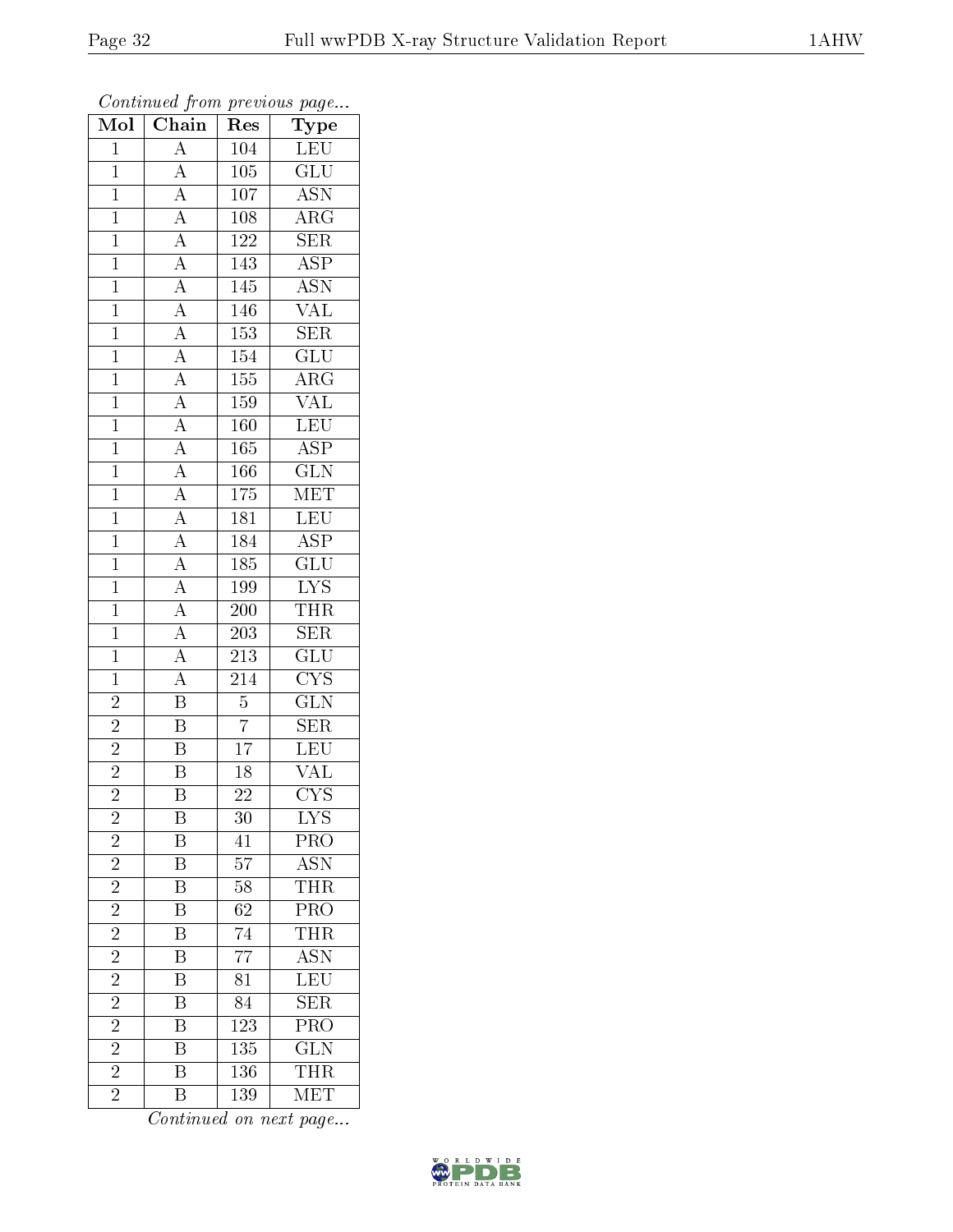| Mol            | Chain                                                                                                                                                                                                             | Res              | Type                                                  |
|----------------|-------------------------------------------------------------------------------------------------------------------------------------------------------------------------------------------------------------------|------------------|-------------------------------------------------------|
| $\overline{2}$ | $\overline{\mathrm{B}}$                                                                                                                                                                                           | 144              | CYS                                                   |
| $\overline{2}$ | $\, {\bf B}$                                                                                                                                                                                                      | $\overline{152}$ | $\overline{{\rm GLU}}$                                |
| $\overline{2}$ | $\overline{\mathbf{B}}$                                                                                                                                                                                           | 154              | $\overline{\text{VAL}}$                               |
| $\overline{c}$ | $\boldsymbol{B}$                                                                                                                                                                                                  | $\overline{155}$ | THR <sub></sub>                                       |
| $\overline{2}$ | $\overline{B}$                                                                                                                                                                                                    | $\overline{157}$ | THR                                                   |
| $\overline{2}$ | $\overline{B}$                                                                                                                                                                                                    | 162              | $\overline{\text{SER}}$                               |
| $\overline{2}$ | $\overline{\mathbf{B}}$                                                                                                                                                                                           | 178              | LEU                                                   |
| $\overline{2}$ | $\overline{B}$                                                                                                                                                                                                    | 181              | $\frac{\overline{\text{LEU}}}{\text{SER}}$            |
| $\overline{2}$ | $\frac{\overline{B}}{B}$                                                                                                                                                                                          | 189              |                                                       |
| $\overline{2}$ |                                                                                                                                                                                                                   | $\overline{195}$ |                                                       |
| $\overline{2}$ | $\overline{B}$                                                                                                                                                                                                    | 199              | $\frac{GLU}{CYS}$                                     |
| $\overline{2}$ |                                                                                                                                                                                                                   | $\overline{200}$ |                                                       |
| $\overline{3}$ |                                                                                                                                                                                                                   | $\overline{4}$   | $\frac{\overline{\mathrm{ASN}}}{\mathrm{THR}}$        |
| 3              |                                                                                                                                                                                                                   | $\overline{16}$  | $\overline{\text{SER}}$                               |
| $\overline{3}$ |                                                                                                                                                                                                                   | $\overline{23}$  | LEU                                                   |
| $\overline{3}$ |                                                                                                                                                                                                                   | $\overline{28}$  | LYS<br>VAL                                            |
| $\overline{3}$ |                                                                                                                                                                                                                   | $\overline{33}$  |                                                       |
| 3              |                                                                                                                                                                                                                   | $\overline{35}$  | $\frac{\overline{\text{THR}}}{\text{ASP}}$            |
| 3              |                                                                                                                                                                                                                   | 44               |                                                       |
| $\overline{3}$ |                                                                                                                                                                                                                   | $\overline{47}$  | $\overline{\text{SER}}$                               |
| 3              |                                                                                                                                                                                                                   | $\overline{53}$  | <b>THR</b>                                            |
| $\overline{3}$ |                                                                                                                                                                                                                   | $\overline{56}$  | $\overline{\mathrm{GLU}}$                             |
| 3              |                                                                                                                                                                                                                   | 61               | $\overline{\text{ASP}}$                               |
| $\overline{3}$ |                                                                                                                                                                                                                   | $\overline{102}$ | $\overline{\text{PRO}}$                               |
| 3              |                                                                                                                                                                                                                   | 105              | $\overline{{\rm GLU}}$                                |
| $\overline{3}$ |                                                                                                                                                                                                                   | $\overline{115}$ | $\overline{\text{SER}}$                               |
| $\overline{3}$ |                                                                                                                                                                                                                   | $\overline{117}$ | $\overline{\mathrm{GLU}}$                             |
| 3              |                                                                                                                                                                                                                   | 124              | $\overline{\mathrm{ASN}}$                             |
| $\overline{3}$ |                                                                                                                                                                                                                   | $\overline{130}$ | $\overline{{\rm GLU}}$                                |
| 3              |                                                                                                                                                                                                                   | 131              | ARG                                                   |
| $\overline{3}$ |                                                                                                                                                                                                                   | 132              | $\frac{\overline{\text{THR}}}{\text{ILE}}$ SER        |
| $\overline{3}$ |                                                                                                                                                                                                                   | <sup>152</sup>   |                                                       |
| $\overline{3}$ |                                                                                                                                                                                                                   | 163              |                                                       |
| $\overline{3}$ |                                                                                                                                                                                                                   | 172              | <b>THR</b>                                            |
| $\overline{3}$ |                                                                                                                                                                                                                   | $1\,76$          |                                                       |
| $\overline{3}$ | $\frac{\text{C}}{\text{C}} \frac{\text{C}}{\text{C}} \frac{\text{C}}{\text{C}} \frac{\text{C}}{\text{C}} \frac{\text{C}}{\text{C}} \frac{\text{C}}{\text{C}} \frac{\text{C}}{\text{C}} \frac{\text{C}}{\text{D}}$ | 177              | $\frac{\overline{\text{LEU}}}{\overline{\text{ILE}}}$ |
| $\overline{3}$ |                                                                                                                                                                                                                   | 195              | SER                                                   |
| 3              |                                                                                                                                                                                                                   | 203              | THR                                                   |
| $\overline{3}$ |                                                                                                                                                                                                                   | 204              | $\overline{\text{ASP}}$                               |
| 3              |                                                                                                                                                                                                                   | 210              | $\overline{\text{MET}}$                               |
| $\overline{1}$ |                                                                                                                                                                                                                   | $\overline{1}$   | $\overline{\rm ASP}$                                  |
| $\mathbf{1}$   | $\overline{\rm D}$                                                                                                                                                                                                | $\overline{2}$   | ILE                                                   |

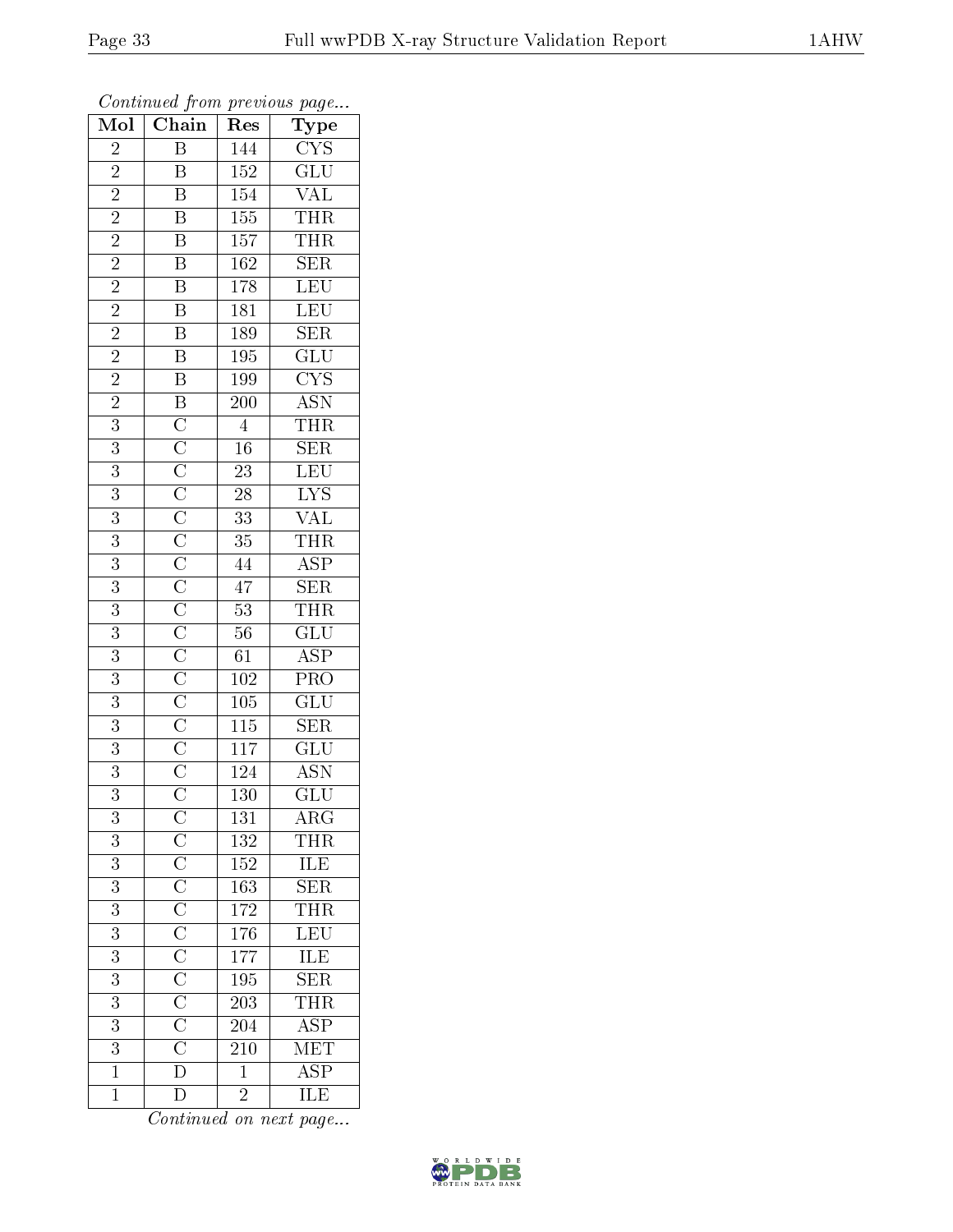| Mol            | $\overline{\text{Chain}}$           | Res              | Type                                       |
|----------------|-------------------------------------|------------------|--------------------------------------------|
| $\mathbf{1}$   | $\overline{\rm D}$                  | $\overline{7}$   | <b>SER</b>                                 |
| $\overline{1}$ | $\overline{\rm D}$                  | $\overline{11}$  | MET                                        |
| $\mathbf{1}$   | $\overline{\rm D}$                  | <sup>12</sup>    | <b>TYR</b>                                 |
| $\mathbf{1}$   | $\overline{D}$                      | $\overline{17}$  | GLU                                        |
| $\overline{1}$ | $\frac{\overline{D}}{\overline{D}}$ | $\overline{19}$  | $\overline{\text{VAL}}$                    |
| $\mathbf{1}$   |                                     | 22               | <b>THR</b>                                 |
| $\overline{1}$ | $\overline{D}$                      | $56\,$           | $\overline{\text{ASP}}$                    |
| $\mathbf{1}$   | $\overline{D}$                      | 67               | <b>SER</b>                                 |
| $\mathbf{1}$   |                                     | $\overline{73}$  | LEU                                        |
| $\mathbf{1}$   | $\frac{\overline{D}}{\overline{D}}$ | $\overline{77}$  | $\overline{\text{SER}}$                    |
| $\mathbf{1}$   |                                     | 83               | THR                                        |
| $\overline{1}$ | $\overline{D}$                      | 90               | $\overline{\text{GLN}}$                    |
| $\overline{1}$ |                                     | 102              | <b>THR</b>                                 |
| $\mathbf{1}$   | $\frac{\overline{D}}{\overline{D}}$ | 105              | $\overline{\text{GLU}}$                    |
| $\overline{1}$ |                                     | $\overline{107}$ | $\overline{\text{ASN}}$                    |
| $\mathbf{1}$   | $\overline{D}$                      | 108              | $\rm{ARG}$                                 |
| $\overline{1}$ | $\frac{\overline{D}}{D}$            | $\overline{122}$ | $\overline{\text{SER}}$                    |
| $\mathbf{1}$   |                                     | 143              | $\overline{\text{ASP}}$                    |
| $\overline{1}$ | $\overline{\mathrm{D}}$             | 145              | $\overline{\mathrm{ASN}}$                  |
| $\mathbf{1}$   | $\overline{\rm D}$                  | 146              | $\rm \sqrt{AL}$                            |
| $\overline{1}$ | $\overline{D}$                      | 154              | $\overline{\text{GLU}}$                    |
| $\overline{1}$ | $\overline{D}$                      | 155              | $\overline{\rm{ARG}}$                      |
| $\mathbf{1}$   | $\frac{\overline{D}}{\overline{D}}$ | 159              | <b>VAL</b>                                 |
| $\overline{1}$ |                                     | 160              | LEU                                        |
| $\mathbf{1}$   |                                     | $\overline{165}$ | $\overline{\text{ASP}}$                    |
| $\mathbf{1}$   | $\frac{\overline{D}}{\overline{D}}$ | $\overline{166}$ | $\overline{\text{GLN}}$                    |
| $\mathbf{1}$   |                                     | 175              | MET                                        |
| $\mathbf{1}$   | $\overline{\rm D}$                  | $\overline{184}$ | <b>ASP</b>                                 |
| $\mathbf 1$    | $\overline{\text{D}}$               | 185              | $\overline{{\rm GLU}}$                     |
| $\mathbf{1}$   | $\mathbf D$                         | 194              | $\overline{\text{CYS}}$                    |
| $\mathbf 1$    | D                                   | 199              | $\overline{\text{LYS}}$                    |
| $\mathbf 1$    | $\frac{\overline{D}}{D}$            | <b>200</b>       | THR                                        |
| $\mathbf 1$    |                                     | 203              | SER                                        |
| $\mathbf{1}$   | $\overline{\rm D}$                  | $\overline{213}$ | $\overline{{\rm GLU}}$                     |
| $\mathbf{1}$   | D                                   | 214              | $\frac{\overline{\text{CYS}}}{\text{ILE}}$ |
| $\overline{2}$ | $\overline{E}$                      | $\overline{2}$   |                                            |
| $\overline{2}$ | $\overline{E}$                      | $\overline{5}$   | $\overline{\text{GLN}}$                    |
| $\overline{2}$ | $\overline{\mathrm{E}}$             | 17               | LEU                                        |
| $\overline{2}$ | $\overline{E}$                      | 30               | $\overline{\rm LYS}$                       |
| $\overline{2}$ | $\overline{E}$                      | 73               | $\overline{\text{ASP}}$                    |
| $\overline{2}$ | $\overline{E}$                      | $\overline{77}$  | $\overline{\mathrm{ASN}}$                  |
| $\overline{2}$ | E                                   | 135              | <b>GLN</b>                                 |

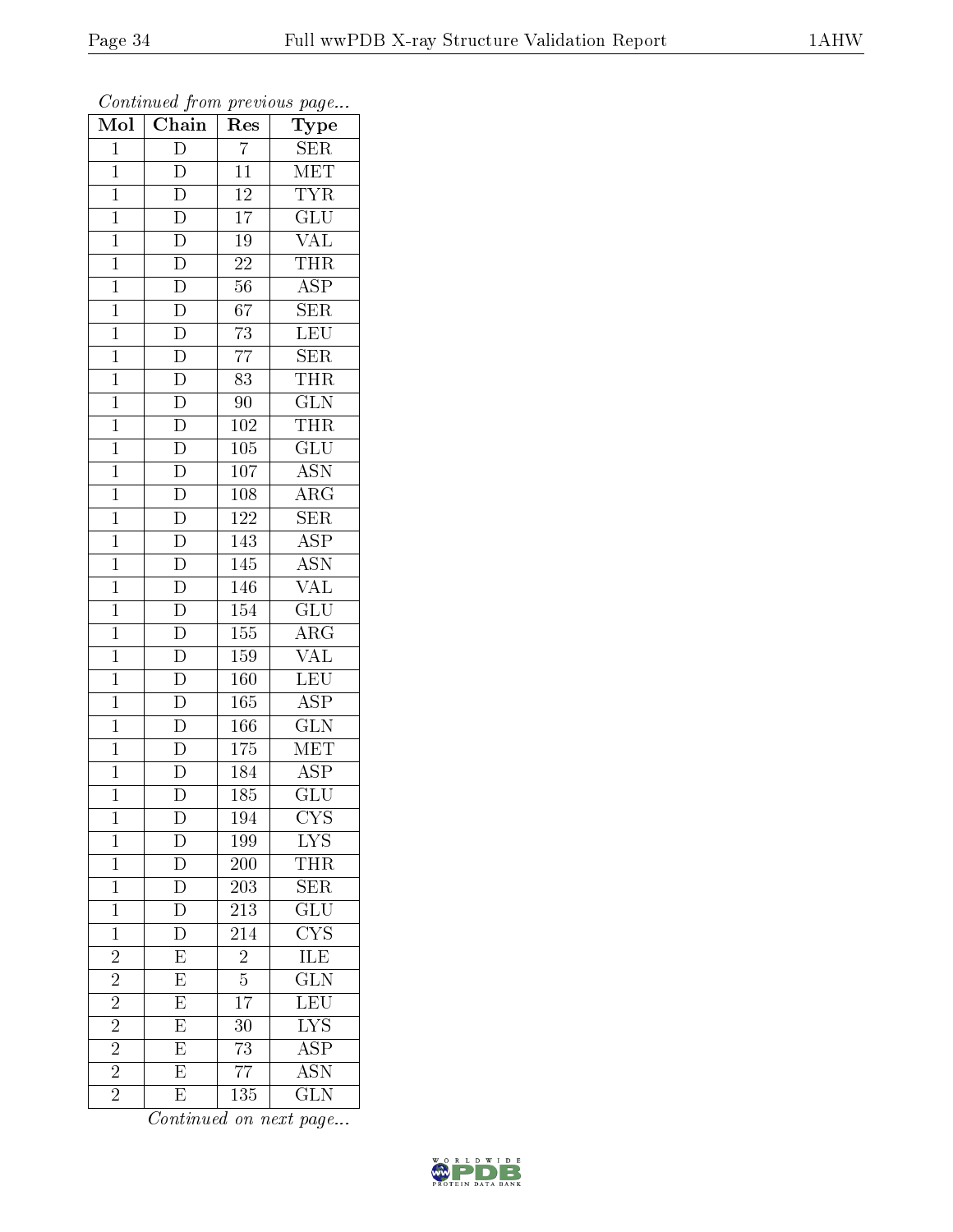| Mol            | Chain                               | $\operatorname{Res}% \left( \mathcal{N}\right) \equiv\operatorname{Res}(\mathcal{N}_{0})\left( \mathcal{N}_{0}\right) ^{2}$ | <b>Type</b>             |
|----------------|-------------------------------------|-----------------------------------------------------------------------------------------------------------------------------|-------------------------|
| $\overline{2}$ | $\overline{\mathrm{E}}$             | $\overline{136}$                                                                                                            | <b>THR</b>              |
| $\overline{2}$ | $\overline{\mathrm{E}}$             | 139                                                                                                                         | $\overline{\text{MET}}$ |
| $\overline{2}$ | $\overline{\mathrm{E}}$             | 144                                                                                                                         | $\overline{\text{CYS}}$ |
| $\overline{2}$ | $\overline{\mathrm{E}}$             | 152                                                                                                                         | $\overline{{\rm GLU}}$  |
| $\overline{2}$ | $\overline{E}$                      | 154                                                                                                                         | $\overline{\text{VAL}}$ |
| $\overline{2}$ | $\overline{E}$                      | 165                                                                                                                         | $\overline{\text{SER}}$ |
| $\overline{2}$ | $\overline{E}$                      | 176                                                                                                                         | $\overline{\text{SER}}$ |
| $\overline{2}$ | $\overline{E}$                      | 178                                                                                                                         | LEU                     |
| $\overline{2}$ | $\overline{E}$                      | 195                                                                                                                         | $\overline{\text{GLU}}$ |
| $\overline{2}$ | $\overline{E}$                      | <b>199</b>                                                                                                                  | $\overline{\text{CYS}}$ |
| $\overline{2}$ | $\overline{E}$                      | <b>200</b>                                                                                                                  | <b>ASN</b>              |
| $\overline{3}$ | $\overline{F}$                      | $\overline{4}$                                                                                                              | THR                     |
| $\overline{3}$ | $\overline{F}$                      | 13                                                                                                                          | <b>THR</b>              |
| $\overline{3}$ | $\overline{F}$                      | $\overline{27}$                                                                                                             | PRO                     |
| $\overline{3}$ | $\overline{F}$                      | $\overline{28}$                                                                                                             | $\overline{\text{LYS}}$ |
| $\overline{3}$ | $\frac{\overline{F}}{\overline{F}}$ | $35\,$                                                                                                                      | THR                     |
| 3              |                                     | 42                                                                                                                          | SER                     |
| $\overline{3}$ | $\frac{\overline{F}}{\overline{F}}$ | 53                                                                                                                          | THR                     |
| $\overline{3}$ |                                     | 61                                                                                                                          | $\overline{\text{ASP}}$ |
| $\overline{3}$ | $\frac{\overline{F}}{\overline{F}}$ | 70                                                                                                                          | <b>THR</b>              |
| 3              |                                     | 93                                                                                                                          | LEU                     |
| $\overline{3}$ |                                     | 101                                                                                                                         | <b>THR</b>              |
| $\overline{3}$ | $\overline{\mathrm{F}}$             | 115                                                                                                                         | <b>SER</b>              |
| $\overline{3}$ | $\overline{F}$                      | $\overline{117}$                                                                                                            | $\overline{{\rm GLU}}$  |
| 3              | $\overline{F}$                      | 126                                                                                                                         | <b>THR</b>              |
| 3              | $\overline{F}$                      | 165                                                                                                                         | $\overline{\text{LYS}}$ |
| $\overline{3}$ | $\overline{F}$                      | 169                                                                                                                         | $\overline{\text{LYS}}$ |
| $\overline{3}$ | $\overline{\mathrm{F}}$             | 172                                                                                                                         | <b>THR</b>              |
| $\overline{3}$ | $\overline{\mathrm{F}}$             | $\overline{176}$                                                                                                            | LEU                     |
| 3              | $\boldsymbol{\mathrm{F}}$           | 190                                                                                                                         | $_{\rm GLN}$            |
| 3              | $\mathbf{F}$                        | 194                                                                                                                         | PRO                     |
| 3              | $\overline{F}$                      | 197                                                                                                                         | <b>THR</b>              |
| $\overline{3}$ | $\overline{\mathrm{F}}$             | 198                                                                                                                         | <b>VAL</b>              |
| 3              | $\overline{\mathrm{F}}$             | 199                                                                                                                         | $\overline{\rm ASN}$    |
| 3              | $\mathbf{F}$                        | 203                                                                                                                         | THR                     |

Some sidechains can be flipped to improve hydrogen bonding and reduce clashes. All (22) such sidechains are listed below:

| Mol | Chain | $\operatorname{Res}% \left( \mathcal{N}\right) \equiv\operatorname{Res}(\mathcal{N}_{0})\cap\mathcal{N}_{1}$ | $_{\rm Type}$ |
|-----|-------|--------------------------------------------------------------------------------------------------------------|---------------|
|     |       |                                                                                                              | $A \ge$       |
|     |       |                                                                                                              | HIS           |
|     |       | 145                                                                                                          |               |

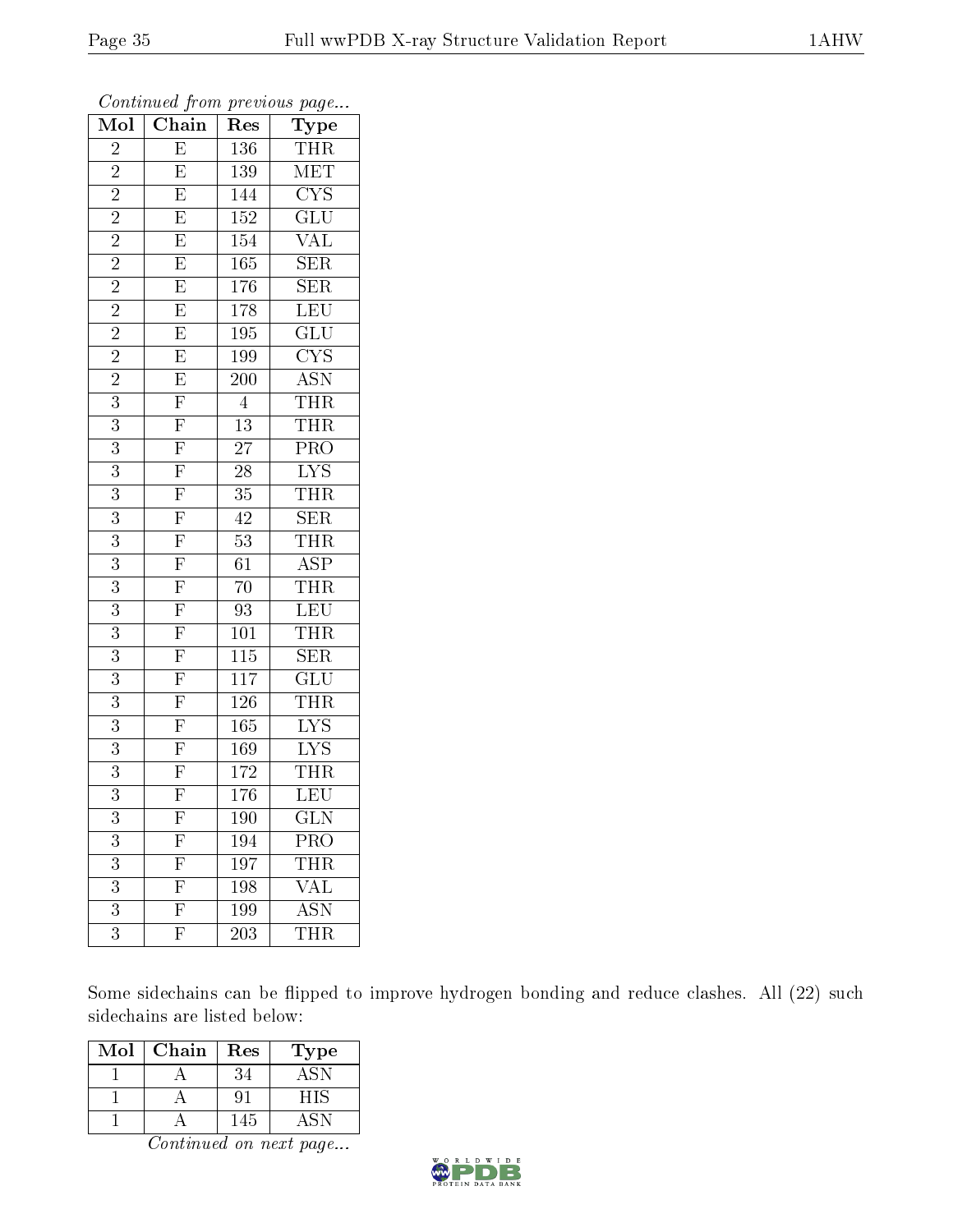| Mol            | Chain                   | Res            | Type                      |
|----------------|-------------------------|----------------|---------------------------|
| $\mathbf{1}$   | A                       | 156            | GLN                       |
| $\overline{2}$ | $\overline{\mathrm{B}}$ | $\overline{6}$ | $\overline{\text{GLN}}$   |
| $\overline{2}$ | $\boldsymbol{B}$        | 57             | $\overline{\mathrm{ASN}}$ |
| $\overline{2}$ | $\overline{\mathrm{B}}$ | 77             | <b>ASN</b>                |
| $\overline{3}$ | $\overline{C}$          | 118            | $\overline{\text{GLN}}$   |
| $\overline{3}$ | $\overline{C}$          | 124            | <b>ASN</b>                |
| $\overline{3}$ | $\overline{\rm C}$      | 184            | <b>ASN</b>                |
| $\overline{1}$ | $\overline{\rm D}$      | 34             | ASN                       |
| $\overline{1}$ | $\overline{\rm D}$      | 124            | $\overline{\text{GLN}}$   |
| $\overline{1}$ | $\overline{\rm D}$      | 145            | $\overline{\mathrm{ASN}}$ |
| $\overline{2}$ | $\overline{\mathrm{E}}$ | 6              | <b>GLN</b>                |
| $\overline{2}$ | $\overline{\mathrm{E}}$ | 28             | <b>ASN</b>                |
| $\overline{2}$ | E                       | 77             | <b>ASN</b>                |
| $\overline{2}$ | $\mathbf E$             | 175            | GLN                       |
| $\overline{3}$ | $\overline{\mathrm{F}}$ | 32             | <b>GLN</b>                |
| $\overline{3}$ | $\overline{\mathrm{F}}$ | 118            | $\overline{\text{GLN}}$   |
| $\overline{3}$ | $\overline{\mathrm{F}}$ | 124            | <b>ASN</b>                |
| $\overline{3}$ | $\overline{\mathrm{F}}$ | 137            | <b>ASN</b>                |
| $\overline{3}$ | $\overline{\mathrm{F}}$ | 190            | <b>GLN</b>                |

#### 5.3.3 RNA (i)

There are no RNA molecules in this entry.

#### 5.4 Non-standard residues in protein, DNA, RNA chains  $(i)$

There are no non-standard protein/DNA/RNA residues in this entry.

#### 5.5 Carbohydrates  $(i)$

There are no carbohydrates in this entry.

#### 5.6 Ligand geometry (i)

There are no ligands in this entry.

#### 5.7 [O](https://www.wwpdb.org/validation/2017/XrayValidationReportHelp#nonstandard_residues_and_ligands)ther polymers  $(i)$

There are no such residues in this entry.

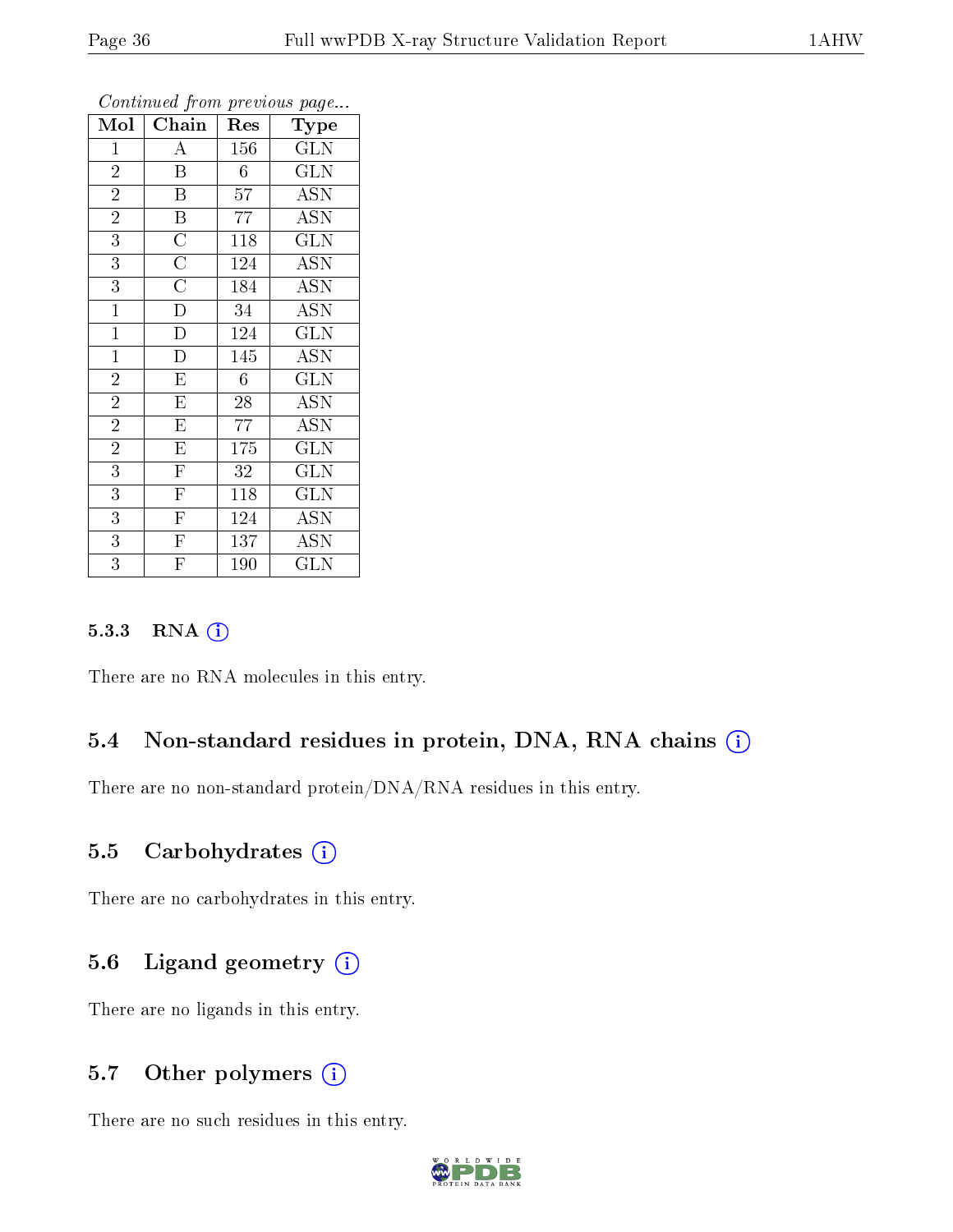## 5.8 Polymer linkage issues (i)

There are no chain breaks in this entry.